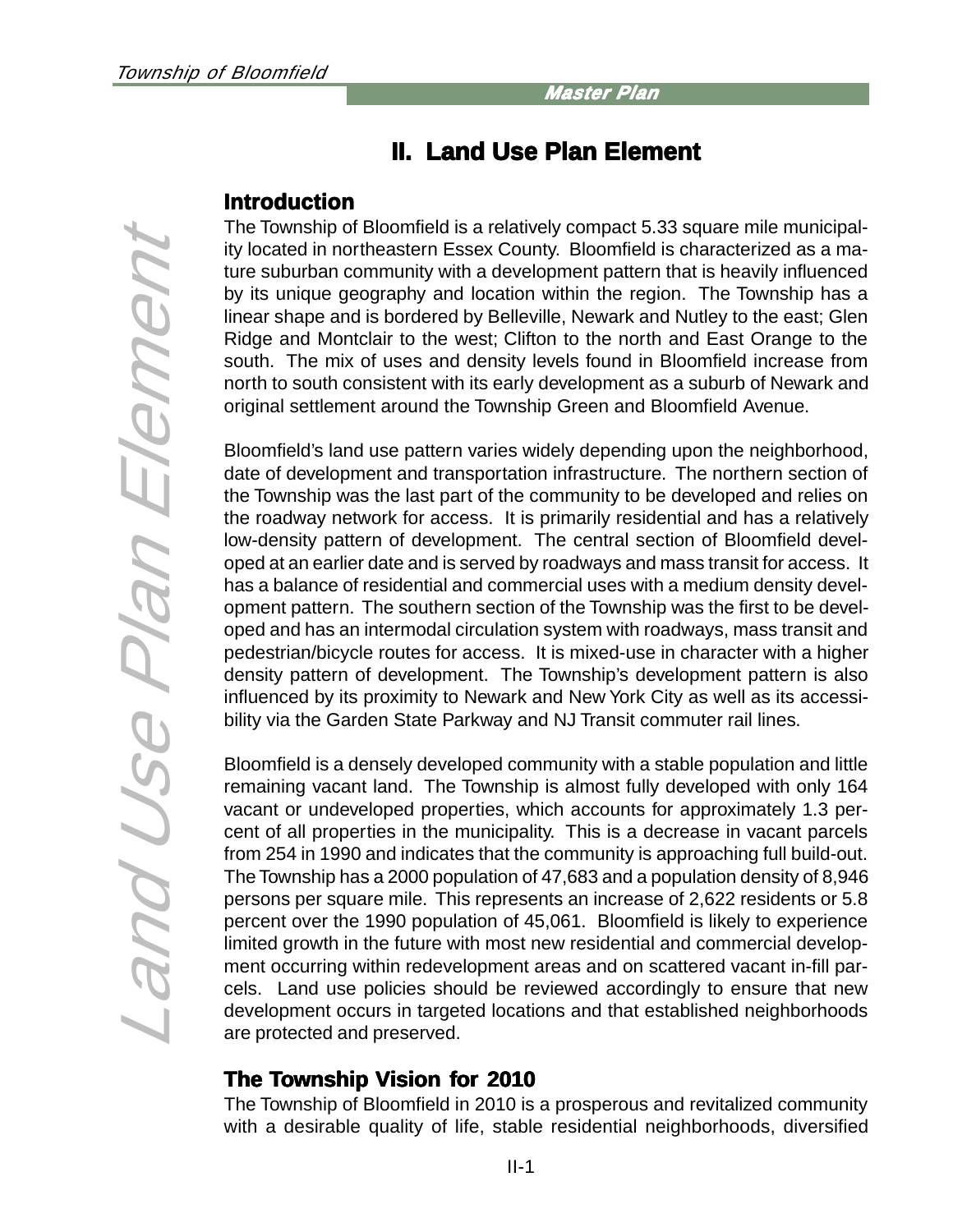economy, extensive parks and open space, modern infrastructure and a fully intermodal circulation system. Bloomfield has emerged as a residential destination, employment center, entertainment and shopping venue and transportation hub. The Township's rise to prominence is characterized by population growth, expanding employment and tax ratables, lively mixed-use business districts, well-maintained and interconnected parks and modern community facilities.

Bloomfield in 2010 has established itself as a regional center and community upon which other municipalities model their planning and revitalization efforts. The Township continues to experience population growth since the 2000 U.S. Census as new residents are lured by the outstanding housing stock, highly-rated school system, well developed system of parks and open space, thriving business districts and convenient commute to work. The economic base is expanding due to new private sector investment in commercial districts and the completion of major employment generating projects such as the redevelopment of the Bloomfield Center Central Business District (CBD) and the former Westinghouse site. Bloomfield has maintained the high-level quality of life that distinguishes it from other communities through investments in new parks and community facilities such as the Township Greenway and Township-wide Recreation Center. The transportation and utility infrastructure has been maintained and improved to accommodate existing demand and provide a foundation for future growth and development. As a consequence, the Township in 2010 has made the transition to a dynamic and growing regional center from a mature and stable community with problems typical of inner suburban municipalities.

Bloomfield in 2010 is a fully developed community with a balance of land uses ranging from residential to commercial and industrial as well as parks and open space. The Township is predominantly residential in character with large areas of detached single-family housing and smaller areas of detached two-family housing and multi-family apartment buildings. Residential development is limited primarily to scattered in-fill housing and new rental apartments and owner-occupied townhouses within redevelopment areas. There are significant areas of commercial development, the largest of which is the Bloomfield Center CBD followed by the neighborhood business districts and community shopping centers. Bloomfield in 2010 has a limited amount of industrial activity that is concentrated within the Watsessing industrial area, which is the last remaining industrial district. Heavy industrial uses such as manufacturing have given way to light industrial uses such as assembly, food processing, printing, warehousing/distribution and high technology data centers. The Township has expanded its inventory of parks, recreation and open space by establishing the Township Greenway, developing a Township-wide Recreation Center and creating a new park on part of the former Westinghouse site. The former Westinghouse site has been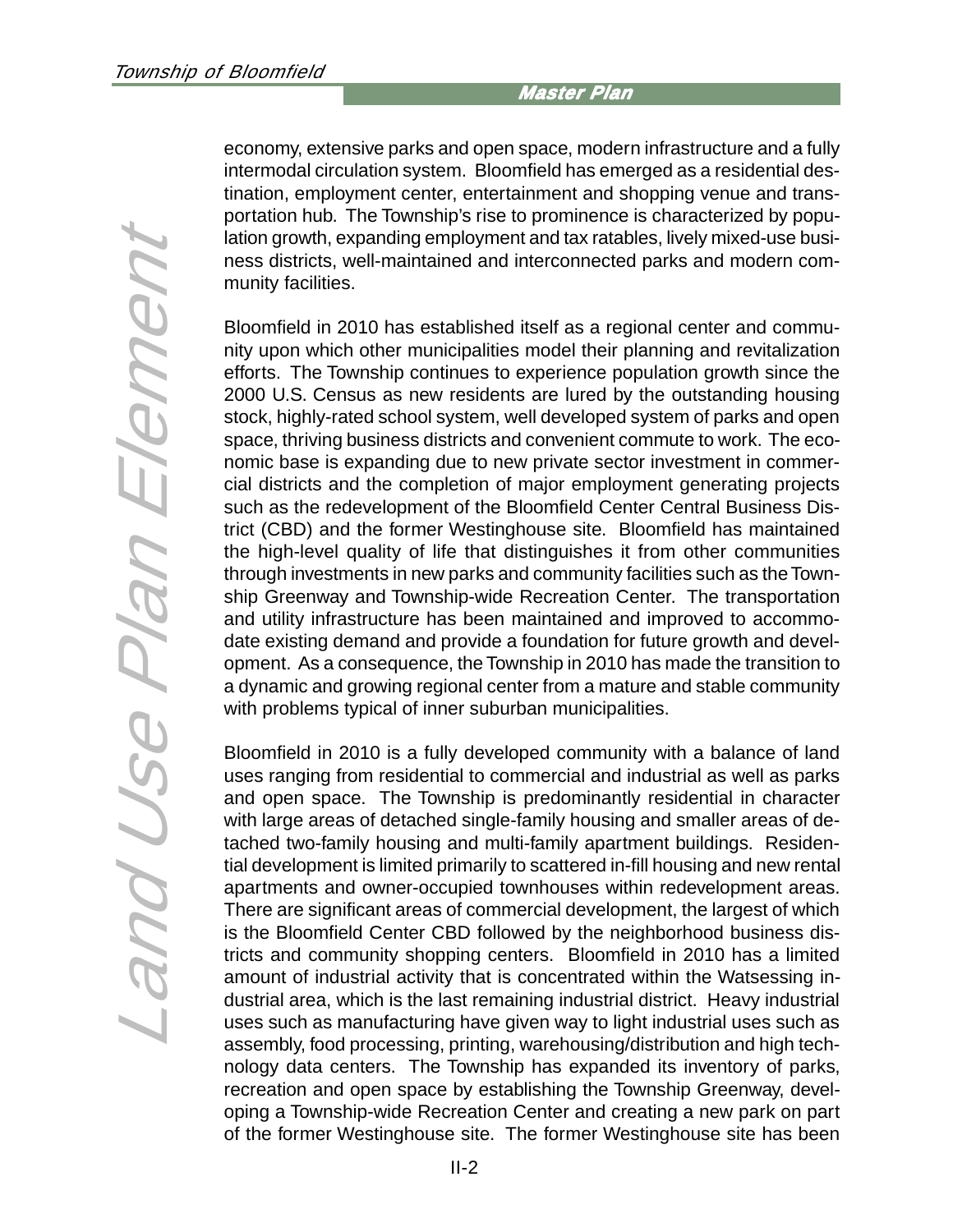Land Use Plan Element Land Use Plan Element

redeveloped as a mixed-use complex of retail, professional office, rental apartments and parks, recreation and open space to capitalize on NJ Transit MidTOWN Direct service. The area around the site has been revitalized as a transit village under the Transit-Oriented Development Overlay zone. Finally, the College District has enabled Bloomfield College to remain viable and upgrade its facilities within campus boundaries while protecting non-College uses such as private residences and churches. The mixed-use character of Bloomfield contributes to the quality of life experienced by residents and gives the Township a sense of place and livable scale that separates it from other communities in the region.

# **Land Use Trends Development History**

The Township of Bloomfield was a largely rural community until the nineteenth century with a small population, scattered residential development, limited commercial activity and large areas of farmland and woods. Bloomfield evolved into a growing suburban community in the late nineteenth and early twentieth centuries as a result of several historical trends that transformed the region, New Jersey and the U.S. The first is the great wave of international immigration from Europe that generated large population increases in New York City, Newark and surrounding municipalities. This was coupled with the Industrial Revolution that generated significant manufacturing activity and employment growth in communities across the region. Finally, it includes infrastructure investment such as the Morris Canal; Delaware, Lackawanna and Western Railroad; and Bloomfield Avenue streetcar/trolley system. These trends had the sum effect of revolutionizing the Township's demographic composition, economic base and infrastructure system. They also initiated a pattern of growth and development that produced Bloomfield as we know it today, a densely developed suburban community with a sizable population, mixed economy and extensive infrastructure.

#### **Recent Development Trends**

The Township of Bloomfield has experienced moderate growth and limited development during the past decade consistent with its status as a mature suburban community. As a consequence, the land use pattern in Bloomfield has been relatively constant since the 1989 Master Plan. The Township remains predominantly residential in character with the most prevalent land use being residential followed by commercial and industrial as shown in Table II-1. Public and semipublic uses such as parks, open space, religious institutions and other nonprofit/exempt parcels comprise most of the remaining land area. Bloomfield has 164 vacant parcels, however, the majority of the remaining vacant land is concentrated in several larger vacant properties such as the Westinghouse site.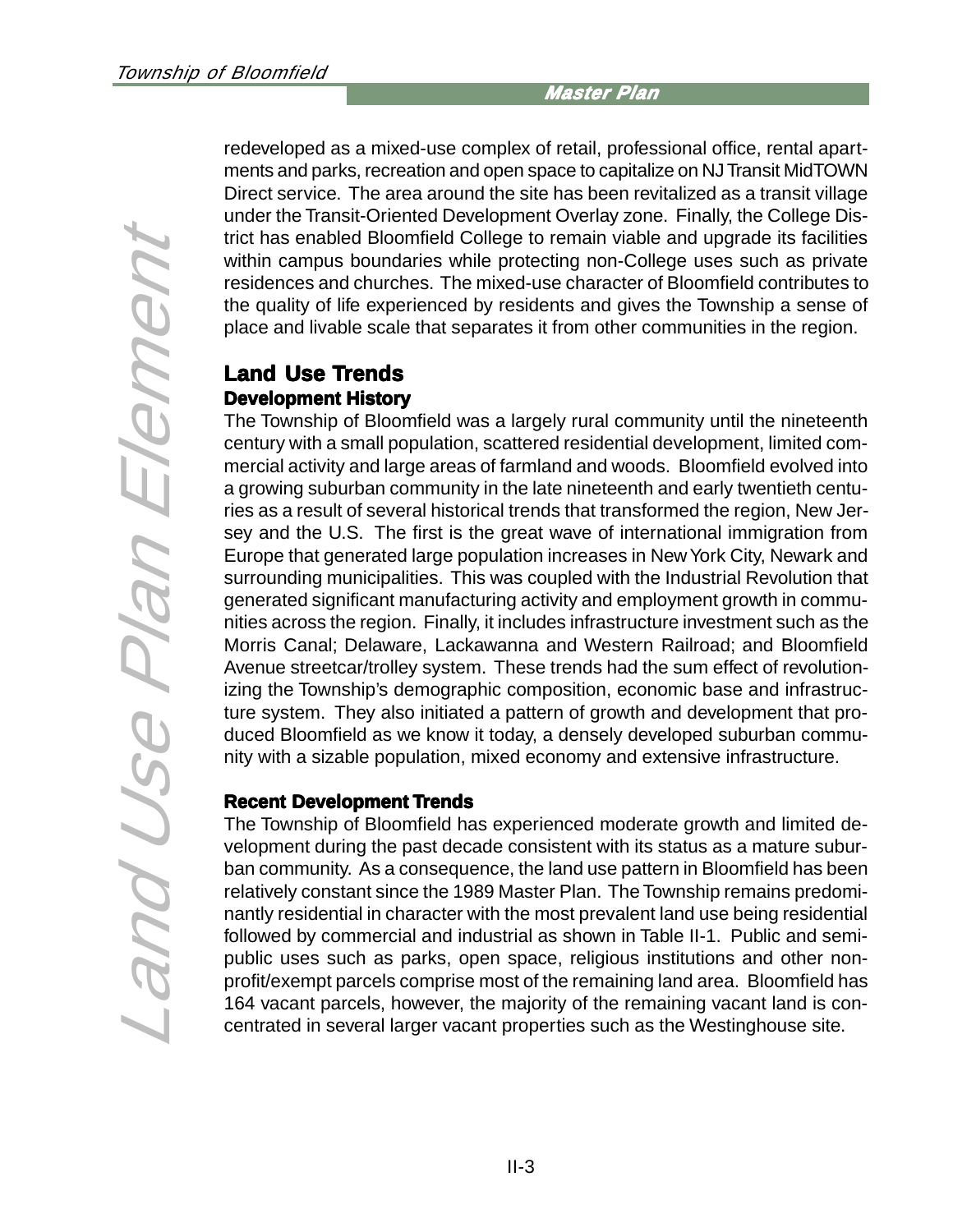| Table II-1<br>Land Use/Parcel Analysis, 1990-2000<br>Township of Bloomfield, NJ |         |         |         |         |         |  |  |
|---------------------------------------------------------------------------------|---------|---------|---------|---------|---------|--|--|
|                                                                                 | 1990    |         | 2000    |         | Change  |  |  |
| Land Use                                                                        | Parcels | Percent | Parcels | Percent | Parcels |  |  |
| Residential (4 families or less)                                                | 11,472  | 90.7    | 11,633  | 92      | $+161$  |  |  |
| Farm                                                                            | 0       | 0.0     | 0       | 0.0     | 0       |  |  |
| Commercial                                                                      | 740     | 5.9     | 691     | 5.5     | -49     |  |  |
| Industrial                                                                      | 75      | 0.6     | 63      | 0.4     | $-12$   |  |  |
| Apartment                                                                       | 100     | 0.8     | 90      | 0.8     | $-10$   |  |  |
| Vacant Land                                                                     | 254     | 2.0     | 164     | 1.3     | $-90$   |  |  |
| <b>Total Parcels</b>                                                            | 12,641  | 100.0   | 12,641  | 100.0   | 0       |  |  |
| Source: Township of Bloomfield                                                  |         |         |         |         |         |  |  |

The most significant change in Bloomfield's land use pattern over the past ten years is the increase in parcels used for residential purposes and the decrease in vacant, undeveloped land. The increase in residentially used properties is attributable to scattered in-fill development, limited minor subdivision activity and adaptive reuse of existing buildings. For example, the Green Brook Gardens townhouse complex on Liongate Drive and conversion of the former Brookside School to an apartment building has occurred since the last Master Plan. The decrease in vacant properties is largely the result of scattered in-fill development and the continued redevelopment of older, obsolete industrial parcels that were vacant or abandoned. For example, the former Macy's warehouse site has been redeveloped with a community shopping center anchored by a Super Stop & Shop grocery store.

Bloomfield's overall land use pattern has remained substantially unchanged during the past 10 years, however, a significant amount of new development has been approved as shown in Table II-2. The Township has approved 160 new units of housing and several hundred thousand square feet of commercial space since 1990. The largest of the approved projects are the 68-unit Green Brook Gardens townhouse complex on Liongate Drive (K. Hovnanian at Fairway Estates) and the 104,425 square foot Home Depot store on Orange Street (Bloomfield Developers, Inc.). Development has occurred throughout Bloomfield, however, the largest approved projects have been located at transitional industrial sites that were either vacant or underutilized. These include the Franklin Square community shopping center at the former Macy's warehouse site, the Glenwood Avenue Plaza shopping center at the former Gordo's warehouse site and the approved 49-unit multi-family apart-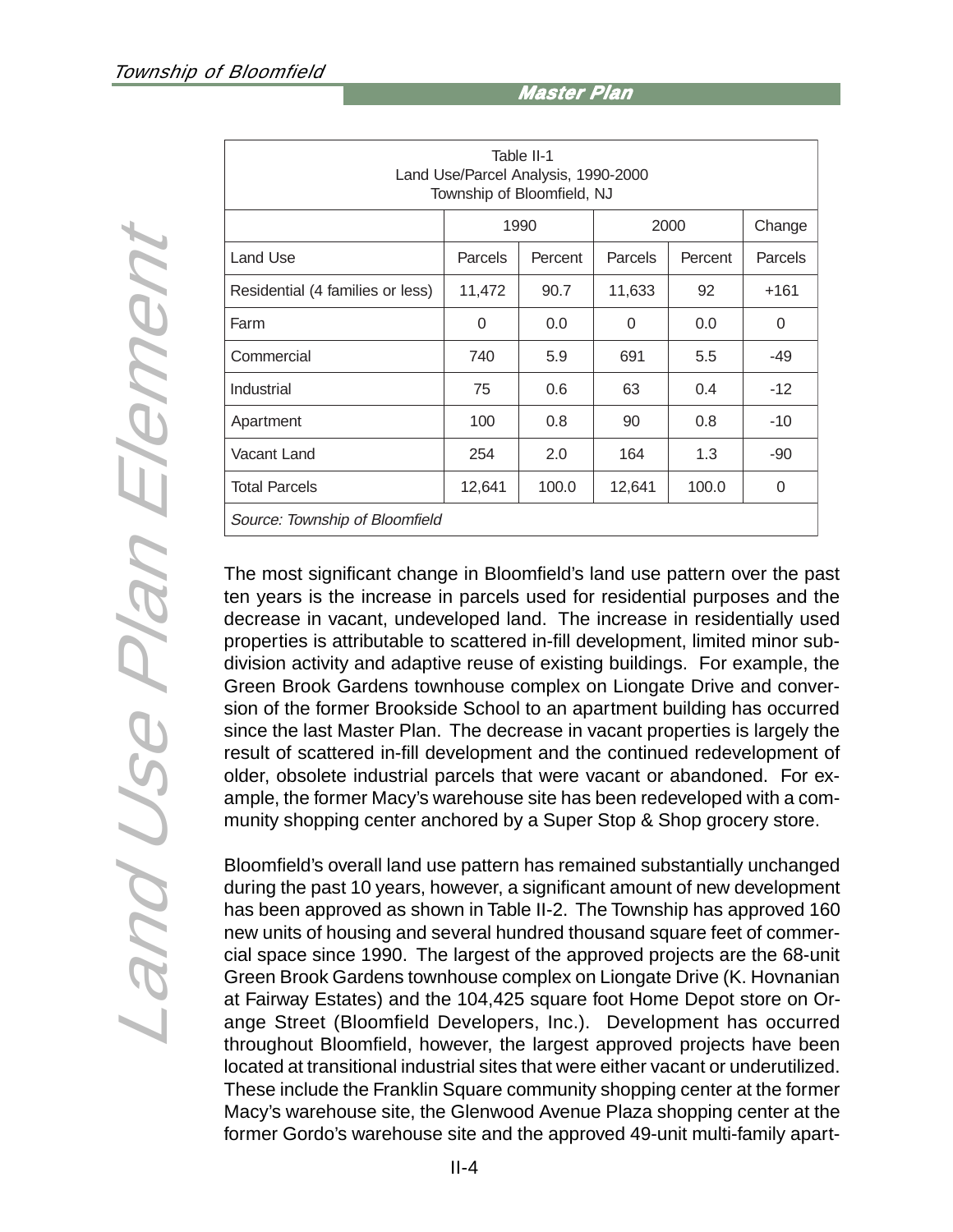ment at the former Annin Flag site. Careful consideration must be given to the development of the Township's remaining vacant or underutilized transitional sites because of their relatively large size, proximity to residential neighborhoods and potential impact upon the economy and character of the community. Such sites include the former Westinghouse site on Arlington Avenue, the Scientific Glass site on Liongate Drive and the National Starch site off of Belleville Avenue.

| Table II-2<br>Major Development Approvals, 1990 to 2001<br>Township of Bloomfield, NJ |                            |                                                                      |                       |  |  |  |
|---------------------------------------------------------------------------------------|----------------------------|----------------------------------------------------------------------|-----------------------|--|--|--|
| Project Name                                                                          | Location                   | Type                                                                 | <b>Status</b>         |  |  |  |
| Bloomfield Developers,<br>Inc.                                                        | 60 Orange Street           | 104.425 s.f. retail store<br>(Home Depot)                            | Constructed           |  |  |  |
| Newel's Realty Co., Inc.                                                              | 8 Franklin Street          | Retail shopping center<br>(Franklin Square)                          | Constructed           |  |  |  |
| Shop-Rite Realty, Inc.                                                                | 1409 Broad Street          | 58,000 s.f. retail store<br>(Brookdale Shop-Rite)                    | Constructed           |  |  |  |
| Commerce Bank North                                                                   | 1474-1478 Broad Street     | <b>Bank</b>                                                          | Under<br>Construction |  |  |  |
| Mosaic Realty Partners,<br><b>LLC and Dubrow</b><br>Management Corp.                  | 79-87, 88 Llewellyn Avenue | 49-unit multi-family<br>apartment building (Annin<br>Flag site)      | Approved              |  |  |  |
| Gordo's, Inc.                                                                         | 266 Glenwood Avenue        | Retail shopping center<br>(CVS Shopping Center)                      | Constructed           |  |  |  |
| <b>N&amp;R Gencarelli</b>                                                             | 438 Broad Street           | Retail bakery<br>(Gencarelli's Bakery)                               | Constructed           |  |  |  |
| K. Hovnanian at Fairway<br><b>Estates</b>                                             | 731-737 Broad Street       | 68-unit residential<br>townhouse complex<br>(Green Brook Gardens)    | Constructed           |  |  |  |
| Job Haines Home for<br><b>Aged People</b>                                             | 250 Bloomfield Avenue      | Senior assisted living<br>facility                                   | Constructed           |  |  |  |
| <b>Bloomfield Plaza</b><br>Associates                                                 | 135 Bloomfield Avenue      | 14,034 s.f. retail shopping<br>center addition<br>(Bloomfield Plaza) | Constructed           |  |  |  |
| Dominick Tozzo                                                                        | 107 Bloomfield Avenue      | Retail stores (Rite-Aid,<br>R&S Strauss)                             | Constructed           |  |  |  |
| Brookview Estates, Inc.                                                               | 201 Watchung Avenue        | 20-unit multi-family<br>condominium (Brookview<br>Estates)           | Constructed           |  |  |  |
| Mane Services, Inc.                                                                   | 879 Broad Street           | 16-unit multi-family<br>apartment building                           | Constructed           |  |  |  |
| Source: Township of Bloomfield                                                        |                            |                                                                      |                       |  |  |  |

Land Use Plan Element Land Use Plan Element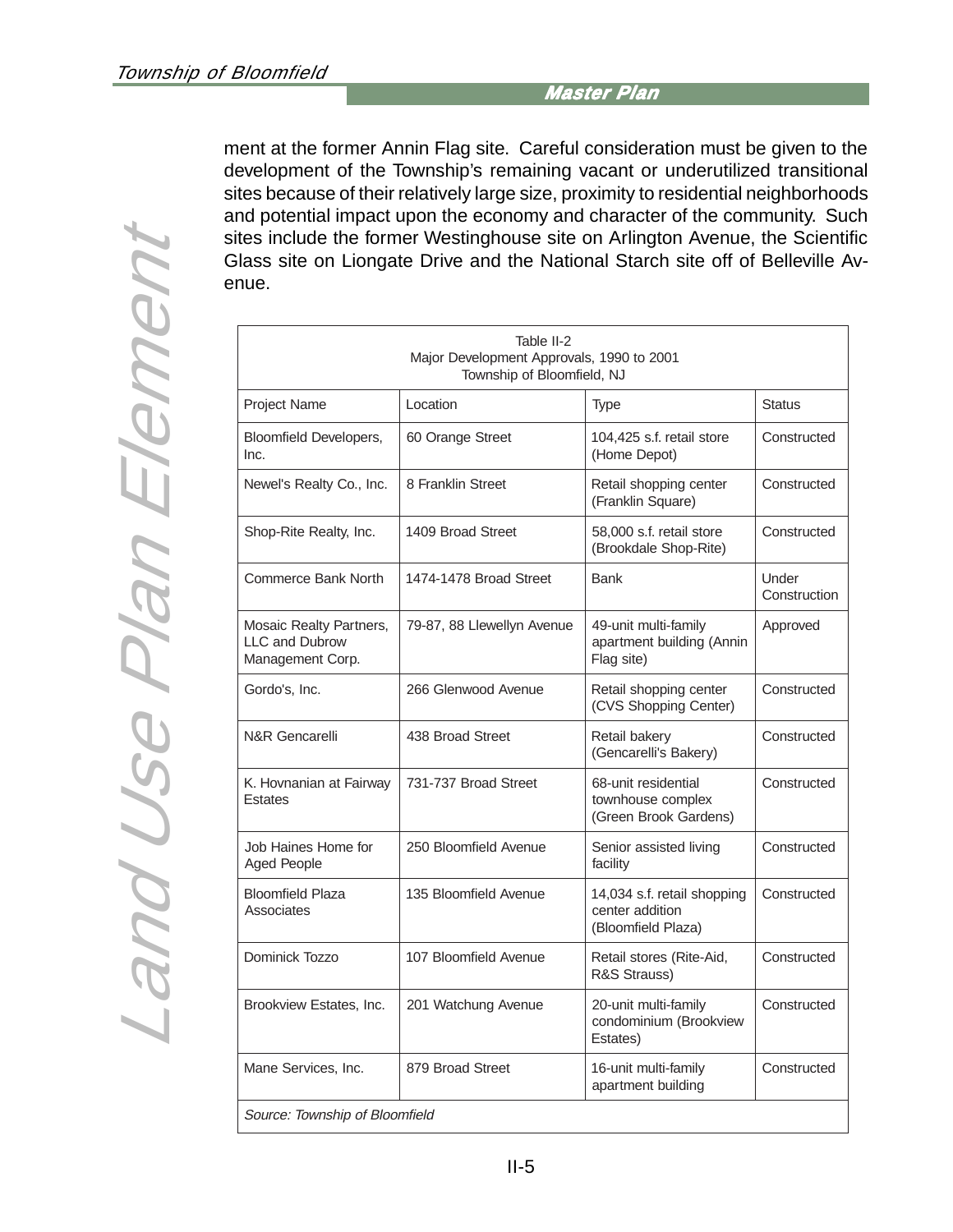Bloomfield has a moderate future growth potential because of its fully developed character and lack of vacant land that is suitable for development. The majority of future growth and development in the Township will be generated by redevelopment activity in Bloomfield Center and at the former Westinghouse site. It is projected that Bloomfield Center has the potential to accommodate several hundred units of new housing and significant amounts of commercial space including retail and offices. The development potential of the former Westinghouse site is unknown at present and requires further evaluation subject to completion of site remediation and imposition of use restrictions by New Jersey Department of Environmental Protection (NJDEP). The development potential of these and other areas is discussed in more detail in the sections of the Land Use Plan that follow. The Land Use Plan Map also identifies the recommended land use categories throughout the Township.

# **Land Use Issues**

The major recommendations of the Land Use Plan are as follows:

- 1. There are several new land use districts recommended to address changes in land use since 1989, transitional areas and potential revitalization/redevelopment opportunities. The new land use districts include the Single Family Residential Townhouse, Community Commercial, Regional Office, Professional Office/Residential, College, Planned Redevelopment and Transit-Oriented Development Overlay Districts.
- 2. There are several land use focus areas that are undergoing redevelopment or are being recommended for potential redevelopment. These special focus areas include the Bloomfield Center Central Business District, Planned Redevelopment District (Westinghouse) and Transit-Oriented Development Overlay District.
- 3. The former South Junior High School is recommended for multi-family residential development as part of the Multi-Family Residential Medium Density District.
- 4. The Single-Family Residential Townhouse District is recommended for reduced density and building/lot coverage, increased buffers/setbacks and protection of environmentally sensitive areas.
- 5. The Central Business District is recommended for continued revitalization as a mixed-use, transit-oriented destination under the redevelopment process.
- 6. The strengthening of the Neighborhood Commercial District is recommended through public-private partnerships, investment in public areas and potential use of the redevelopment process.
- 7. The Professional Office/Residential District is intended to accommodate areas of mixed office and residential development at the periphery of several business districts.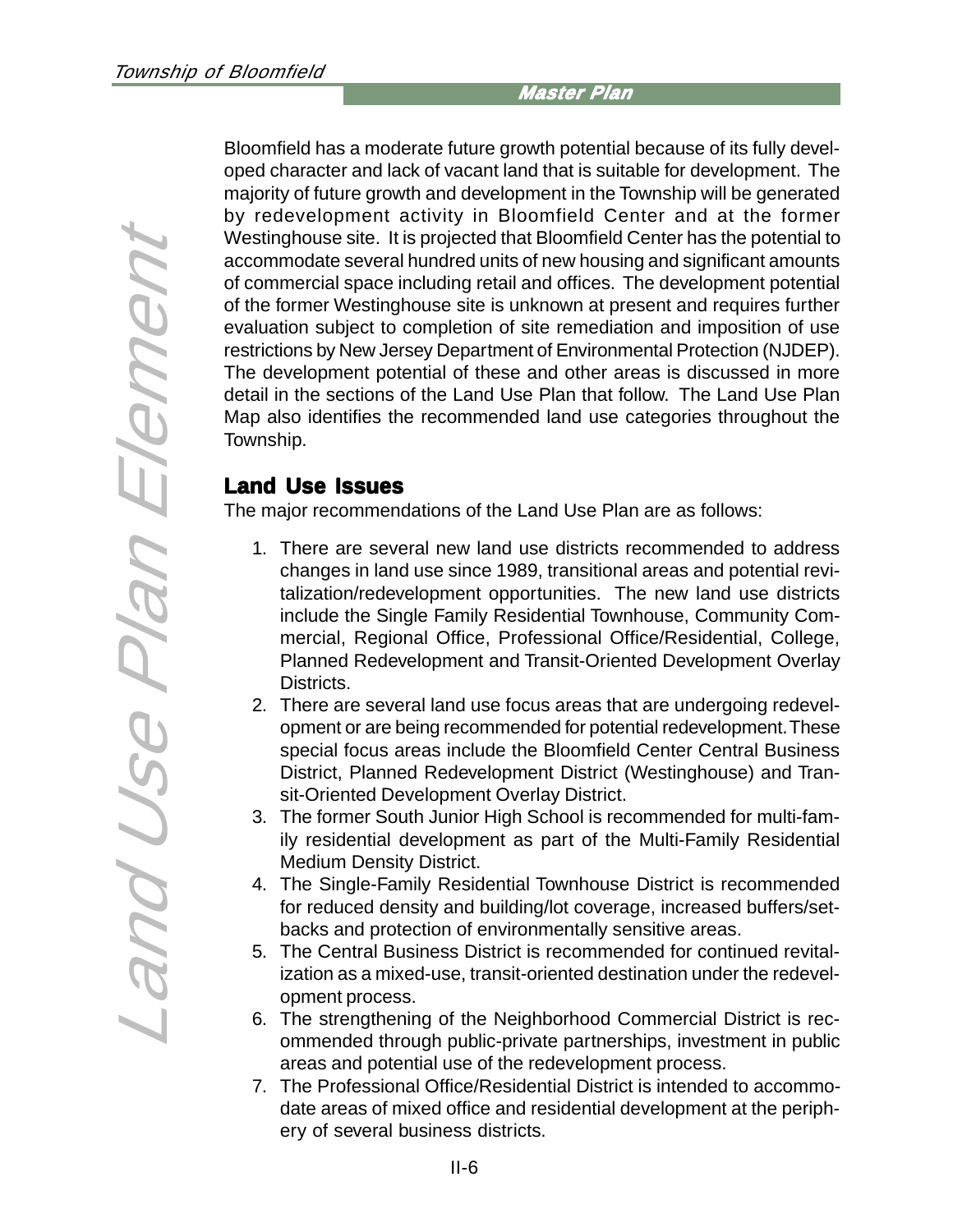- 8. The Industrial District is recommended for further consolidation and reduction because of the continued erosion of the Township's manufacturing base.
- 9. The College District is recommended to preserve existing non-education uses and accommodate limited growth by Bloomfield College within the boundaries of their traditional "campus."
- 10.The Planned Redevelopment District recommends the use of the State Local Redevelopment and Housing Law to revitalize the former Westinghouse and Edward's Supermarket sites as a mixed-use area.
- 11.The Transit-Oriented Development Overlay District is recommended to encourage limited in-fill transit-oriented development in and around Watsessing Center in order to capitalize upon NJ Transit MidTOWN Direct service and promote the revitalization of the area.
- 12.Several miscellaneous land use recommendations are made including the creation of a critical areas ordinance to protect environmentally sensitive natural features and adjacent areas, permitting a greater range of senior citizen housing in order to meet the needs of the Township's elderly population and reducing building coverage/lot coverage requirements.

# **Land Use Plan**

#### **Residential Residential**

# **Single-Family Residential Low Density District Single-Family Density District**

The Single-Family Residential Low Density District is intended for detached single-family housing on relatively large lots that gives Bloomfield its suburban residential character. The District acknowledges existing low density residential neighborhoods and provides the opportunity for in-fill development of singlefamily homes on suitable vacant parcels. These include properties that satisfy minimum bulk requirements, provide adequate access and lack significant environmental constraints. Since the Township is almost fully developed, it is anticipated that future activity in this District will consist primarily of occasional subdivision activity and the development of single-family homes on scattered in-fill lots. In order to preserve the integrity of the District, the intensity of future development, scale and appearance of new housing and intrusion of non-residential uses must be carefully controlled.

# Existing Conditions

The Single-Family Residential Low Density District is the largest residential district in Bloomfield and encompasses multiple neighborhoods in the northern and central sections of the Township. These include the Brookdale and North End neighborhoods as well as portions of the Brookside, Clark's Pond, Historic Green and Watsessing Heights neighborhoods. The District contains established and stable residential uses characterized by single-family detached houses on large lots with relatively low density levels.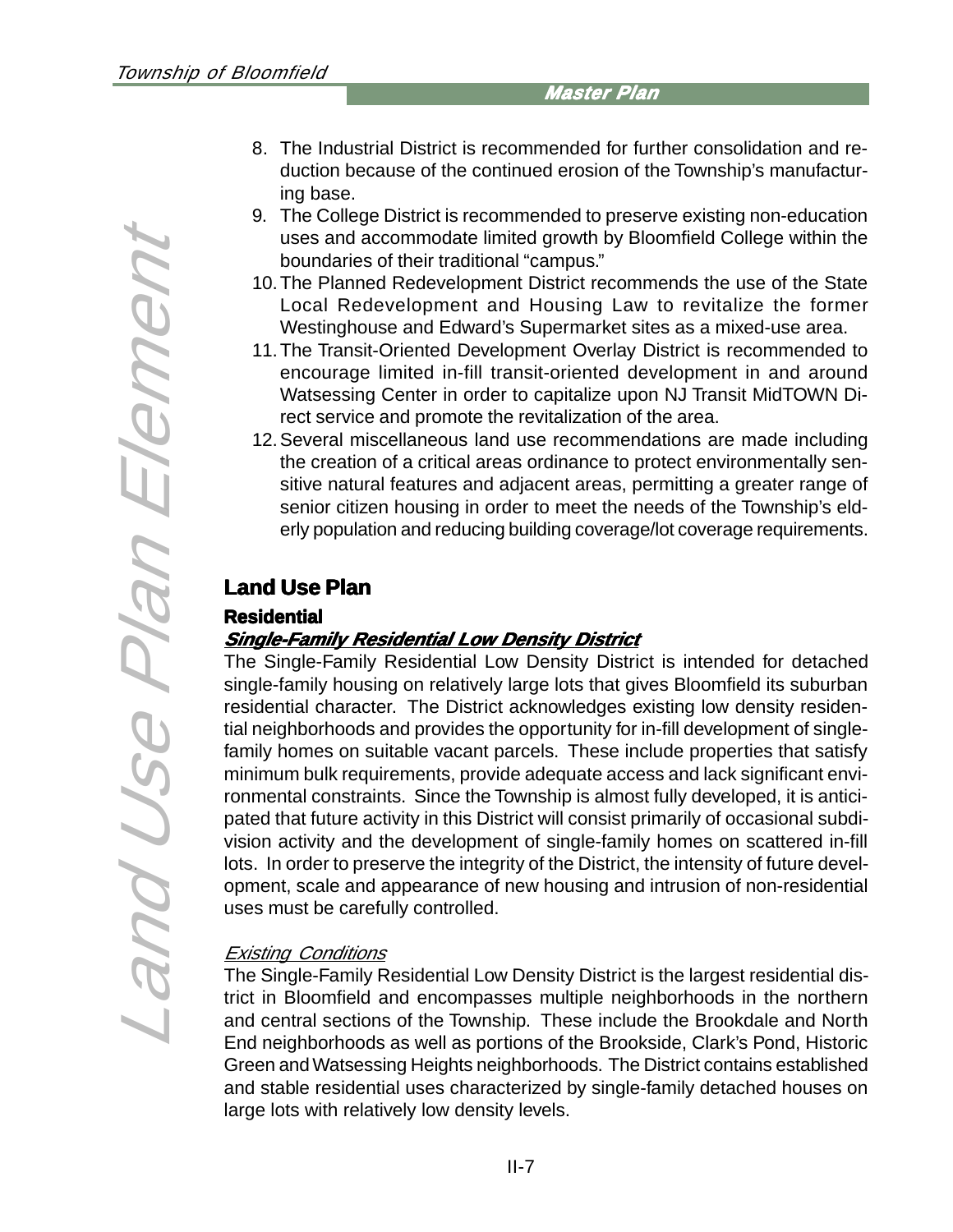The Single-Family Residential Low Density District corresponds to the R-1A Zone and is a predominantly residential land use district that permits singlefamily detached residences. The District also permits compatible non-residential uses such as public buildings, utilities and parks. However, it permits offices subject to the requirement that they are professional in nature and occupy a maximum 25 percent of the total floor area of a residence.

The Single-Family Residential Low Density District has the lowest residential density in Bloomfield at 8.7 units per acre. This density level is based upon the minimum required lot area of 5,000 square feet. Current bulk regulations in the District provide for modest yards based upon a minimum front yard setback of 25 feet, rear yard setback of 20 feet and side yard setback of 6 feet. The maximum permitted lot coverage is 25 percent or 1,250 square feet on a typical lot of 5,000 square feet. Most lots in the District are sufficiently large to accommodate garages and adequate off-street parking.

#### **Issues**

The Single-Family Residential Low Density District consists of mature and established residential neighborhoods with little remaining vacant land. It is therefore anticipated that future residential development in the District will be limited to occasional in-fill activity. In order to preserve the District's suburban character, it is necessary to ensure that new development is compatible with the existing housing. Issues to be addressed include the appropriateness of permitted non-residential uses, adequacy of bulk regulations, scale and appearance of new housing and consistency with the State Residential Site Improvement Standards (RSIS).

The Single-Family Residential Low Density District currently permits offices that are professional in nature and that occupy up to 25 percent of a residential structure. This use may be inappropriate since it allows professional offices, such as doctor's offices, with activity levels and parking needs that may be incompatible with established residential neighborhoods. The elimination of professional offices as a permitted use in the R-1A zone should be considered to protect the District from intrusion by non-residential uses.

The Single-Family Residential Low Density District is governed by bulk regulations that limit the scale and intensity of residential development. The District requires a minimum rear yard setback of 20 feet and maximum lot coverage of 25 percent. The setback requirement of 20 feet creates small rear yards and it is appropriate to maintain the required minimum rear yard setback to preserve green space on individual lots. The requirement for maximum lot coverage of 25 percent also remains appropriate, however, a requirement for maximum building coverage should be addressed to regulate building footprint.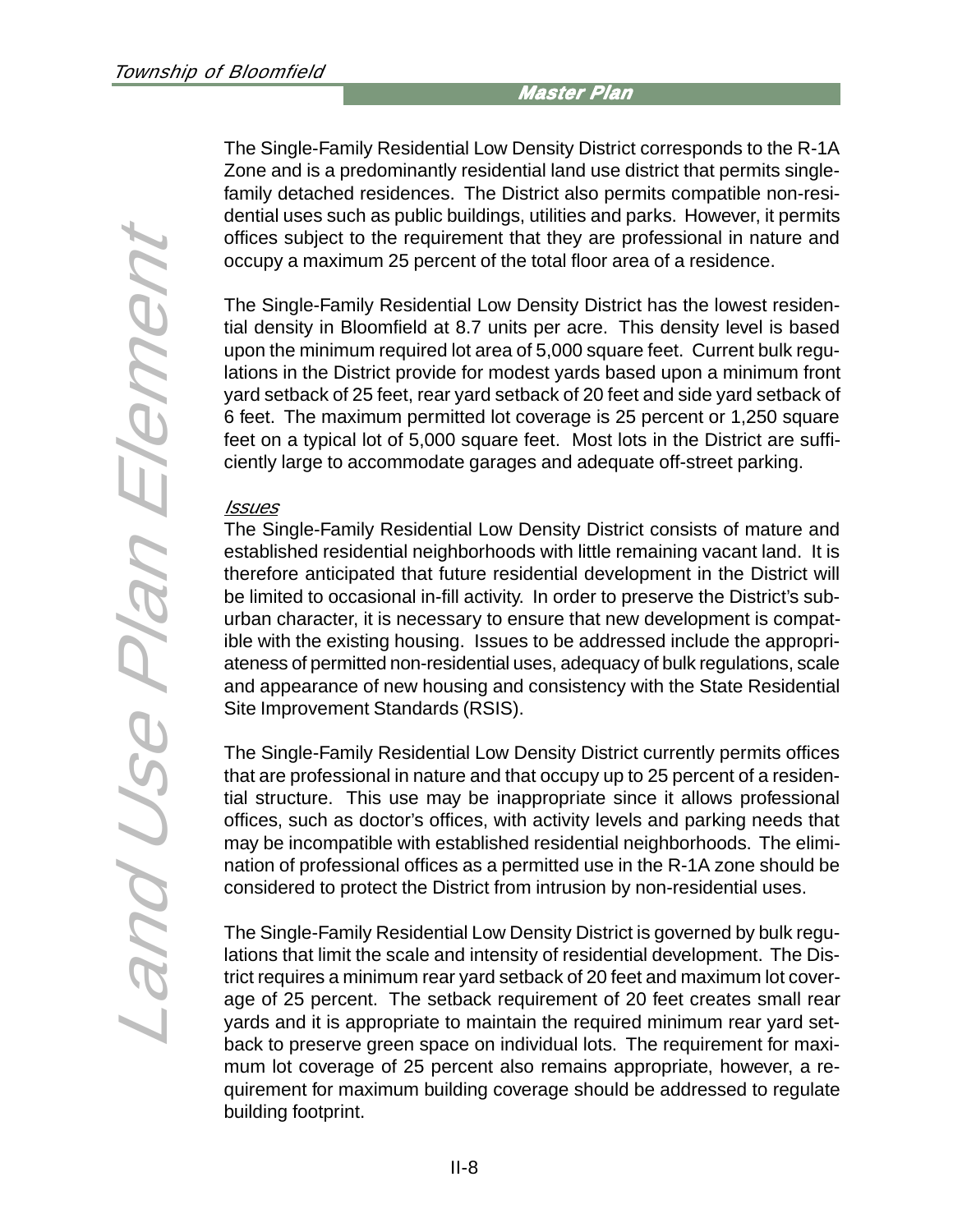The majority of new housing construction in the Single-Family Residential Low Density District has occurred on scattered vacant lots, rather than on lots containing existing residential structures. The Township and the District have not experienced a trend known as "teardowns" where relatively small, older houses in established residential neighborhoods are demolished for significantly larger, new houses that are incompatible with other houses in the area surrounding them. This trend is discouraged because of its negative impact upon the character of established residential neighborhoods. Consideration should be given to zoning changes that address this trend if it occurs in the future.

The RSIS were adopted by the State in 1997 and supercede municipal development regulations concerning street design, parking, water supply, sanitary sewers and stormwater management. The Township zoning ordinance should reflect this change and incorporate the RSIS standards, particularly with regard to off-street parking.

#### Recommendations

- 1. The permitted uses in the Single-Family Residential Low Density District should be amended to eliminate offices that are professional in nature due to their potential impact upon the character of the District. Consideration should be given to permitting home occupations subject to adequate conditions for maximum floor area, signage and parking.
- 2. The bulk regulations of the Single-Family Residential Low Density District should be amended to provide for maximum building coverage. Consideration should be given to a maximum building coverage of 20 percent.
- 3. Bulk and design regulations should be considered to address "teardowns" involving the development of new housing that is out of scale and character with established residential neighborhoods. Such regulations may include building coverage, floor area ratio and building design guidelines.
- 4. The State RSIS standards should be incorporated into the zoning ordinance to ensure consistency for new residential development.

#### **Single-Family Residential Medium Density District Single-Family Residential Density District**

The Single-Family Residential Medium Density District is similar in character and housing stock to the Single-Family Residential Low Density District. The purpose of the Single-Family Residential Medium Density District is to accommodate single-family housing on the type of moderately sized lots that contribute to Bloomfield's compact suburban residential character. The District incorporates existing medium density residential neighborhoods and provides the opportunity for in-fill development of single-family homes on suitable vacant parcels. These include properties that satisfy minimum bulk requirements, provide adequate access and lack significant environmental constraints. It is anticipated that future activity in this District will consist primarily of occasional subdi-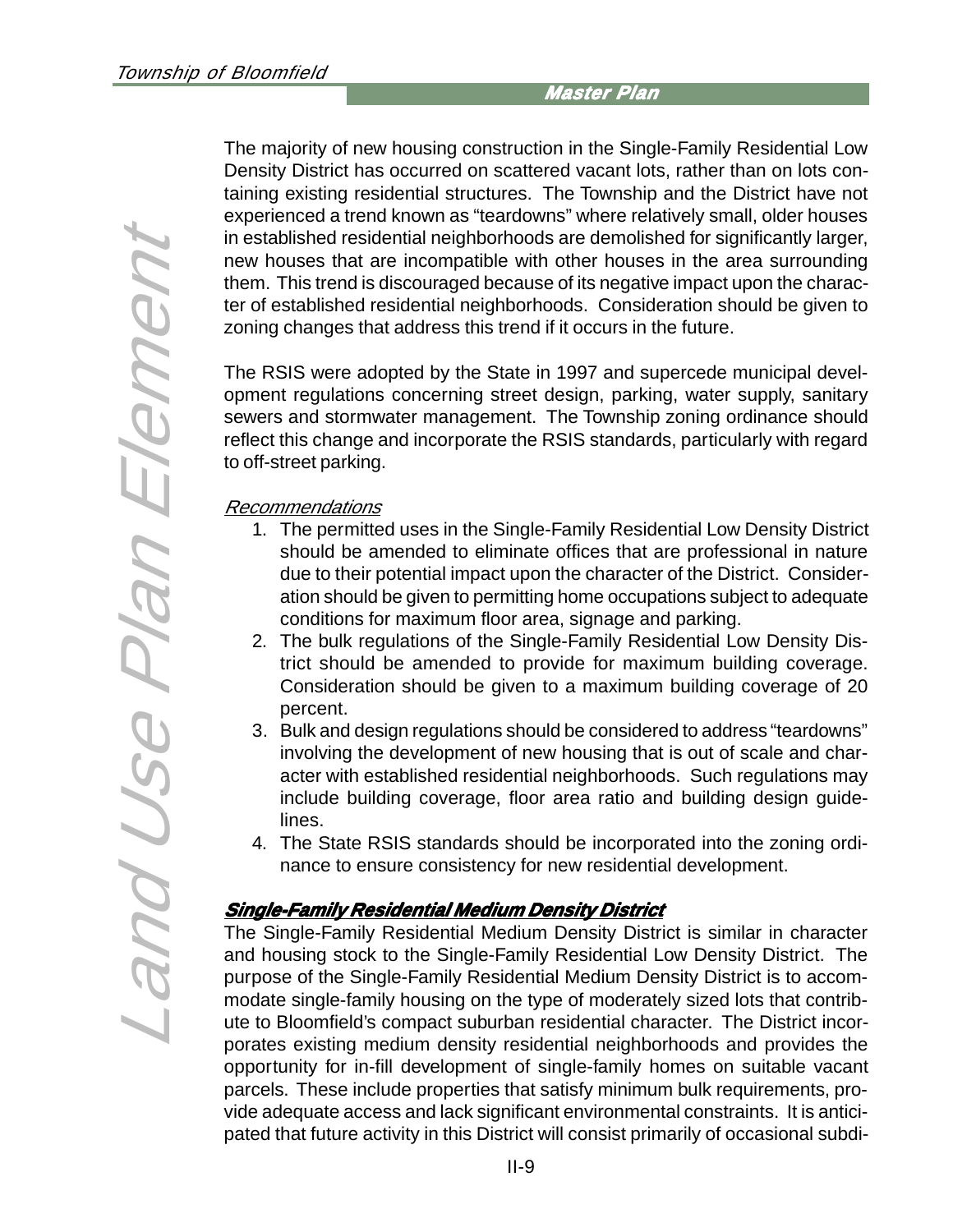vision activity and the development of single-family homes on scattered vacant lots since the Township is almost completely developed. In order to preserve the integrity of the District, the intensity of future development, scale and appearance of new housing, intrusion of non-residential uses and conversions to multi-family housing must be carefully controlled.

#### Existing Conditions

The Single-Family Residential Medium Density District is one of the largest residential districts in Bloomfield and encompasses neighborhoods throughout the Township. These include the Halcyon Park neighborhood as well as portions of the Ampere, Brookside, Clark's Pond, Historic Green and Watsessing Heights neighborhoods. The District contains established and mostly stable residential uses characterized by single-family detached houses on moderately sized lots with medium density levels. However, a portion of the District in the southern section of the Township has been affected by the illegal conversion of existing housing to two-family and multi-family use. This jeopardizes the integrity of the District and contributes to the transitional nature of the affected neighborhoods.

The Single-Family Residential Medium Density District corresponds to the R-1B Zone and is a largely residential land use district that permits singlefamily detached residences. The District also permits compatible non-residential uses such as public buildings, utilities and parks. The only exception is offices, which are permitted if they are professional in nature and occupy a maximum 25 percent of the total floor area of a residence.

The Single-Family Residential Medium Density District has the second lowest residential density in Bloomfield at 10.9 units per acre. This density level is based upon the minimum required lot area of 4,000 square feet. Current bulk regulations in the District provide for modest yards based upon a minimum front yard setback of 20 feet, rear yard setback of 20 feet and side yard setback of 6 feet. The maximum permitted lot coverage is 30 percent or 1,200 square feet on a typical lot of 4,000 square feet. Most lots in the District are sufficiently large to accommodate garages and adequate off-street parking.

#### Issues

The Single-Family Residential Medium Density District consists of established and fully developed residential neighborhoods with little remaining vacant land. Future residential development in the District will be limited primarily to occasional in-fill activity. In order to preserve the District's suburban character, it is necessary to ensure that new development is compatible with the existing housing. Issues to be addressed include the appropriateness of permitted non-residential uses, adequacy of bulk regulations, scale and appearance of new housing and consistency with the State Residential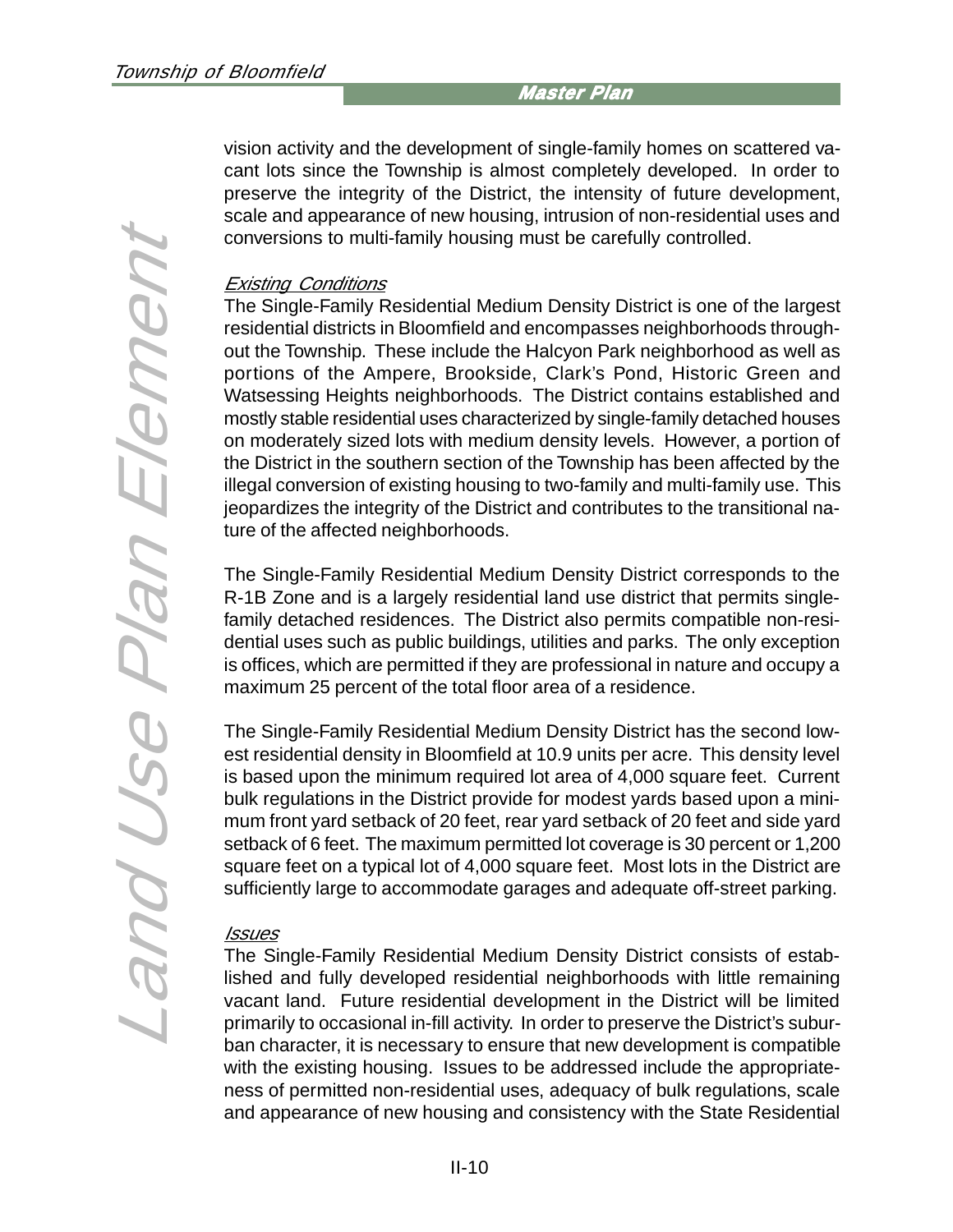Site Improvement Standards (RSIS). The illegal conversion of housing also needs to be addressed, although this is an enforcement issue rather than planning or zoning function.

The Single-Family Residential Medium Density District currently permits offices that are professional in nature and that occupy up to 25 percent of a residential structure. This use may be inappropriate since it allows professional offices, such as doctor's offices, with activity levels and parking needs that are in conflict with established residential neighborhoods. The elimination of professional offices as a permitted use in the R-1B zone should be considered to protect the District from intrusion by non-residential uses.

The Single-Family Residential Medium Density District is governed by bulk regulations that control the scale and intensity of residential development. The District requires a minimum rear yard setback of 20 feet and maximum lot coverage of 30 percent. The setback requirement of 20 feet results in undersized rear yards and it may be appropriate to increase the required minimum rear yard setback to provide additional green space on individual lots. The requirement for maximum lot coverage of 30 percent should also be reconsidered since it includes all coverage such as the house, driveway, walkways, patios, decks and accessory structures. An increase in maximum permitted lot coverage, however, should be accompanied by a new building coverage requirement in order to adequately control the size and footprint of residential structures.

The majority of new housing construction in the Single-Family Residential Medium Density District has occurred on scattered vacant lots, rather than on lots containing existing residential structures. The Township and the District have not experienced a trend known as "teardowns" where relatively small, older houses in established residential neighborhoods are demolished for significantly larger, new houses that are incompatible with existing houses in the area surrounding them. This trend is discouraged because of its negative impact upon the character of established residential neighborhoods. Applications for residential bulk variances should be monitored to determine if incompatible housing is being developed and consideration should be given to zoning changes if the trend emerges in the Township.

The RSIS were adopted by the State in 1997 and supercede municipal development regulations concerning street design, parking, water supply, sanitary sewers and stormwater management. The Township zoning ordinance should reflect this change and incorporate the RSIS standards, particularly with regard to off-street parking.

The Single-Family Residential Medium Density District has experienced the conversion of existing housing to two-family and multi-family use. This trend has occurred throughout the District but is most pronounced in the southern section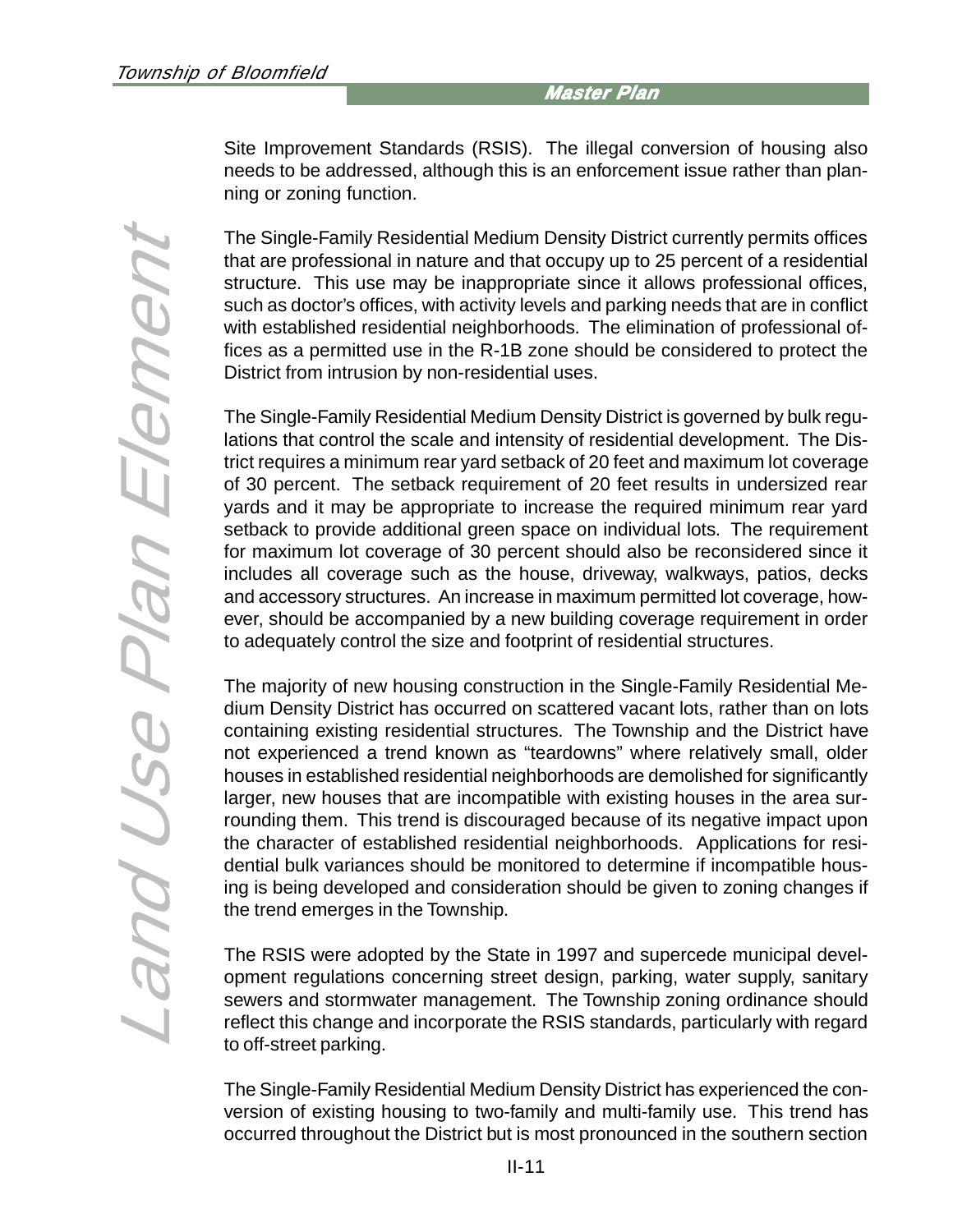of the Township. It dilutes the single-family and medium density character of the District and threatens the integrity of established residential neighborhoods. The illegal conversion of housing also results in quality of life concerns such as overcrowded housing, increased demand for parking and haphazard building alterations. Consideration should be given to reinforcing the zoning for the District in order to limit illegal conversions.

### Recommendations

- 1. The permitted uses in the Single-Family Residential Medium Density District should be amended to eliminate offices that are professional in nature due to their potential impact upon the character of the District. It is recommended that home occupations be permitted subject to adequate controls on maximum floor area, access, signage and parking.
- 2. The bulk regulations of the Single-Family Residential Medium Density District should be amended to increase the required minimum rear yard setback and maximum lot coverage. A new requirement regulating maximum building coverage should also be provided. Consideration should be given to a minimum rear yard setback of at least 25 feet, maximum lot coverage of 35 percent and maximum building coverage of 25 percent.
- 3. Bulk and design regulations should be considered to address "teardowns" involving the development of new housing that is out of scale and character with established residential neighborhoods. Such regulations may include building coverage, floor area ratio and building design guidelines.
- 4. The State RSIS standards should be incorporated into the zoning ordinance to ensure consistency for new residential development.
- 5. The zoning for the Single-Family Residential Medium Density District should be reinforced to limit the illegal conversion of existing housing to two-family and multi-family use. Recommended changes include a prohibition on walk-out basements with separate access and attic apartments.

# **Two-Family Residential Medium Density District y Residential Medium Density District**

The Two-Family Residential Medium Density District is designated for twofamily detached housing on larger lots that contribute to Bloomfield's diverse housing stock and residential neighborhoods. The District contains existing areas of medium density two-family residential development, interspersed with single-family homes, and accommodates limited in-fill development where appropriate vacant parcels are available. Such properties are those that satisfy minimum bulk requirements, provide adequate access and lack significant environmental constraints. There will be little future activity in the District because of the scarcity of available land, however, any new develop-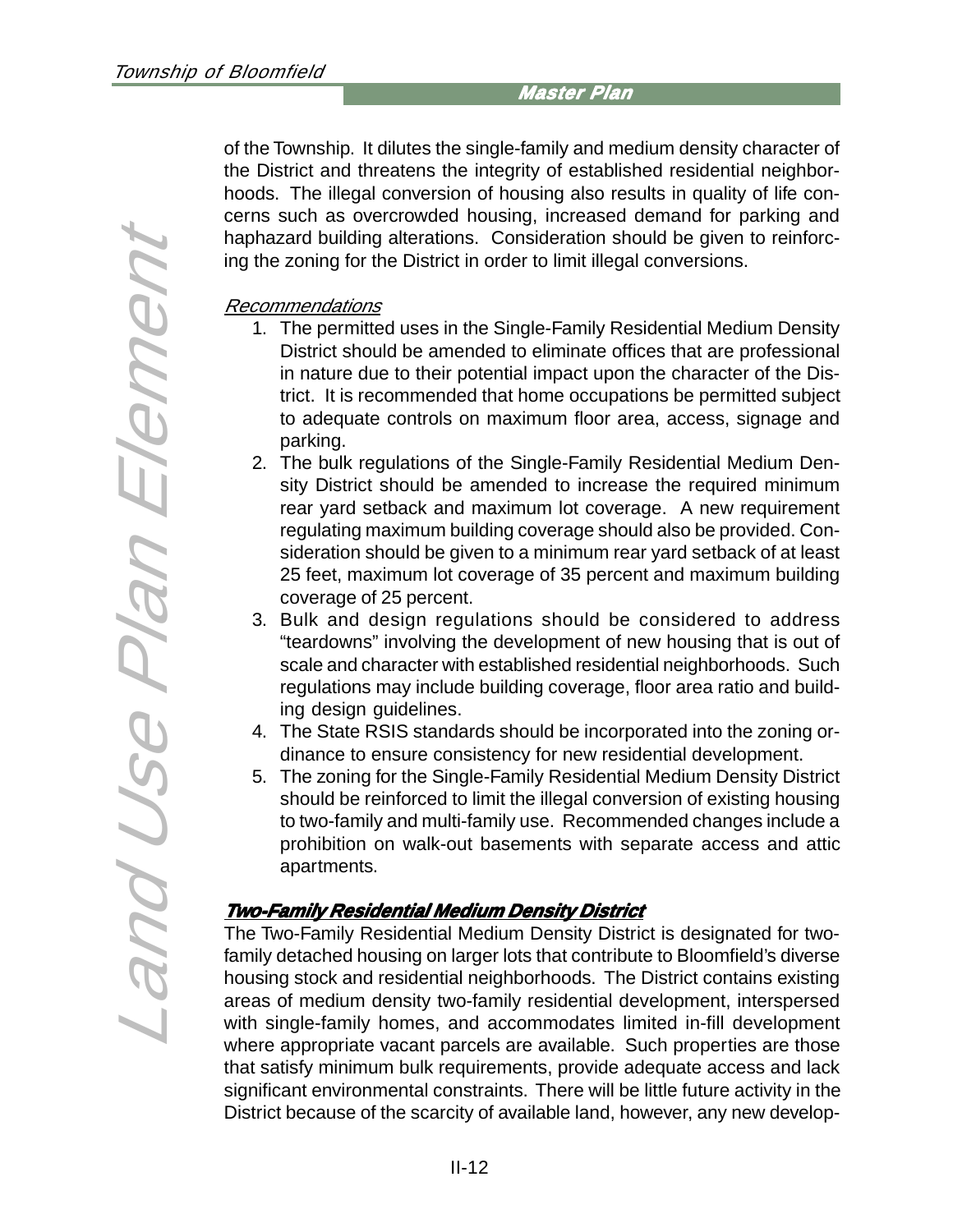ment is projected to consist of two-family homes on scattered vacant lots. In order to preserve the character of the District, the intensity of future development, scale and appearance of new housing, intrusion of non-residential uses and conversions to multi-family housing must be carefully controlled. In addition, the parking demand associated with two-family housing requires an examination of how off-street parking is handled.

#### Existing Conditions

The Two-Family Residential Medium Density District encompasses all two-family residential development in Bloomfield and is concentrated in the central and southern sections of the Township. The District includes neighborhoods in Ampere, Brookside, Watsessing and Watsessing Heights. It contains established medium density residential uses characterized by two-family detached houses on relatively large 5,000 square foot lots and smaller 4,000 square foot lots. The majority of neighborhoods in the District are stable, however, several are in transition due to illegal conversions, inadequate property maintenance and absentee ownership. These areas require further attention to strengthen their residential character, preserve the integrity of the District and counteract advancing physical decline.

The Single-Family Residential Medium Density District corresponds to the R-2A and R-2B Zones and is a predominantly residential land use district that permits two-family and single-family detached residences. The District also permits compatible non-residential uses such as public buildings, utilities and parks. It also permits offices, however, that are incompatible with the residential and limited non-residential uses allowed under the current zoning.

The Two-Family Residential Medium Density District has a density that ranges from 17.4 units per acre to 21.8 units per acre depending upon lot size. This density level is based upon the minimum required lot area of 5,000 square feet in the R-2A Zone and 4,000 square feet in the R-2B Zone. Current bulk regulations in the District provide for modest yards based upon a minimum front yard setback of 20 feet, rear yard setback of 20 feet and side yard setback of 6 feet. The maximum permitted lot coverage is 30 percent, which permits 1,500 square feet of coverage in the R-2A Zone and 1,200 square feet of coverage in the R-2B Zone. Most lots in the District are large enough to provide limited off-street parking in a detached garage or side yard driveway.

#### **Issues**

The Two-Family Residential Medium Density District incorporates established and fully developed residential neighborhoods. Future residential development in the District is likely to consist of occasional in-fill activity and the rehabilitation of existing substandard housing. It is necessary to ensure that new development is compatible with the existing housing in order to preserve the District's medium density suburban character. In addition, the rehabilitation and renova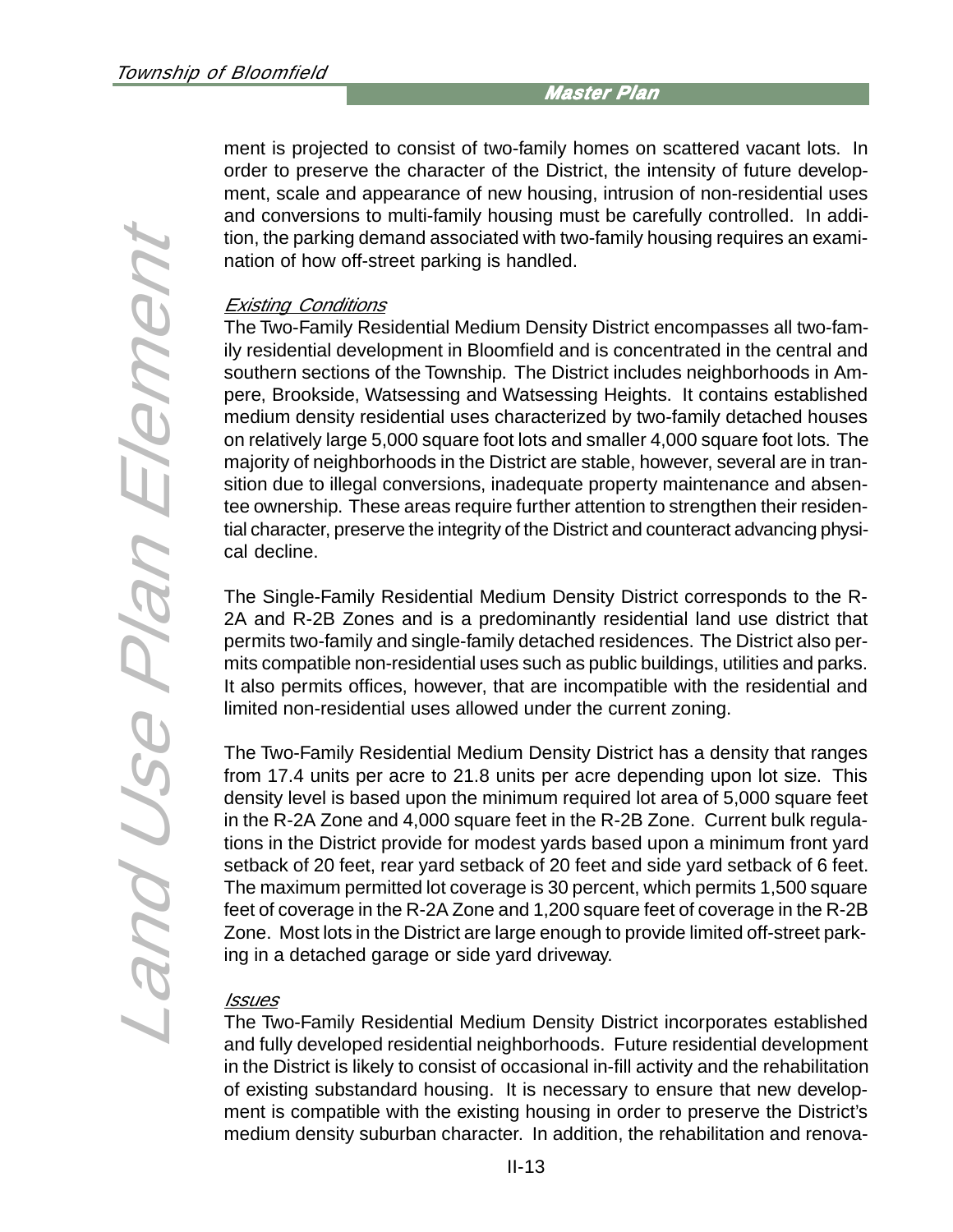tion of existing housing must be accomplished in a manner that is sensitive to adjacent structures and the surrounding neighborhood. Issues to be addressed include the appropriateness of permitted non-residential uses, adequacy of bulk regulations, consistency with the State Residential Site Improvement Standards (RSIS) and illegal conversion of housing.

The Two-Family Residential Medium Density District currently permits offices that are professional in nature and that occupy up to 25 percent of a residential structure. This use is inappropriate since it allows professional offices, such as doctor's offices, with significant levels of activity and parking needs that may conflict with established residential neighborhoods. The elimination of professional offices as a permitted use in the R-2A and R-2B zone should be considered to protect the District from intrusion by incompatible non-residential uses.

The Two-Family Residential Medium Density District is governed by bulk regulations that limit the scale and intensity of residential development. The District requires a minimum front and rear yard setback of 20 feet and maximum lot coverage of 30 percent. The front yard and rear yard setback requirements remain appropriate given the higher density levels and compact development pattern found in the District. However, the maximum lot coverage requirement of 30 percent should be reevaluated in light of the recommended density and need to accommodate the larger building footprint for a two-family house. Any increase in maximum permitted lot coverage should be accompanied by a new building coverage requirement in order to adequately control the size of residential structures and their relationship to other accessory structures found on a lot.

The RSIS were adopted by the State in 1997 and supercede municipal development regulations concerning street design, parking, water supply, sanitary sewers and stormwater management. The Township zoning ordinance should reflect this change and incorporate the RSIS standards, particularly with regard to off-street parking. A typical two-family house containing three (3) bedrooms in each unit requires 4 off-street parking spaces under RSIS. Careful planning is necessary to ensure that parking requirements do not result in excessive lot coverage and paving of front or rear yards.

The Two-Family Residential Medium Density District has experienced the conversion of existing housing to multi-family use. This trend has occurred throughout the District but is most prevalent in the southern section of the Township where neighborhoods are in transition. From a planning perspective, this is a cause for concern because it alters the medium density, suburban character of the District and threatens the integrity of established residential neighborhoods. The illegal conversion of housing also results in quality of life problems such as overcrowded housing, safety hazards, increased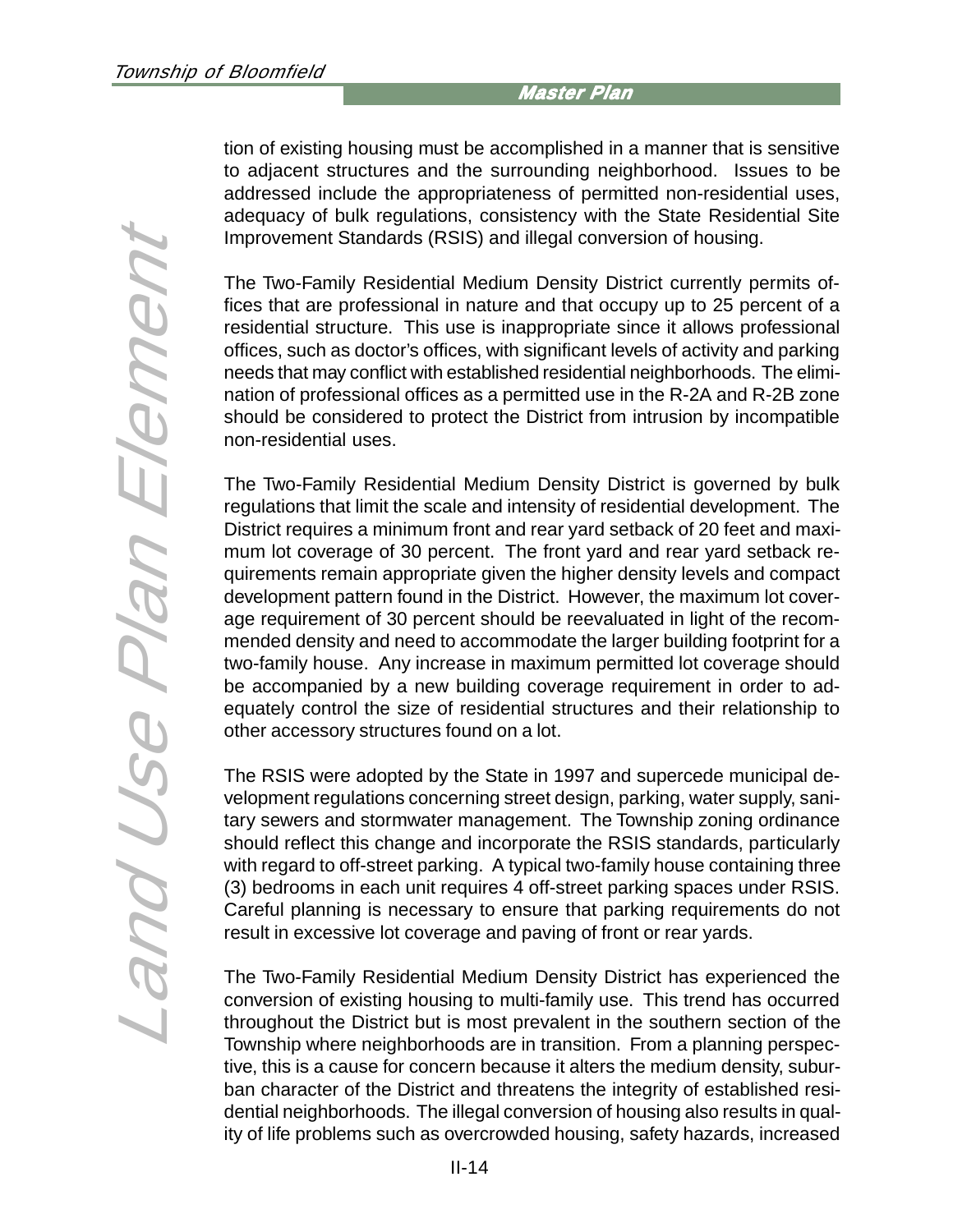parking demand and haphazard building alterations. Although illegal conversions are primarily an enforcement issue, consideration should be given to zoning mechanisms that would reduce or mitigate the impact of such conversions.

#### Recommendations

- 1. The permitted uses in the Two-Family Residential Medium Density District should be amended to eliminate offices that are professional in nature due to their potential impact upon the character of the District. It is recommended that home occupations be permitted subject to adequate controls on maximum floor area, access, signage, parking and density. Careful consideration must be given to the definition of home occupation when the zoning ordinance is revised.
- 2. The bulk regulations of the Two-Family Residential Medium Density District should be amended to increase the maximum permitted lot coverage. A new requirement regulating maximum building coverage should also be provided. Consideration should be given to providing for maximum lot coverage of 35 percent and maximum building coverage of 25 percent. This is especially the case for the portion of the District in the R-2B Zone.
- 3. The State RSIS standards should be incorporated into the zoning ordinance to ensure consistency for new residential development. Since a new two-family house with three (3) bedrooms in each unit requires 4 offstreet parking spaces, consideration should be given to design standards that prevent the paving over of front or rear yards for parking.
- 4. The zoning for the Two-Family Residential Medium Density District should be reinforced to limit the illegal conversion of existing housing to multifamily use. Recommended changes include a prohibition on walk-out basements with separate access and attic apartments. Consideration should also be given to targeting enforcement actions and housing rehabilitation programs in those areas where such conversions affect housing conditions, public safety and parking.

# **Multi-Family Residential Medium Density District Density District**

The Multi-Family Residential Medium Density District is designated for low- and mid-rise multi-family housing on large lots that contribute to Bloomfield's broad range of housing choices and diverse residential neighborhoods. The District acknowledges existing areas of medium density multi-family residential development dispersed throughout the Township. It is proposed to remain within current boundaries, without expansion, because of the lack of available vacant land with sufficient lot area, access and infrastructure. As a consequence, there will be no additional development of multi-family housing in the District. Future activity is anticipated to consist of the rehabilitation and renovation of existing structures, complexes and properties. In order to preserve the character of the District and protect adjacent residential neighborhoods, careful planning is nec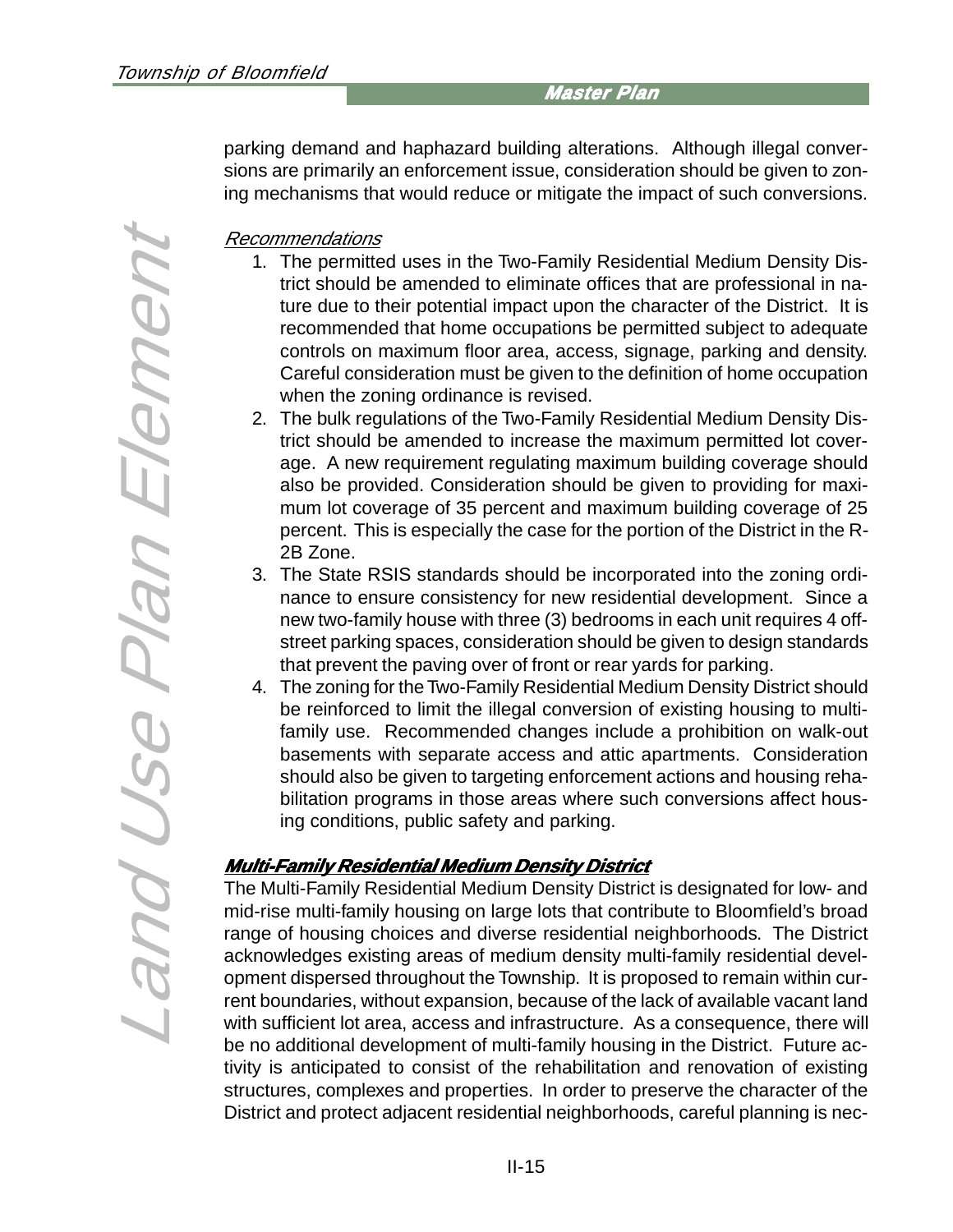essary with regard to parking, buffering/screening and density levels. In addition, building and property maintenance are issues at some of the older apartment buildings and complexes in the District.

#### Existing Conditions

The Multi-Family Residential Medium Density District incorporates all garden apartment and mid-rise apartment house development in Bloomfield and is concentrated in the central and southern sections of the Township. The District includes portions of the Brookside, Forest Hill, Historic Green, Watsessing and Watsessing Heights neighborhoods. It contains established multi-family medium density residential uses characterized by low-rise garden apartment complexes on large lots of 40,000 square feet or greater and individual mid-rise apartment houses on smaller lots. The majority of District is distinguished by well-maintained and attractive multi-family housing, however, some buildings are aging and in need of repair. In addition, building and property maintenance has been a recurring problem at several garden apartment complexes such as Brookside Gardens. Careful consideration must be given to addressing site plan issues such as parking and buffering/ screening in order to maintain the generally high quality of housing and protect adjacent residential neighborhoods. It is also necessary to address the problem of building and property maintenance where conditions are substandard.

The Multi-Family Residential Medium Density District corresponds primarily to the R-G Zone, although multi-family residential uses are also found in the O, R-2A and R-2A/O Zones. Such uses are also permitted in the M-1 Zone. The District is a predominantly residential land use district that permits garden apartments, single-family residences, two-family residences and townhouses. It also permits offices, banks, warehouses and manufacturing in those sections located within the O and M-1 Zones. These commercial and industrial uses are incompatible with the residential character of the District.

The Multi-Family Residential Medium Density District has a maximum density that ranges from 25 units per acre for garden apartments in the R-G Zone to 40 units per acre for mid-rise apartment buildings in the M-1 Zone. Current bulk regulations for garden apartments in the District provide for a minimum lot area of 40,000 square feet, setbacks between 10 and 30 feet, maximum lot coverage of 30 percent and a maximum height of 2-stories and 30 feet. Current bulk regulation for mid-rise apartment buildings in the District provide for a minimum lot area of 2 acres, setbacks of 10 to 20 feet, maximum lot coverage of 75 percent and maximum height of 60 feet. Most garden apartments are located on large lots with off-street parking while the majority of mid-rise apartment houses are older structures that lack off-street parking.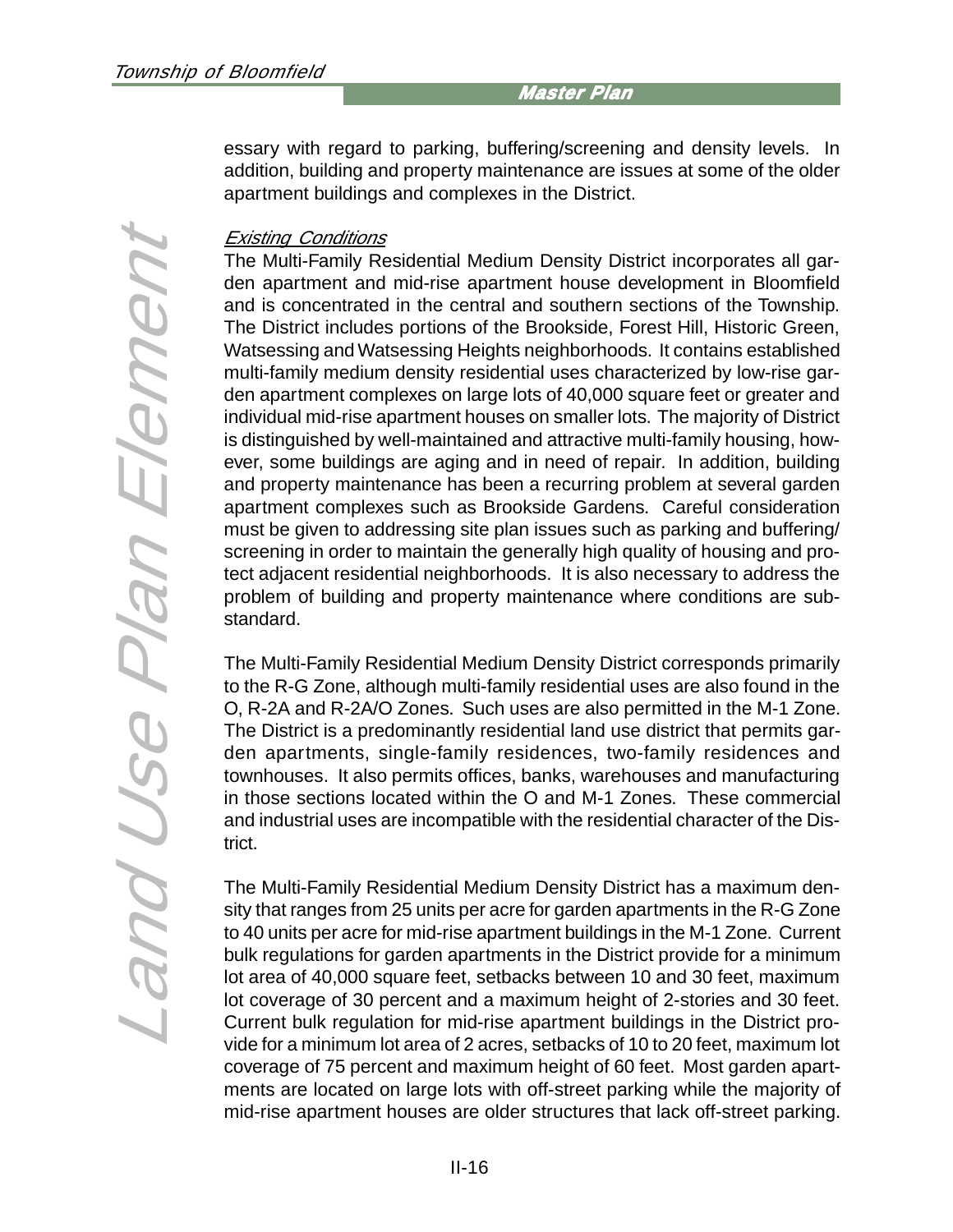#### **Issues**

The Multi-Family Residential Medium Density District incorporates established and fully developed areas of low- to mid-rise multi-family housing. Future residential development in the District is unlikely, except for the occasional rehabilitation and renovation of existing buildings and properties. The focus is therefore on preserving the integrity of the District, maintaining the generally high quality of existing multi-family housing, addressing site plan issues and encouraging improvements to substandard buildings. A significant issue is the status of the vacant former South Junior High School, which is in the District and has been sold by the Bloomfield Board of Education.

The Multi-Family Residential Medium Density District encompasses existing garden apartments and mid-rise apartment houses with defined boundaries and a limited land area. In order to preserve the integrity of the District, the boundaries delineating multi-family uses and other uses should be maintained and strengthened. This is accomplished by maintaining multi-family uses within District boundaries and through eliminating commercial uses that are currently permitted in the District, such as offices. It is appropriate, however, to permit limited and accessory home occupations to accommodate the increasing number of residents who work from their home. The goal of this recommendation is to protect against the intrusion of commercial and other non-residential uses that are incompatible with the residential character of the District and that have the potential to dilute its attractiveness as a housing option.

The Multi-Family Residential Medium Density District contains garden apartments and apartment houses with density levels, bulk parameters and parking needs that require particular attention to site plan issues. These include setbacks, lot coverage, buffering/screening and amount as well as location of parking. Garden apartment complexes are required to have front, rear and side yard setbacks of 20 feet, 30 feet and 10 feet respectively. These setbacks requirements should be maintained to preserve the existing yards and open space that characterize such uses. Apartment houses do not have a minimum setback requirement, however, existing buildings typically have limited setbacks and small yards. Setback requirements should be considered in order to preserve the limited yard space that exists at many apartment house sites. In addition, the appropriateness of maximum lot coverage requirements should be examined in order to prevent the over-development of sites and any decrease in limited yards and open space.

The Multi-Family Residential Medium Density District consists of garden apartments and apartment houses that are relatively large and located in close proximity to each other. The intensity of use, scale of buildings and surface parking areas make adequate buffering/screening a significant issue. Existing buffer areas, typically side and rear yards, should be preserved and enhanced where possible by requiring a minimum buffer area to adjacent single-family and non-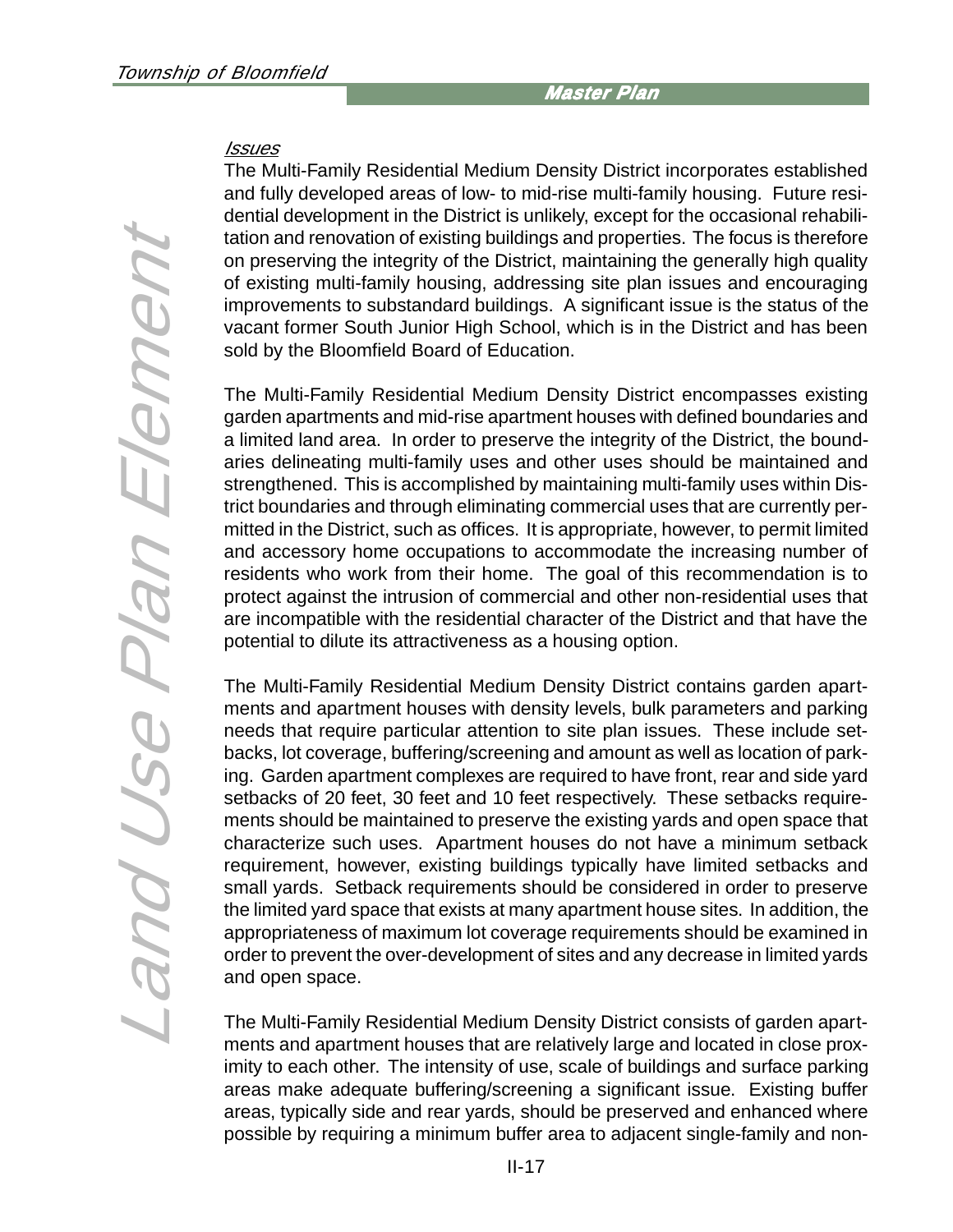residential uses or properties. Consideration must also be given to additional standards for screening given the largely developed character of the District and compact development pattern. Effective screening may include landscaping, fences/walls, berms and architectural features that provide a visual barrier.

The Multi-Family Residential Medium Density District contains a broad range of buildings including low-rise garden apartments, mid-rise apartment houses and former non-residential buildings such as Brookside School that have been adaptively reused for multi-family housing. Perhaps the most significant new addition to the District is the former South Junior High School, which is vacant and was recently sold by the Township Board of Education to a private owner. The use of the former Junior High School was identified as an issue in the 1989 Master Plan and remains an important concern because of the relatively large size of the site, its high visibility location on Franklin Street, the proximity of residential uses and the historic art deco design of the building. Residential uses that preserve the existing building and are compatible with adjacent multi-family apartment houses are encouraged.

#### Recommendations

- 1. Limit the Multi-Family Residential Medium Density District to areas of existing garden apartment and mid-rise apartment house development, with the exception of the former South Junior High School on Franklin Street. The former Junior High School is recommended for adaptive reuse with medium density multi-family residential development at a maximum density of 50 units per acre. Consider use of the redevelopment process to facilitate the adaptive reuse of the site.
- 2. Consolidate existing garden apartment and mid-rise apartment house development in the Multi-Family Residential Medium Density District into one zone to acknowledge their similarities and regulate their development in a coordinated manner. The new zoning regulations must control density and address critical site plan issues such as setbacks, buffering/screening and parking. Recommended density levels are 25 units per acre for garden apartments and 50 units per acre for midrise apartment houses.
- 3. Preserve the residential character of the Multi-Family Residential Medium Density District by eliminating incompatible non-residential uses such as professional offices as permitted uses. Home occupations should be permitted subject to adequate controls on floor area, access, signage and site design.
- 4. Encourage and promote the maintenance of existing multi-family housing by providing technical assistance and financial incentives for property owners to improve their buildings and properties. Utilize code enforcement and building inspections to identify building deficiencies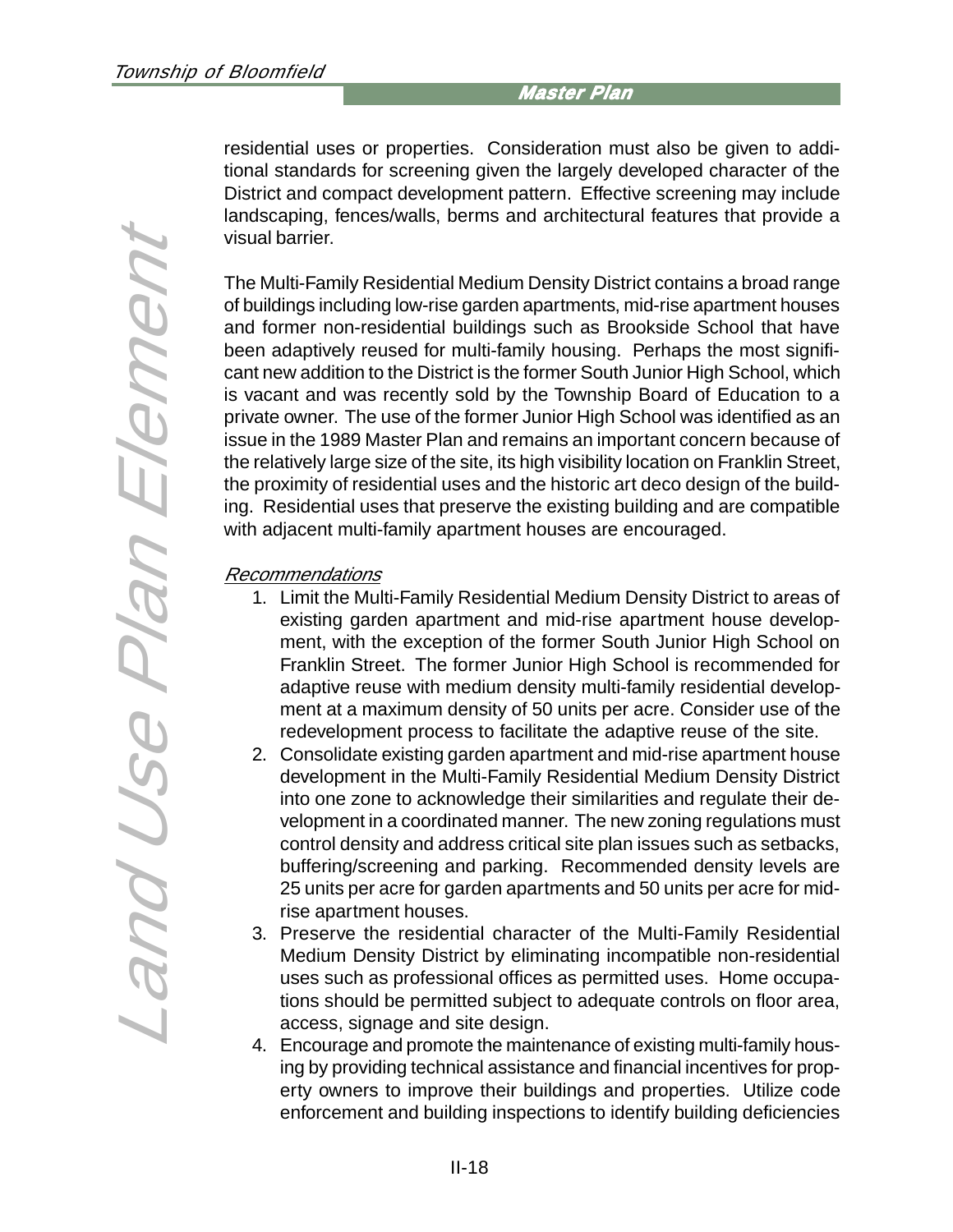Land Use Plan Element Land Use Plan Element and property maintenance problems.

5. Focus building improvement programs and code enforcement activity in areas where building conditions, property maintenance and site issues such as trash disposal are determined substandard through inspection and zoning violations. Consider a system of annual inspections to supplement the State 5 year system.

#### **Multi-Family Residential High Density District Residential High Density District**

The Multi-Family Residential High Density District incorporates the limited areas of existing high-rise apartment house development in Bloomfield. The District consists of two (2) such areas located in Bloomfield Center and the Watsessing Heights neighborhood. Its purpose is to accommodate existing pockets of high-density multi-family residential development and to protect adjacent areas from potential adverse impacts resulting from building height, intensity of use and parking demand. The preservation of existing District boundaries is recommended and additional construction of new high-rise apartment buildings is not anticipated.

# Existing Conditions

The Multi-Family Residential High Density District incorporates all apartment house development in Bloomfield with a height of more than 6 stories. The District is limited in geographic scope to the Troy Towers complex on Conger Street, the Felicity Towers complex on Llewellyn Avenue and Kinder Towers on Hoover Avenue. They are well-maintained buildings that provide affordable and highquality housing to senior citizens and other residents of the community. Their height and density, however, are characteristic of a more urban pattern of development and are inconsistent with the relatively low-rise and medium density residential development found in most sections of the Township. As a consequence, particular attention to adequate buffering/setbacks, landscaping and off-street parking is necessary at sites within the Multi-Family Residential High Density District.

The Multi-Family Residential High Density District corresponds to the R-H Residential High-Rise Apartment Zone. The District is a predominantly residential land use district that permits detached single-family residences and high-rise multi-family apartment buildings. It also permits compatible uses such as churches, public buildings, utilities, non-profit educational institutions and parks. The District also permits, however, office uses provided they do not occupy more than 30 percent of the floor area of any structure. This commercial use is incompatible with the residential character of the District.

The Multi-Family Residential High Density District has a maximum density that ranges from 45 to 65 units per acre depending upon building height. Buildings that are 6 to 11 stories in height have a maximum density of 45 units per acre and those with a height of 12 stories or more have a maximum density of 60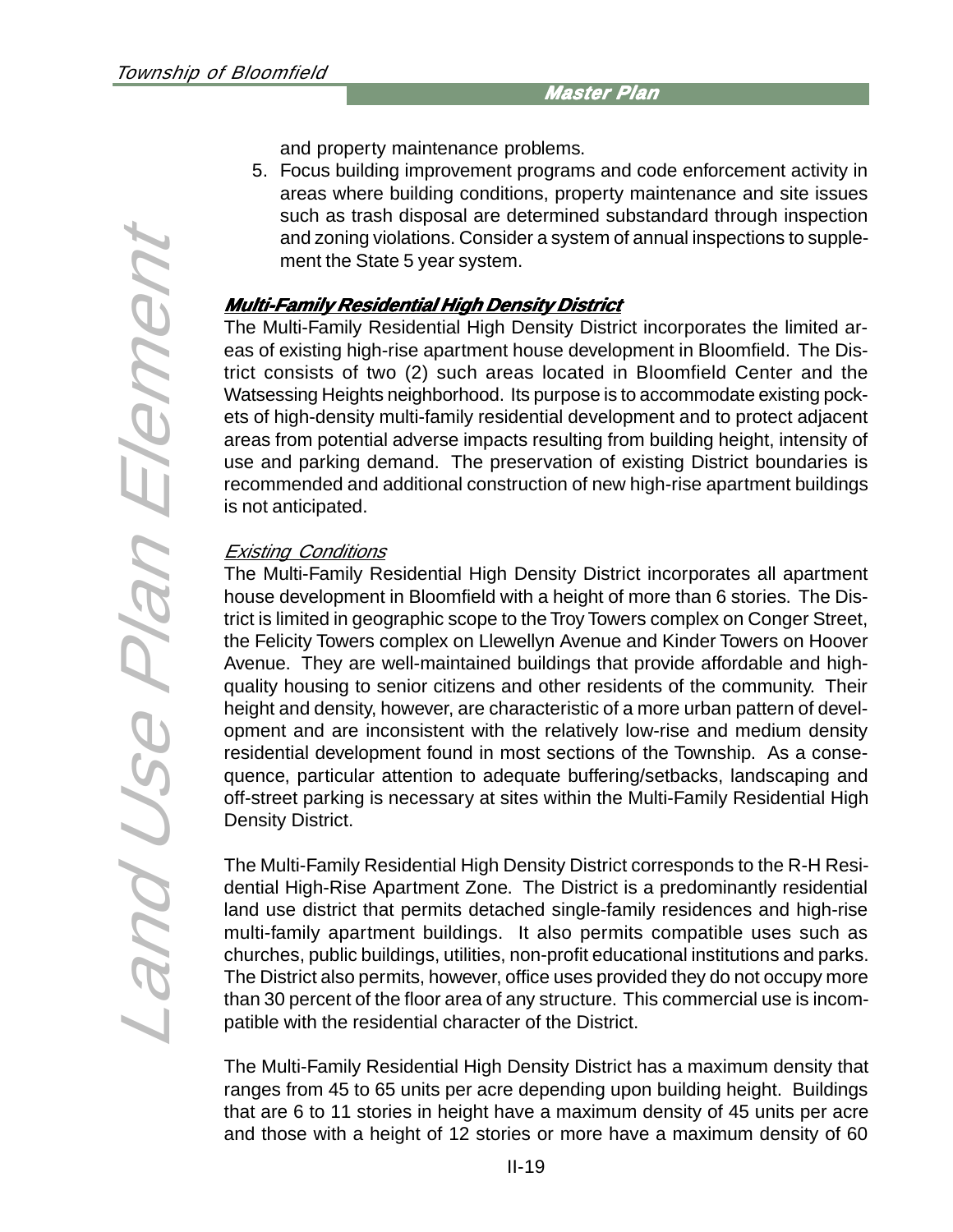units per acre. Current bulk regulations for high-rise apartments in the District require a minimum lot area of 40,000 square feet, front yard setback of 35 feet, side yard setback of one-third building height, rear yard setback of one-half building height, lot coverage of 20 percent and building height of 150 feet. The bulk regulations seek to control the unique size and scale of high-rise apartment buildings through excessive setbacks at the expense of urban design and creative architecture. This results in a form of residential development known as "towers in the park" with large buildings surrounded by extensive yards and parking lots. Consideration should be given to revising the bulk regulations so that setback requirements are balanced with new standards for urban design and architecture such as streetscape treatment and building step-backs.

#### Issues

The Multi-Family Residential High Density District incorporates established and fully developed areas of high-rise multi-family housing. It is unlikely that there will be future residential development in the District because of its relatively small size, lack of available land and incompatibility with the low-to mid-rise character of the Township. The primary issues, therefore, are preserving the high quality of existing housing stock, maintaining adequate buffering/screening, providing sufficient parking and mitigating potential impacts upon adjacent areas. This may be achieved through annual inspections of existing buildings, zoning enforcement, coordination with property owners and revisions to the bulk and parking regulations of the zoning ordinance.

#### Recommendations

- 1. Continue the Multi-Family Residential High Density District to accommodate existing areas of high-rise multi-family residential development within current boundaries.
- 2. Consider creation of an annual inspection and registration system for multi-family housing as a supplement to the State 5-year inspection system in order to identify and address site issues, encourage property maintenance and enforce zoning and health regulations.
- 3. Eliminate offices as a permitted use in the R-H Zone because of its incompatibility with the predominant residential character of the Zone.
- 4. Revise the R-H Zone to permit home occupations as a permitted use subject to regulations governing the nature of such occupations, floor area, signage and access.
- 5. Amend the R-H Zone to strengthen bulk regulations by providing consistent setback standards, limiting building coverage, controlling floor area ratio, increasing buffer/screening requirements and evaluating the appropriateness of the 150 foot height limit.
- 6. Develop urban design standards and architectural guidelines for multifamily housing that provide for attractive streetscape treatment, creative building design and improved site layout.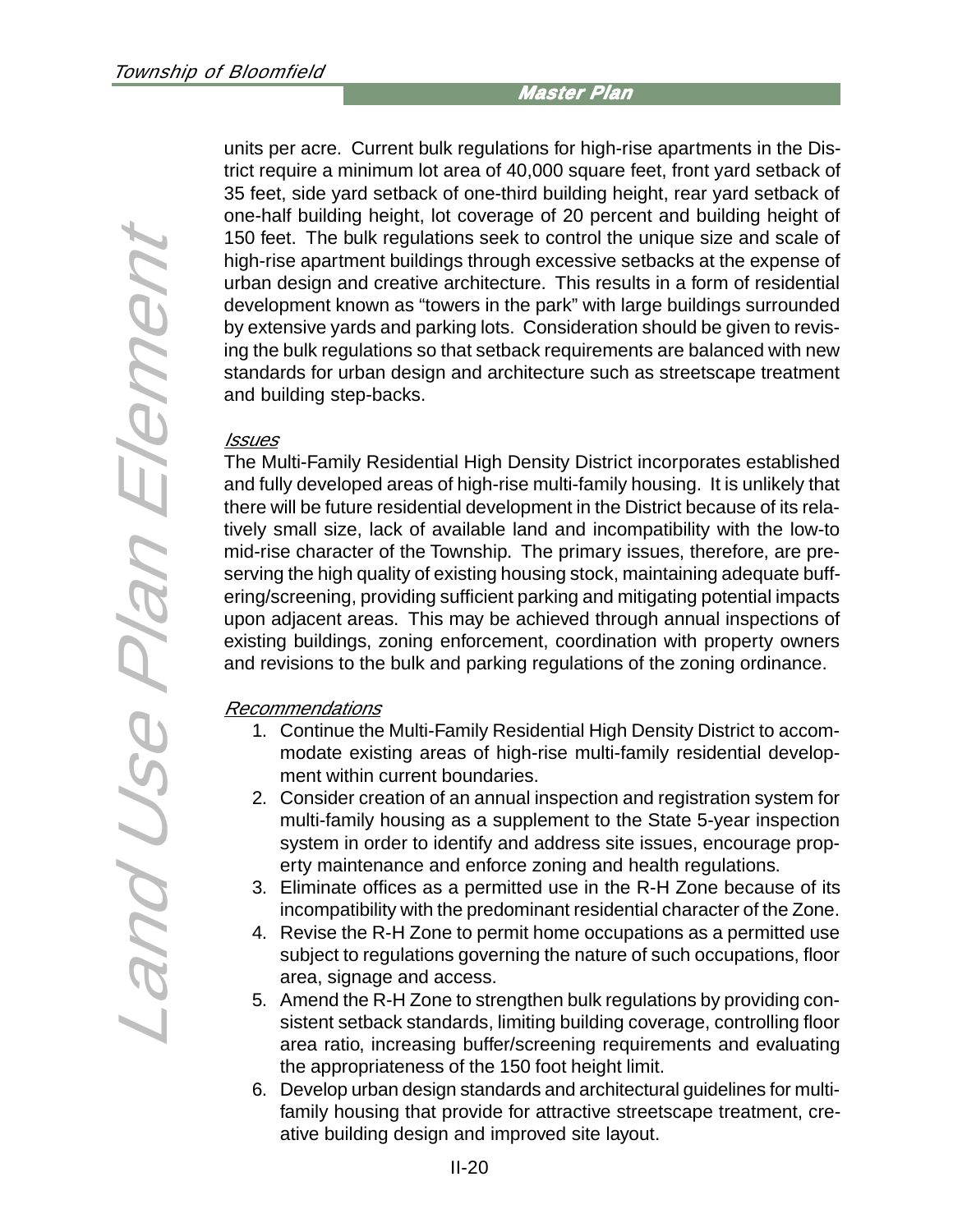# Land Use Plan Element Land Use Plan Element

# **Residential Residential Townhouse District wnhouse District**

The purpose of the Residential Townhouse District is to accommodate singlefamily attached housing at densities and in locations that will maintain the suburban residential character of Bloomfield. The District recognizes existing pockets of townhouse development and provides for future townhouse development on appropriate sites. These include areas where land uses are in transition and areas where site constraints make other forms of residential development unsuitable or impractical. Since the Township is almost fully developed, the majority of the Residential Townhouse District consists of in-fill and potential redevelopment sites. Careful consideration must therefore be given to density levels, bulk requirements and site design.

#### Existing Conditions

The Residential Townhouse District is located in the north-central section of Bloomfield in an area bordered by Glen Ridge Country Club to the north, Clark Avenue to the south, the Third River to the east and Broad Street to the west. The District encompasses the former Scientific Glass manufacturing complex, which has been demolished, and consists primarily of vacant land. The only exception is a parcel, known as Green Brook Gardens, that has been developed with townhouses by K. Hovnanian since the 1989 Master Plan.

The Residential Townhouse District is an isolated flag-shaped district that lies within the Third River corridor, which extends more than four miles through the Township from the northern border with Clifton to the eastern border with Belleville. As a result, the District contains sensitive environmental features such as floodplain and wetlands. It is also bordered by an established low density singlefamily residential neighborhood and open space at the Glen Ridge Country Club. The Residential Townhouse District is further constrained by limited accessibility because the only means of ingress and egress is from Broad Street. The Master Plan, in the Parks, Recreation and Open Space Element, proposes the exploration of a Third River Corridor Greenway to preserve remaining open space along the river, provide for improved flood control and create additional passive recreational opportunities. Future residential development in the District must be sensitively designed to buffer and protect existing natural features, improve flood control and stormwater management and provide for the planned greenway.

# Issues

The Residential Townhouse District encompasses one of the largest remaining areas of vacant land in Bloomfield and is likely to experience development pressure in the near future. There are, at present, several residential development proposals under consideration for parcels within the District. The current zoning that permits townhouses as a conditional use remains appropriate given the transitional character of the area, the presence of constraints to conventional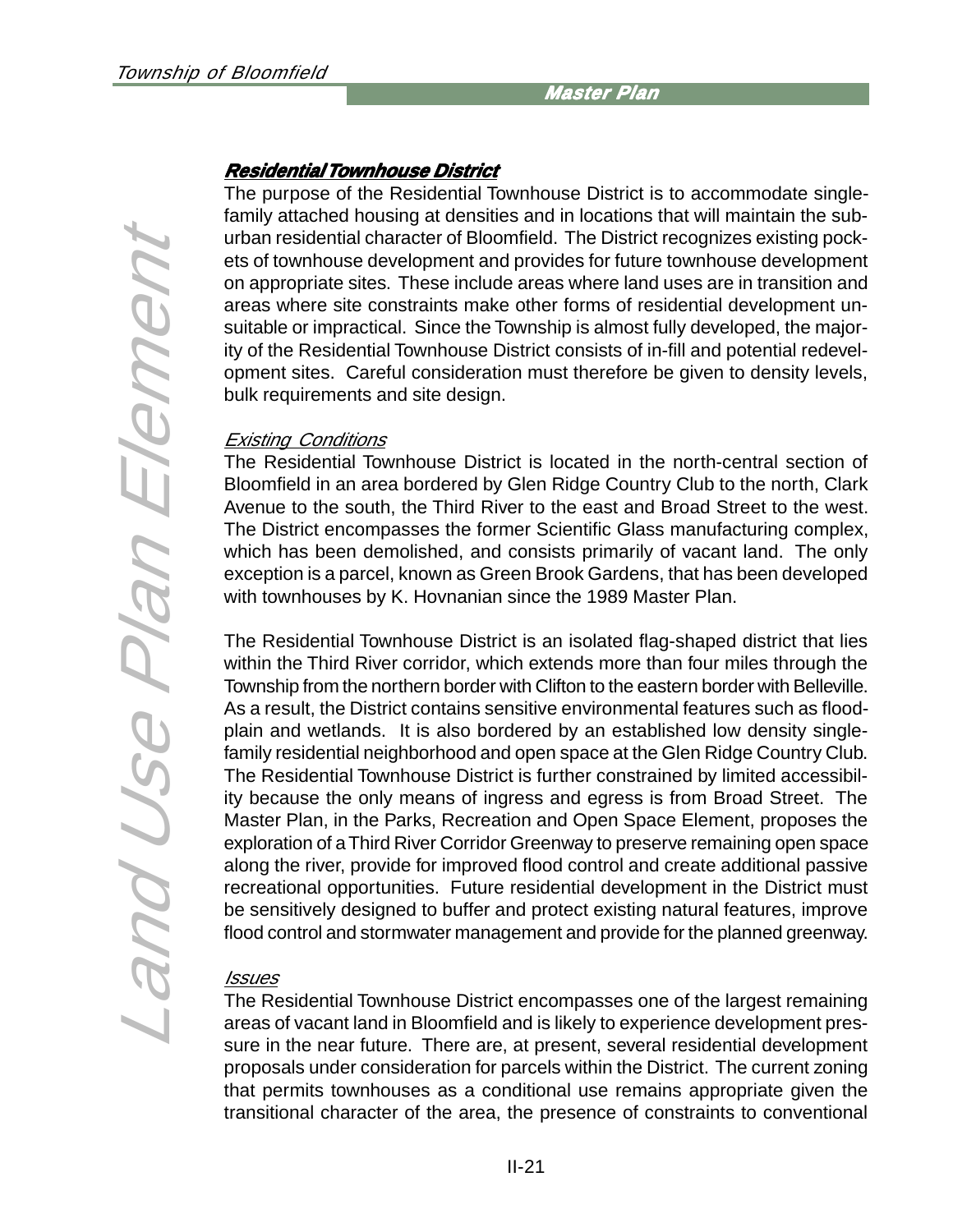Land Use Plan Element Land Use Plan Element

single-family residential development and the irregular shape and configuration of the District. Continuing Care Retirement Communities (CCRC), however, are not appropriate given their scale and the environmental constraints found on-site. There are significant issues associated with townhouse development that must be addressed including density, bulk regulations, buf-fering/ screening, flood control and the planned Greenway.

The Residential Townhouse District permits townhouse development at a density of 11 to 13 units per acre, depending upon lot size. This density level is inappropriate in light of the significant environmental constraints in the District, limited access to Broad Street only and proximity to an established neighborhood of detached single-family homes. A reduction in density is warranted in order to address these constraints and promote residential development that protects sensitive environmental features and is compatible with the scale and character of the surrounding neighborhood.

The Residential Townhouse District permits townhouse development with maximum lot coverage of 70 percent. This consists of 30 percent building coverage, 10 percent accessory building coverage and parking area/driveway coverage of 30 percent. The permitted lot coverage is excessive given the presence of sensitive environmental features and promotes over-development of parcels within the District. In particular, the permitted parking area/ driveway coverage of 30 percent encourages the development of surface parking lots. It is therefore appropriate to reduce overall lot coverage in order to limit site disturbance, impervious surfaces and stormwater run-off. Particular attention should be given to reducing permitted parking area/driveway coverage in order to promote the use of garages. The reduction in maximum permitted lot coverage should be coupled with an increase in required usable open space to promote increased passive recreation, "green" space and stormwater infiltration.

The Residential Townhouse District does not currently provide specific requirements for buffering and screening other than the requirement for a 20 foot front yard setback. It is necessary to provide increased buffering and screening requirements in order to preserve and protect sensitive natural features found in the District and adequately screen adjacent residential uses. It is recommended that extensive buffer requirements to on-site critical areas such as floodplain and wetlands be required. Such requirements should match NJDEP requirements for buffers and transition areas given the heavily developed character of the Township and flooding problems that currently exist.

The Residential Townhouse District contains extensive floodplain and experiences flooding during severe rain events, however, the current zoning does not provide for flood control improvements within the Third River corridor.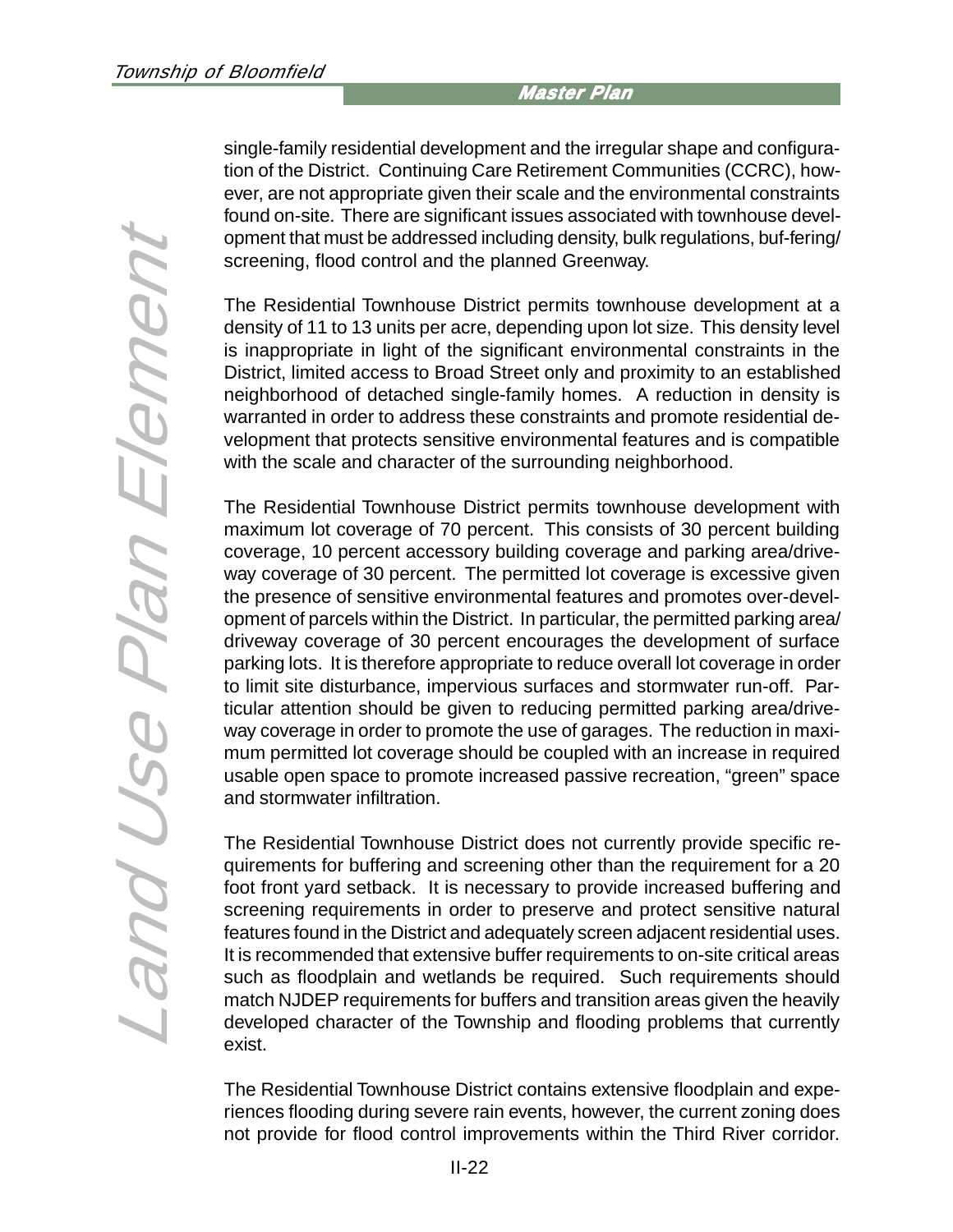The site plan and subdivision regulations should be amended to require flood control improvements acceptable to the Township Engineer along portions of the Third River corridor that abut or traverse applicants' properties. Consideration should also be given to the adoption of a critical area ordinance that regulates development in areas containing sensitive environmental features such as floodplain and wetlands.

A Third River Corridor Greenway is being explored through a portion of the Residential Townhouse District. Provision for the greenway should be made in all residential development that occurs in the Residential Townhouse District. It is also important that adequate access and connections be provided to ensure public access and the opportunity for future development of the greenway.

#### Recommendations

The following is a list of recommendations to address issues associated with the Residential Townhouse District:

- 1. The maximum density in the District should be reduced to 4 to 6 units per acre for units in excess of 2,000 square feet floor area and 6 to 8 units per acre for units less than 2,000 square feet floor area.
- 2. The maximum permitted lot coverage should be reduced to 55 percent. Possible breakdowns consisting of 35 percent building coverage, 5 percent accessory building coverage and 15 percent parking area/driveway coverage should be considered.
- 3. Required usable open space should be increased to 1,200 square feet per unit.
- 4. The required buffer to critical areas such as floodplain and wetlands should be consistent with NJDEP regulations for buffers at 50 to 150 feet depending upon resource classification.
- 5. A requirement for adequate stream bank protection, erosion control and detangling and other methods of flood control should be provided in conjunction with all residential development in the zone.
- 6. A critical area ordinance should be developed to regulate development on parcels with sensitive environmental features such as floodplain and wetlands.
- 7. A requirement for dedication of an easement or land for the Third River Corridor Greenway should be required for all new development abutting the Third River.
- 8. Consideration should be given to preserving all of part of the District for recreation and open space if funding becomes available.
- 9. CCRC's should be eliminated as a premitted conditional use in the RT Zone.

#### **Commercial**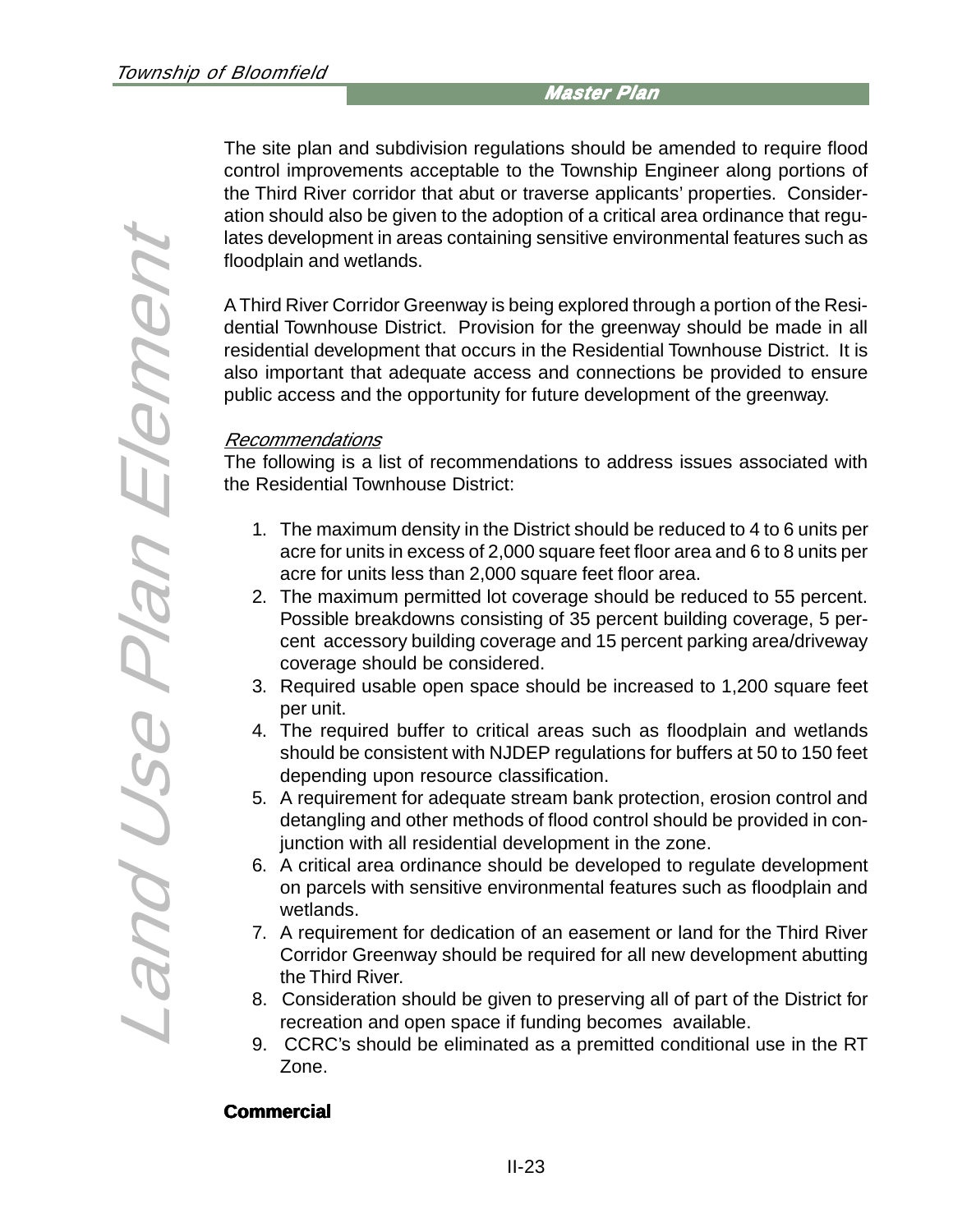#### **Central Business District Central District**

The area known as Bloomfield Center is designated the Central Business District in recognition of its function as the business, civic and transportation focal point of the Township. The purpose of the District is to provide a mixeduse and transit-oriented center that accommodates a concentration of commercial, residential, parks/open space, public and transportation related uses and facilities. It is intended to be a vibrant, attractive and accessible destination for shopping, entertainment, upscale housing and employment. The District was formerly one of the largest and busiest downtowns in Essex County but is currently in transition because of the loss of retail activity, outmoded commercial space, limited parking and private sector disinvestment. Bloomfield has established a public-private partnership with the Bloomfield Center Alliance to revitalize the Central Business District. The partnership is a multi-faceted and long-term effort to improve conditions in the District and reestablish it as one of the premier downtown destinations in the County.

#### Existing Conditions

The Central Business District is located in the southern section of Bloomfield in an area centered upon the intersection of Bloomfield Avenue and Broad Street known as "Six Points." This area is the historic center of the Township and has traditionally functioned as a mixed-use downtown. The District encompasses most of the Bloomfield Avenue corridor and is bordered by the Historic Township Green to the north, Toney's Brook to the south, the vicinity of Berkeley Heights Park to the east and the municipal border with Glen Ridge to the west. It contains major activity centers such as the Bloomfield municipal complex, U.S. Post Office, 2 Broad Street office building, Lost Picture Show movie theater, Home Depot and NJ Transit Bloomfield station. The District is also located in close proximity to Bloomfield College and Watsessing County Park. The Central Business District is accessible from most points within the Township and northern New Jersey/New York City region via Bloomfield Avenue, Broad Street, the Garden State Parkway and pending NJ Transit MidTOWN Direct service on the Montclair Branch/Boonton Line.

The Central Business District contains several zoning districts in keeping with its status as a mixed-use area. Existing uses found in the District include commercial, residential, industrial, public and transportation-related. The largest and most significant zoning district is the B-1 Central Business Zone followed by the B-2 Neighborhood Business, M-1 General Industrial, P Public Use and RA-1 Redevelopment Area Zones. The District is predominantly commercial in character and permits a broad range of such uses including banks, restaurants, hotels, offices, retail stores, service establishments and theaters. It also permits compatible public uses such as government buildings, non-profit schools and parks. The areas within the M-1 Zone, however, permit industrial uses such as manufacturing that conflict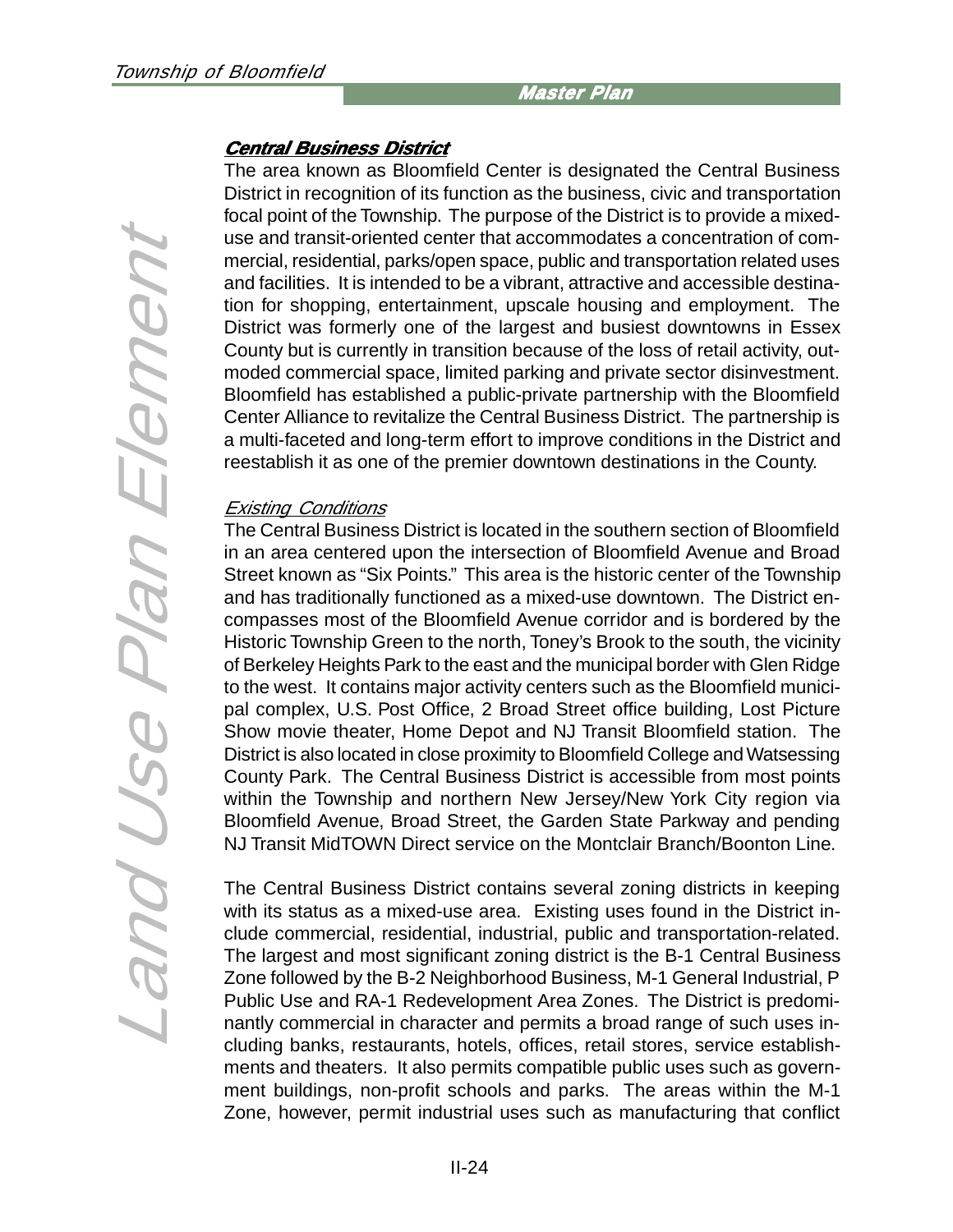with the established commercial character of the Central Business District. In addition, the B-1, B-2 and M-1 Zones conditionally permit gasoline filling stations and public garages that may be inappropriate within the District. In contrast, there are pockets of residential development located throughout the District that are non-conforming because such uses are not generally permitted under existing zoning. It may be desirable to permit certain types of residential uses that are typically found in downtowns, such as multi-family housing, and to acknowledge the presence of existing residential development.

The Central Business District is comprised primarily of the B-1 and B-2 Zones. These Zones have minimal bulk standards that regulate height only at 160 feet and 35 feet respectively. Consideration should be given to providing additional bulk regulations for lot area, setback, building coverage and buffers. For example, it may be desirable to provide for a *maximum* setback limit or "build-to" line in order to preserve the District's attractive urban design and streetscape. It may also be appropriate to provide standards for residential density and commercial floor area ratio. Finally, the maximum height limit of 160 feet in the B-1 Zone should be reevaluated in light of existing conditions, the character of development and future redevelopment plans. These issues as well as others such as off-street parking requirements will have to be addressed in conjunction with on-going revitalization and redevelopment efforts.

#### **Issues**

The Central Business District is a relatively large and transitional land use district that is in the process of being revitalized through a public-private partnership between the Township of Bloomfield and the Bloomfield Center Alliance. The revitalization process also includes other major stakeholders such as Bloomfield College, NJ Transit and the Watsessing Heights Neighborhood Association. One of the first actions undertaken by the partnership was the preparation of a Bloomfield Center Revitalization Report to identify existing conditions, examine major issues and make recommendations for short- and longterm improvements. The Revitalization Report establishes a vision of the District as a lively, mixed-use transit village with a balance of commercial uses, upscale/market-rate housing, improved parking, increased parks and open space as well as a renovated train station, streetscape enhancements and way-finding signage. This vision is to be realized through a phased series of implementation actions, some of which are already underway. The continuation of this process is strongly endorsed and additional revitalization efforts in the Central Business District are encouraged.

The future of the Central Business District will be determined by the revitalization and redevelopment process that is currently in progress. Early successes include the establishment of the public-private partnership, preparation of the Revitalization Report and hiring of a downtown management team. A recent milestone was the establishment of a Special Improvement District (SID) by the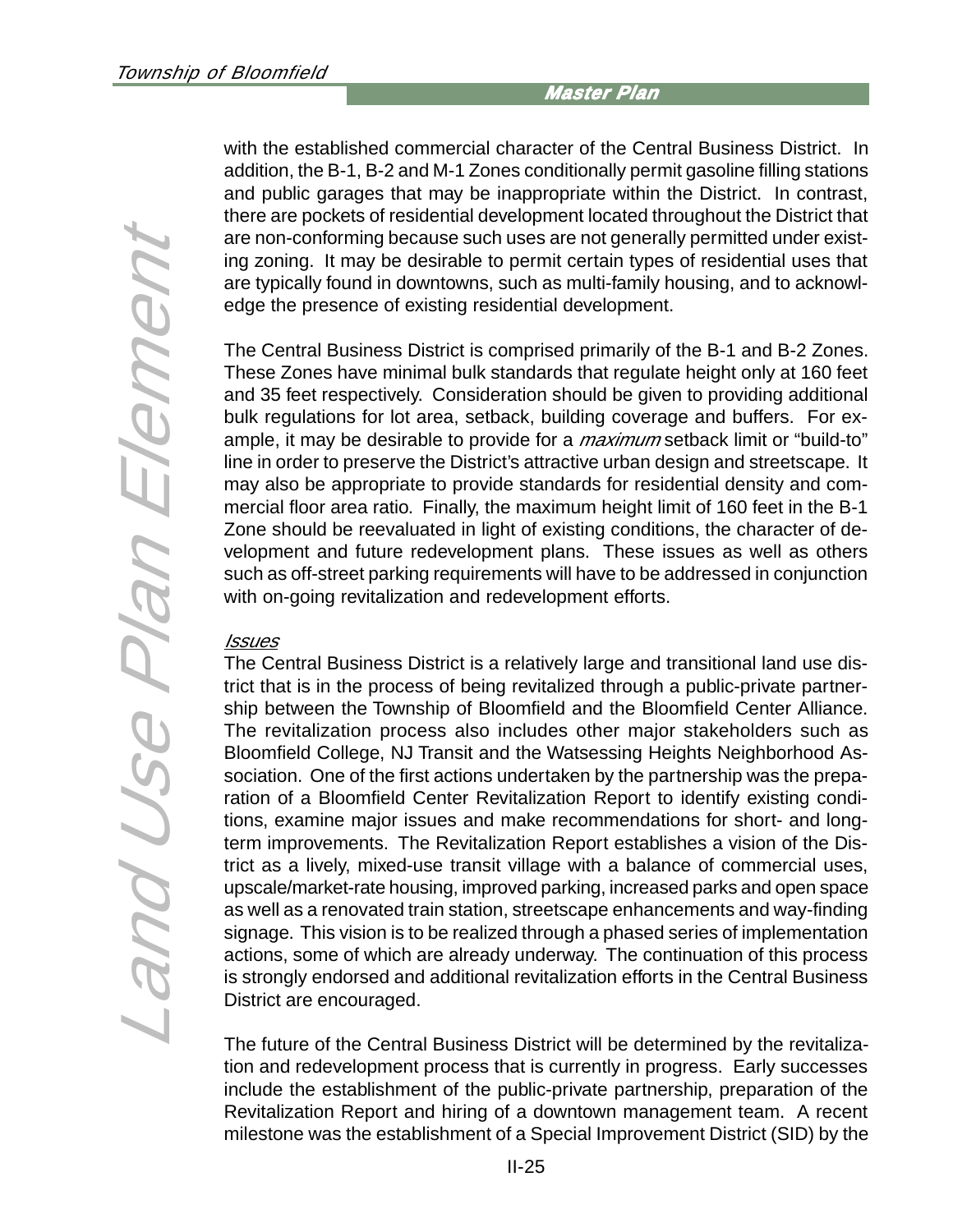Township in April, 2001 to promote and finance further revitalization efforts. The SID will provide for a District Management Corporation (DMC) to oversee the Central Business District and promote economic development efforts, business retention/recruitment, marketing and special events, increased parking and building and streetscape improvements. This approach to downtown revitalization has proven successful in municipalities across New Jersey.

The Township also took another significant action in December, 2000 when it designated an approximately 14-acre tract in the core area of the District as "an area in need of redevelopment." A redevelopment plan is currently being prepared that will serve as the master plan and zoning ordinance for this area. The plan will focus on the area's assets and promote mixed-use redevelopment with a transit-orientation that capitalizes on NJ Transit's MidTOWN Direct service to New York City, which will begin in late 2001/early 2002. It is anticipated that additional areas of the Central Business District will be revitalized through the redevelopment process. The Land Use Plan supports the vision for Bloomfield Center and the revitalization process that is currently underway but defers to the on-going redevelopment process with regard to specific actions.

#### Recommendations

- 1. Support the vision for the Central Business District established in the Bloomfield Center Revitalization Report as a mixed-use and transitoriented destination that is an attractive commercial center, viable and profitable business location and downtown setting worthy of the Township's residential neighborhoods.
- 2. Encourage and support the public-private partnership to revitalize the Central Business District through establishment of a SID, creation of a District Management Corporation, business retention/recruitment, marketing and special events, improved parking and building and streetscape improvements.
- 3. Complete and implement the redevelopment plan for the 14-acre "area in need of redevelopment" located in the core area of the Central Business District.
- 4. Investigate additional sections of the Central Business District to determine if they qualify as an "area in need of redevelopment" under the State Local Redevelopment and Housing Law.
- 5. Coordinate with NJ Transit to ensure that the entire NJ Transit Bloomfield Station is repaired and renovated in a comprehensive, rather than piecemeal, manner. Such an approach requires improvements to the public and privately owned sections of the Station.
- 6. For those sections of the Central Business District outside the redevelopment area, consider revisions to the existing zoning to eliminate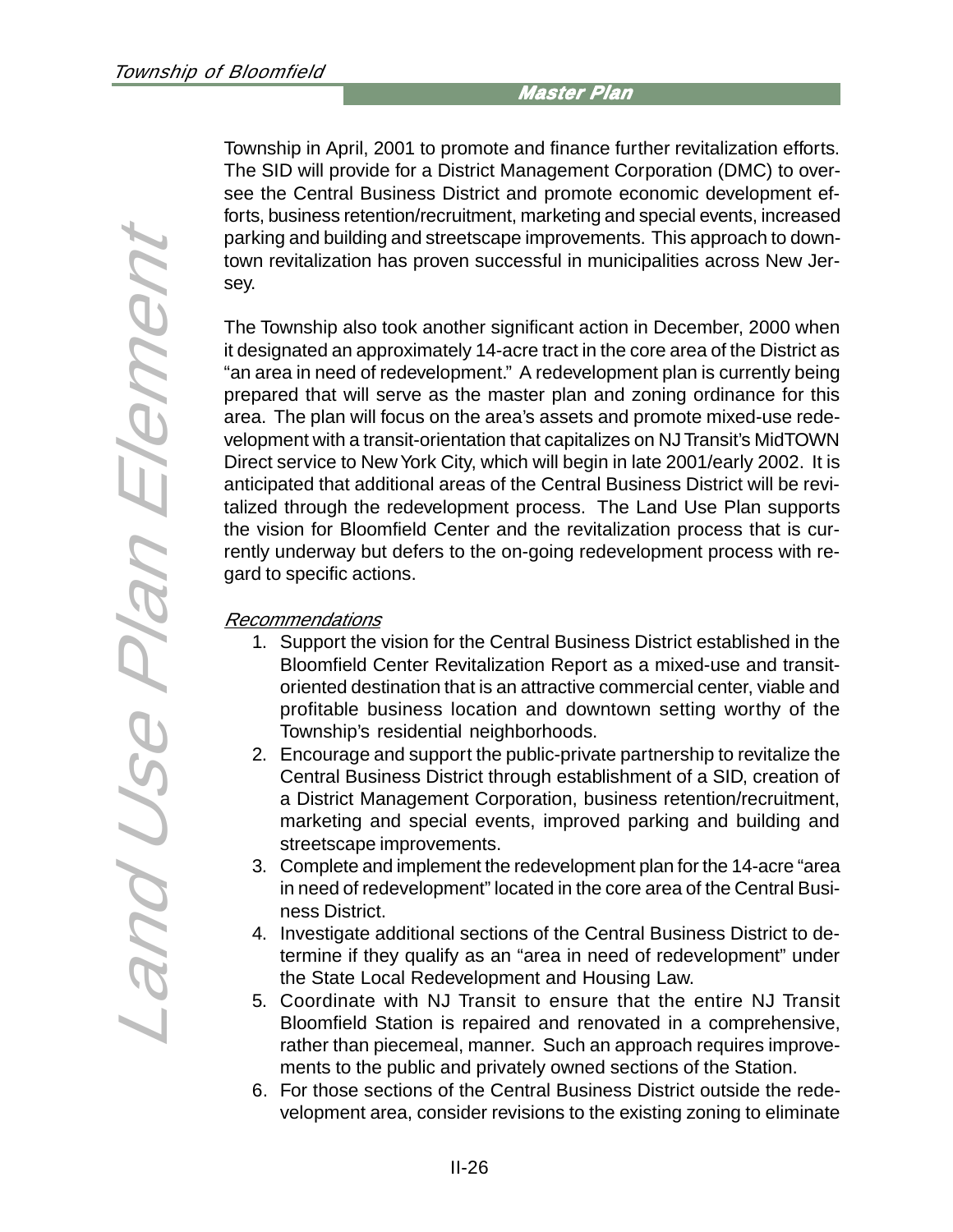manufacturing and gasoline filling stations/public garages as permitted uses.

- 7. For those sections of the Central Business District outside the redevelopment area, consider revisions to the existing zoning that limit retail and services to ground floor locations only.
- 8. For those sections of the Central Business District outside the redevelopment area, consider revisions to the existing zoning to permit residential uses such as multi-family apartments and townhouses in appropriate locations.
- 9. For those sections of the Central Business District outside the redevelopment area, consider revisions to the existing zoning to further regulate bulk, height and intensity of use.
- 10.Revise the definition of personal services and range of permitted service uses to limit the proliferation of inappropriate and undesirable services.

### **Neighborhood Commercial District Neighborhood Commercial District**

The Neighborhood Commercial District is a series of relatively small scale shopping districts intended to serve the daily needs of Bloomfield residents living in adjacent residential neighborhoods. The District is mixed-use in nature and is characterized by a majority of commercial activity with smaller amounts of residential and public development. Typical uses include retail stores, personal service establishments, restaurants, professional offices, financial institutions, multi-family apartments, branch post offices and public parking. It is distinguished by a compact development pattern, low-rise buildings, pedestrian accessibility and varied streetscape. Neighborhood Commercial Districts may be found in every neighborhood in the Township and most are in fairly good condition. They are community assets, however, that require additional attention in order to maintain their commercial viability, improve physical conditions and protect the adjacent residential neighborhoods that they serve.

# Existing Conditions

The Neighborhood Commercial Districts found in Bloomfield contribute to the quality of life experienced by residents and the unique community character that separates the Township from other non-descript and sprawling municipalities without such areas. There are multiple Districts in the Township ranging in size from a commercial building with several storefronts on a street corner to a mix of commercial and residential buildings with public uses spanning several blocks.

The largest Neighborhood Commercial Districts in the Township are located at North Center on Broad Street, Brookdale at the intersection of Broad Street and Watchung Avenue, Watsessing Center on Watsessing Avenue and the eastern Bloomfield Avenue corridor from Willard Avenue to the Belleville/Newark border. Other smaller Districts are found on Belleville Avenue, Broughton Avenue, Carteret Street, Franklin Street and the intersection of Broad Street with Bay Avenue and West Passaic Avenue. They function as an anchor for the surround-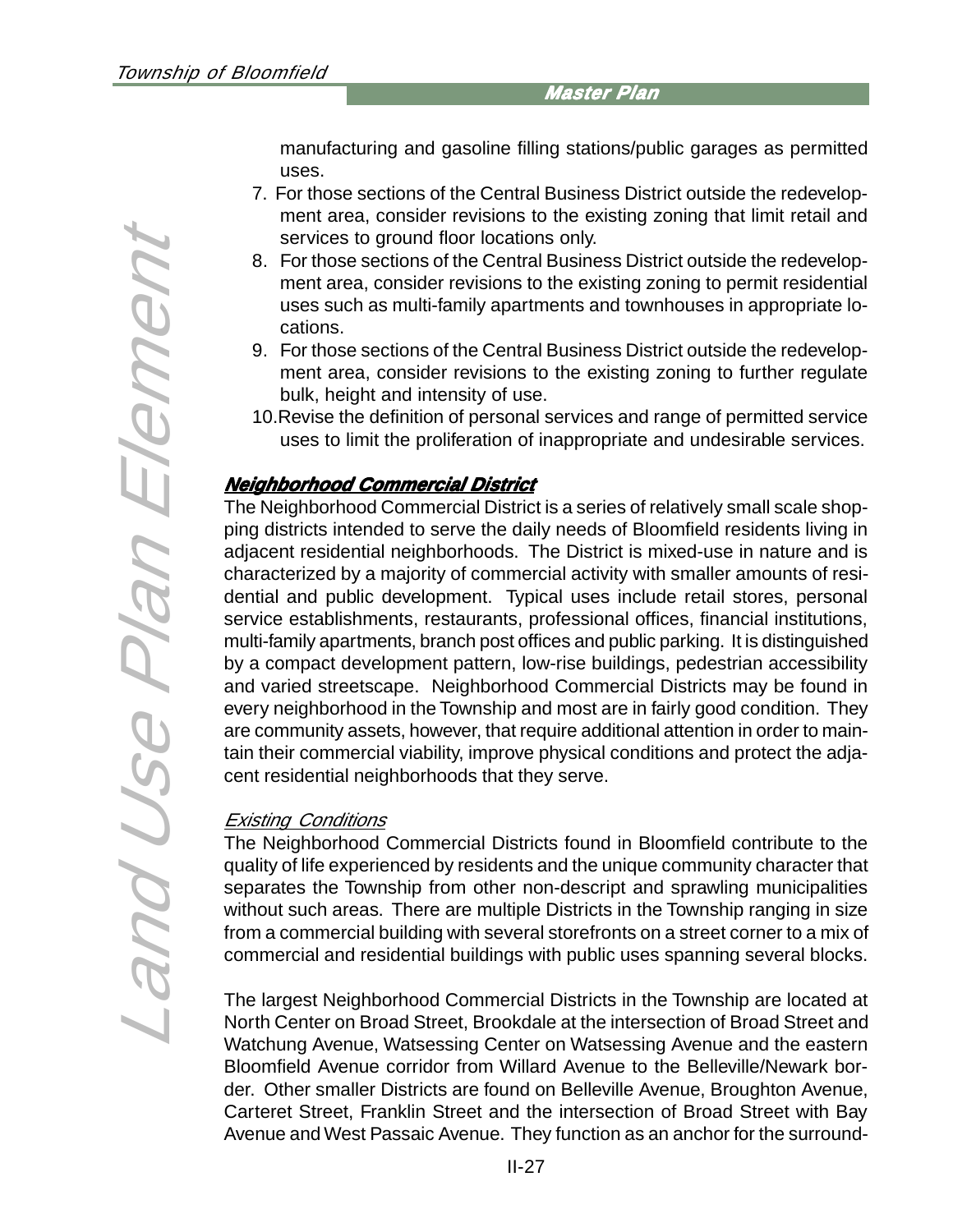ing neighborhood and provide residents with a local source of convenience retail, personal services, professional expertise, entertainment and an outlet for social interaction.

Bloomfield's Neighborhood Commercial Districts generally coincide with the B-2 Neighborhood Business Zone. Several of the Districts, such as the Brookdale area at Broad Street and Watchung Avenue, are also partially located within the O Office Zone. The B-2 Zone permits commercial uses such as banks, restaurants, gasoline filling stations/public garages, hotels, offices, personal services, retail stores, enclosed storage/warehouses, nursing homes and hospitals. It also permits public/semi-public uses such as government buildings, public utilities, non-profit educational institutions and parks. The O Zone permits commercial uses such as banks, offices, enclosed storage/warehouses and nursing homes as well as public/semi-public uses including churches, government buildings, non-profit educational institutions and parks. Residential uses are not currently permitted in the B-2 and O Zones.

The Neighborhood Commercial District is primarily within the B-2 Zone. The Zone has no bulk standards with the exception of maximum building height of 35 feet. Consideration should be given to providing additional bulk regulations for lot area, setback, building coverage and buffers. For instance, it may be appropriate to require a *maximum* setback limit or consistency with prevailing setback in order to preserve the District's zero lot line development pattern and generally attractive streetscape. It may also be desirable to regulate residential density and commercial floor area ratio. In addition, the maximum lot coverage of 100 percent should be reconsidered given the less intense pattern of development in the District and proximity to established residential neighborhoods. In any event, lot coverage regulations should be accompanied by similar standards for building coverage. The off-street parking may warrant further review to determine if the ratio of one (1) space per 150 square feet of sales area and one (1) space per two (2) restaurant seats remain valid.

#### Issues

The majority of Bloomfield's Neighborhood Commercial Districts are relatively stable and commercially viable. Others, however, are in transition and have experienced economic stagnation and physical deterioration. The major issues in the District include achieving a desirable mix of commercial uses, proliferation of lower-end commercial uses, property and building maintenance, limited parking, lack of streetscape amenities, the appropriateness of residential uses and pedestrian connections to surrounding residential neighborhoods. Another significant issue is the lack of coordinated District management, business retention/recruitment and marketing. The conditions vary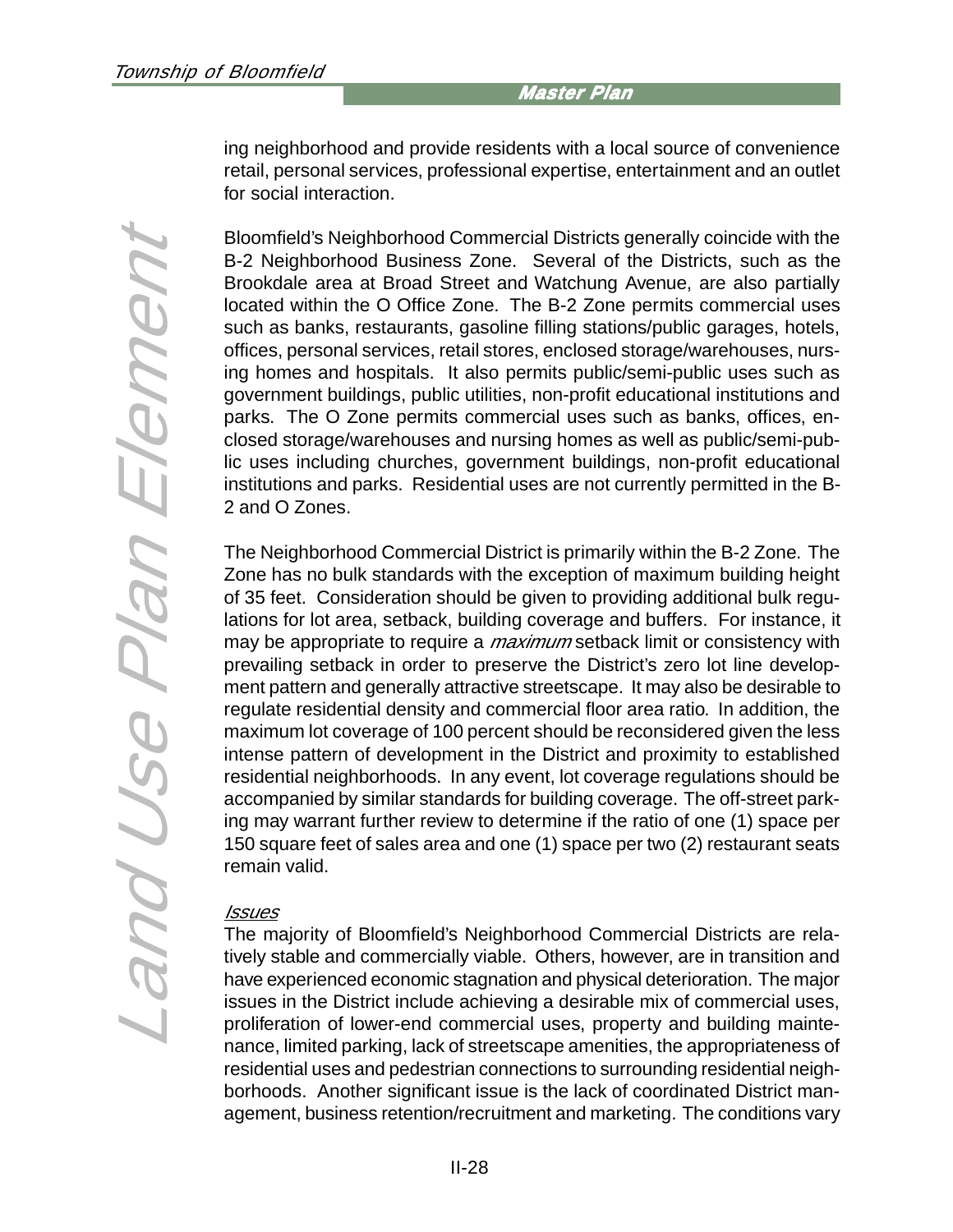from District to District as summarized in the following alphabetical list of assets and liabilities:

- 1. Belleville Avenue: Assets include the mix of commercial and residential uses, availability of neighborhood-serving commercial uses, presence of older, attractive buildings, mass transit and defined boundaries. Liabilities include auto-oriented uses, incompatible alterations to buildings, disjointed streetscape, limited off-street parking and lack of connections to adjacent community shopping center.
- 2. Bloomfield Avenue (Willard Avenue to Belleville/Newark border): Assets include the availability of convenience commercial uses, mass transit and scale and character of development. Liabilities include the limited range of commercial uses, proliferation of lower-end commercial uses, autooriented uses, higher vacancy rate, older and deteriorating buildings, uncoordinated streetscape, unattractive alterations to buildings, extensive curb cuts and traffic congestion.
- 3. Brookdale (Broad Street/Watchung Avenue): Assets include the mix of commercial uses, high occupancy rate, mass transit and generally attractive buildings. Liabilities include auto-oriented uses, traffic congestion, limited off-street parking, uncoordinated streetscape, driveway curb cuts and limited pedestrian amenities.
- 4. Brookdale (Broad Street/West Passaic Avenue): Assets include the mix of commercial and public uses, high occupancy rate, mass transit and attractive buildings. Liabilities include gaps in the street wall, traffic congestion, limited off-street parking, uncoordinated streetscape, unattractive alterations to certain buildings and difficult pedestrian environment.
- 5. Brookdale (Broad Street/Bellevue Avenue): Assets include the presence of stable commercial uses (professional office, banks), well-maintained and attractive buildings and defined boundaries. Liabilities include autooriented uses, reliance on vehicular access, multiple curb cuts, uncoordinated streetscape and lack of pedestrian connections to major commercial uses to the east.
- 6. Brookside (Broad Street/Bay Avenue): Assets include the mix of commercial uses, availability of off-street parking, proximity to Brookside Park and mass transit. Liabilities include auto-oriented uses, lack of parking at the garden center, uncoordinated streetscape, inconsistent building setbacks and traffic congestion.
- 7. Broughton Avenue. Assets include the availability of small-scale commercial uses, well-maintained buildings, mass transit and generally attractive streetscape. Liabilities include the limited range of commercial uses, dispersed nature of the District, limited parking and intrusion of detached single-family housing.
- 8. Carteret Street. Assets include the compact pattern of commercial development, availability of parking and CDBG funding for streetscape/building improvements. Liabilities include the mix of commercial uses, dete-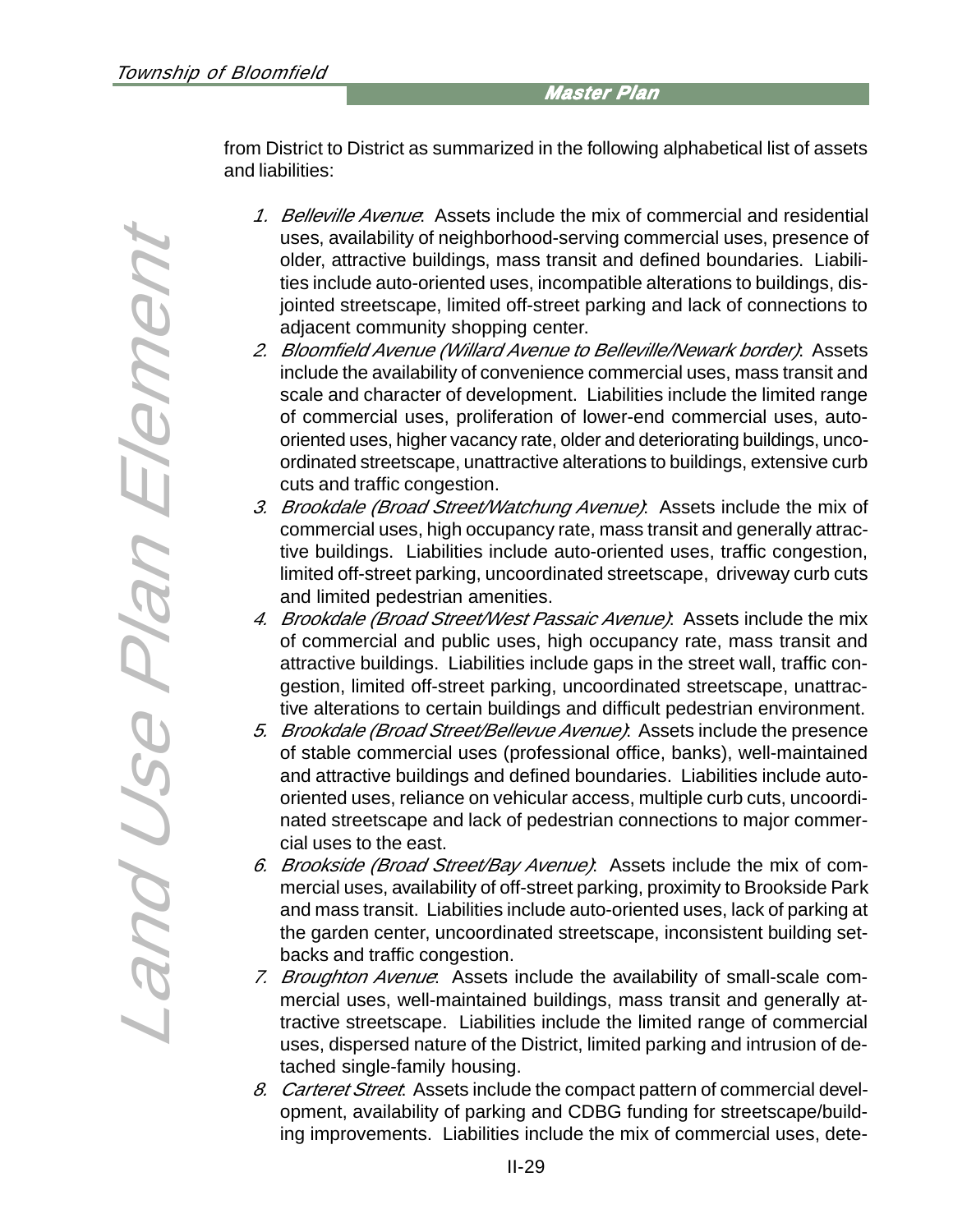riorated condition of building(s), need for façade improvements and uncoordinated streetscape.

- 9. Franklin Street: Assets include availability of neighborhood serving commercial uses, well-maintained and smaller scale buildings and well-defined boundaries. Liabilities include auto-oriented uses, limited off-street parking, disjointed streetscape, inadequate connections to Franklin Square shopping center and difficult pedestrian environment.
- 10. North Center: Assets include the mix of commercial, residential and public uses, high occupancy rate, extensive street frontage, mass transit, public parking lot and attractive older buildings. Liabilities include auto-oriented uses, traffic congestion, narrow sidewalks, uncoordinated streetscape and unattractive alterations to buildings.
- 11. Watsessing Center: Assets include the presence of attractive older buildings, compact pattern of development, NJ Transit MidTOWN Direct service, public parking lot and available buildings and land (Westinghouse) for redevelopment. Liabilities include the proliferation of lower-end commercial uses, high vacancy rate, deteriorated condition of older buildings, poor condition of the NJ Transit Watsessing Station, confusing circulation pattern, lack of redevelopment at the Westinghouse site and uncoordinated streetscape.

#### Recommendations

- 1. Maintain the boundaries of existing Neighborhood Commercial Districts in order to preserve a viable concentration of commercial uses, protect adjacent residential neighborhoods from commercial intrusion and foster compact, accessible and pedestrian-friendly shopping areas.
- 2. Incorporate isolated and adjacent O Office Zones into the boundaries of existing B-2 Neighborhood Business Zones where uses and development patterns are compatible, such as those areas in Brookdale near the intersection of Broad Street/Watchung Avenue and Broad Street/West Passaic Avenue.
- 3. Amend the B-2 Neighborhood Business Zone to eliminate auto-oriented uses as a permitted use including but not limited to gasoline filling stations, auto repair establishments and auto body shops.
- 4. Amend the B-2 Neighborhood Business Zone to eliminate enclosed storage, warehouses, nursing homes, hospitals and for-profit educational institutions as permitted uses.
- 5. Amend the B-2 Neighborhood Business Zone to permit multi-family residential uses on the upper floors of buildings as a permitted conditional use. Conditional use standards should provide for adequate off-street parking, screening/buffering and bulk controls. Standards for unit size (floor area, bedrooms), building design, landscaping and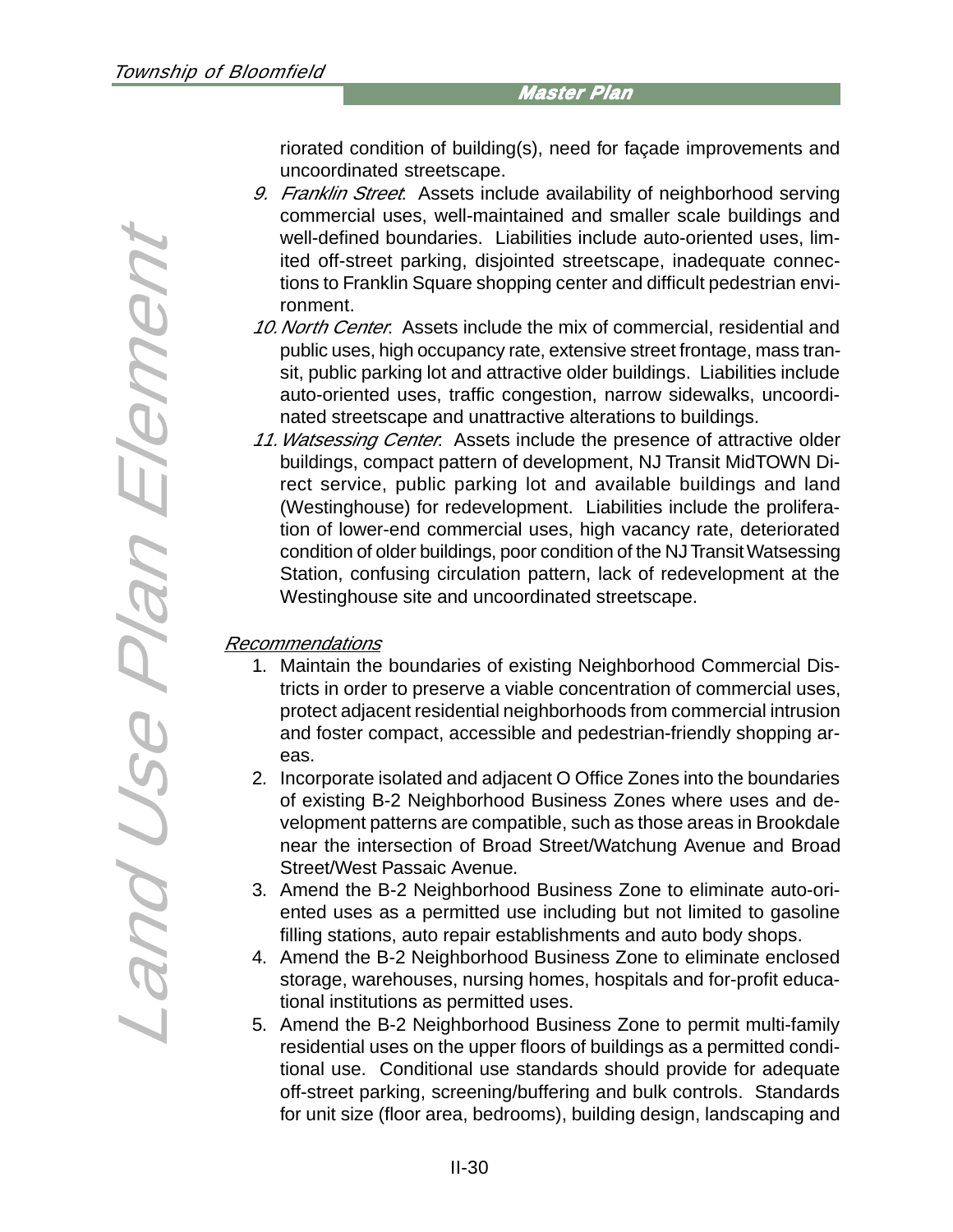site layout should also be considered.

- 6. Provide for improved off-street parking in the Neighborhood Commercial District by a multi-faceted program designed to manage existing parking resources, maximize available on-street parking and increase off-street parking in targeted locations. Recommended approaches to be considered include a permit parking program in high demand areas, installation of parking meters on major commercial streets and the creation of offstreet parking lots to serve larger Neighborhood Business Districts.
- 7. Enhance the character, visual appeal, marketability and safety of the Neighborhood Commercial District by making streetscape improvements. Recommended improvements include sidewalks, pedestrian-scale lights, street furniture, street trees, landscaping, signage, public art and traffic calming. Potential supplements to municipal funds include CDBG, TEA-21 Transportation Enhancement Grants, NJDOT Local Aid and SID financing.
- 8. Increase access to the Neighborhood Commercial District by improving parking conditions, providing way-finding signage, installing traffic calming at key locations, enhancing pedestrian access, linking Districts with mass transit and providing bicycle facilities.
- 9. Utilize methods of improving the management of Neighborhood Commercial Districts in cooperation with merchants, property owners, residents and other stakeholders. Issues to be addressed include District oversight, marketing, business retention/recruitment, parking and physical improvements. Possible methods include public-private partnerships, District managers and SID's.
- 10.Prepare development plans for targeted Neighborhood Commercial Districts that establish goals/objectives, identify existing conditions, analyze opportunities/constraints, recommend use and bulk controls, target infrastructure/streetscape improvements and list implementation actions/strategies.
- 11.Consider the use of the redevelopment process for those Neighborhood Commercial Districts where market conditions and private sector inaction have resulted in disinvestment, physical deterioration and economic stagnation. Evaluate those areas, such as Watsessing Center, that appear to meet the statutory criteria for designation as an "area in need of redevelopment" in order to promote revitalization and private sector investment.

# **Community Commercial District**

The Township of Bloomfield has several Community Commercial Districts that are major shopping destinations for retail, services and other compatible commercial uses. The purpose of the District is to accommodate these relatively large-scale shopping facilities, which typically contain a supermarket or other anchor store and smaller commercial uses such as retail stores, personal ser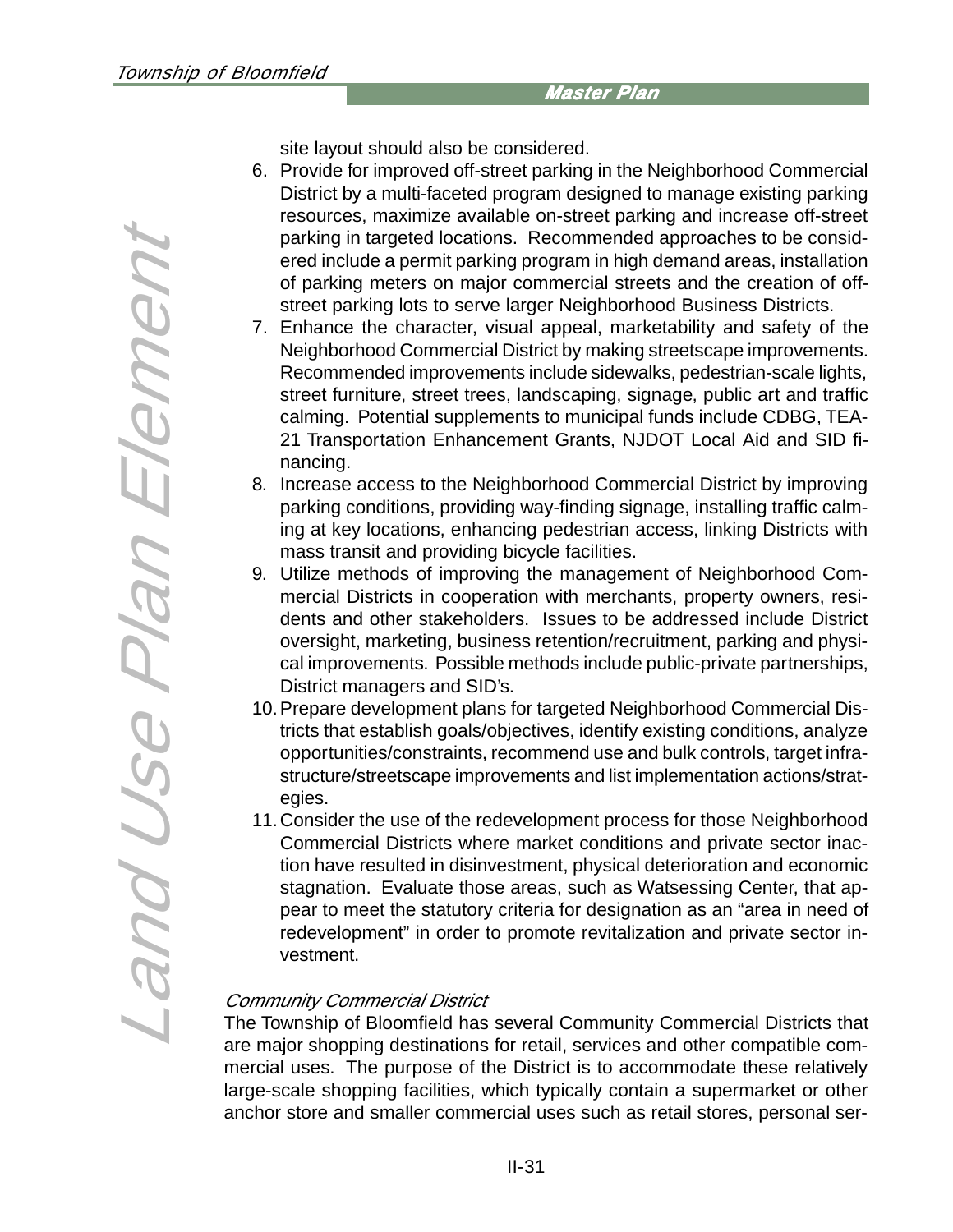vice establishments, restaurants and professional offices. It is distinguished from the Central Business and Neighborhood Commercial Districts by the exclusive presence of commercial uses, reliance upon large, free-standing "big box" structures and auto-oriented access/circulation system. The Community Commercial District is also notable for what it *lacks* including a mix of uses, compact multi-story development and intermodal access/circulation. The District is proposed to remain within its current boundaries without expansion but is recognized for the important function it performs within the Township.

#### Existing Conditions

Bloomfield's Community Commercial District is a community-wide resource that provides essential retail and service opportunities for residents of the Township. The District is located in close proximity to most residential neighborhoods and contains large supermarkets, drug stores and specialized retail as well as smaller restaurants, personal service establishments and professional office space that are patronized regularly by residents. It is characterized by sites that contain a large free-standing commercial building(s) with one (1) or more tenants that are setback from adjacent streets and surrounded by large parking lots. In appearance and function, they are large islands of commercial activity surrounded by a less intense mix of residential, commercial and public uses. There are multiple Community Commercial Districts in the Township ranging in size and scale from a single one-story commercial building with one (1) tenant to a mix of one-and two-story commercial buildings with multiple tenants.

There are four (4) Community Commercial Districts in Bloomfield located in or near the Brookdale, Forest Hill, Halcyon Park and Watsessing sections of the Township. The District in Brookdale is located at the intersection of Broad Street with Bellevue Avenue and contains a Shop-Rite supermarket. The Community Commercial District near Forest Hill is located on Belleville Avenue and contains an A&P supermarket, Walgreen's drug store as well as smaller retail stores. The District near Halcyon Park is located at the intersection of Franklin Street with Watsessing Avenue and contains a Super Stop&Shop supermarket. The Community Commercial District in Watsessing is located at the intersection of Bloomfield Avenue and Grove Street and contains a Staples retail store, Rite-Aid drug store, R&S Strauss auto parts store and smaller retail stores as well as professional offices. There are also several sites that function as community shopping centers such as the Glenwood Avenue Plaza in Watsessing Heights, however, they are incorporated into other land use districts.

Bloomfield's Community Commercial Districts are located within the B-2 Neighborhood Business, O Office and M-1-O General Manufacturing/Office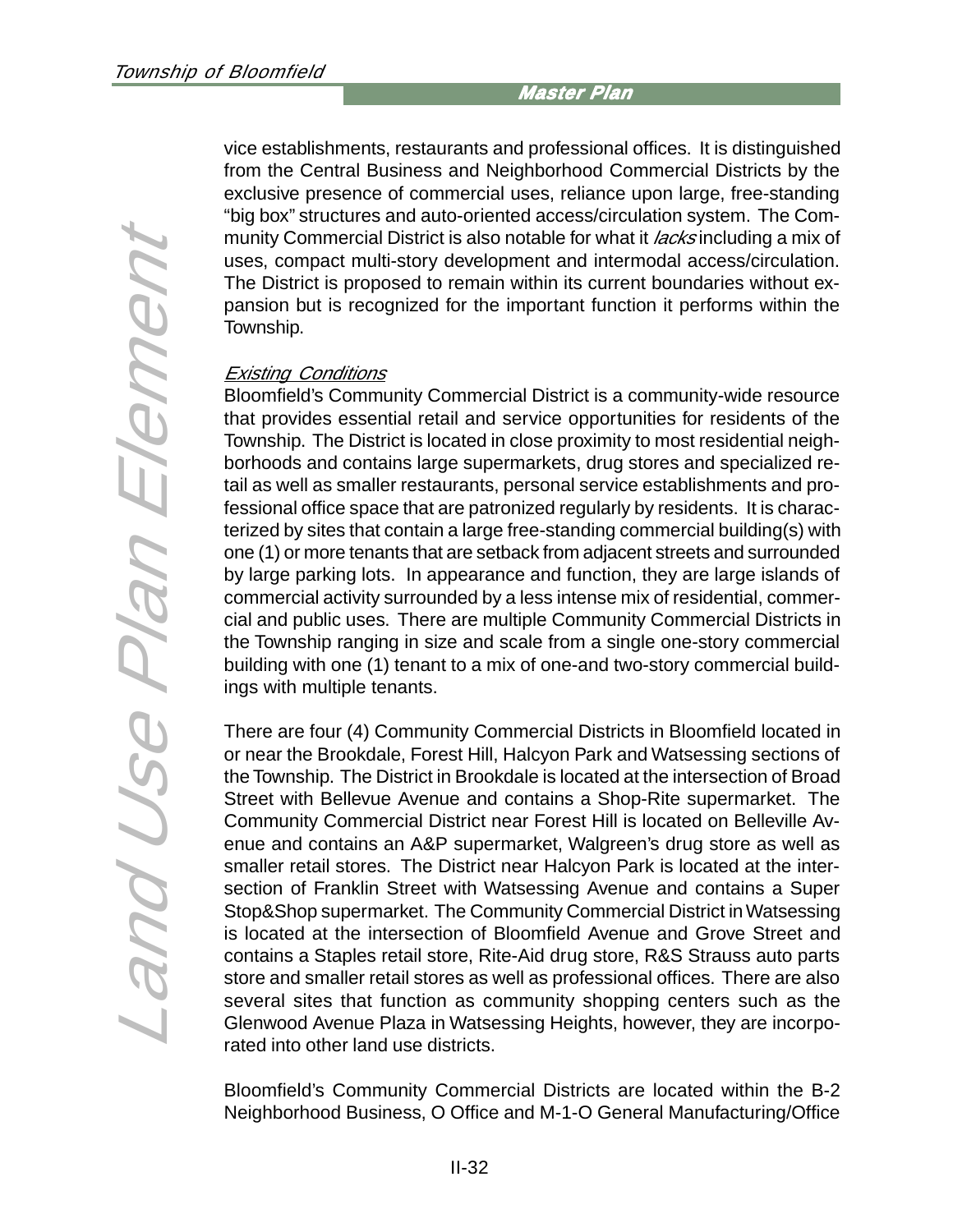Zones. The B-2 Zone is a general commercial zone that permits a broad range of retail, service and office uses as well as public/semi-public uses. The O Zone is a limited commercial zone that permits offices, banks, enclosed storage, warehouses, nursing homes, hospitals and public/semi-public uses. The M-1-O Zone is a hybrid zone that permits a broad range of manufacturing, research laboratories, offices, banks, enclosed storage, warehouses, nursing homes, hospitals and public/semi-public uses. The M-1-O Zones also permits mid-rise apartment buildings, which may not be appropriate for the Community Commercial District.

The Community Commercial District's location in three (3) zones contributes to a complex, inconsistent and substandard system of bulk controls. The B-2 Zone has no bulk standards with the exception of maximum building height of 35 feet and permits relatively intense commercial development. The O Zone has extensive bulk controls that require a minimum lot area of 10,000 square feet, minimum setbacks ranging from 10 to 30 feet, maximum lot coverage of 35 percent and maximum building height of 30 feet. These regulations encourage moderate intensity commercial development. The M-1-O Zone combines the M-1 and O Zone bulk regulations, which are in conflict because they promote moderate intensity commercial development and high intensity industrial development. The District's bulk controls are outdated and conflict with type of large-scale "big box" commercial development found within it.

#### Issues

The Community Commercial District is a relatively strong and established land use district that is economically viable, well-maintained and heavily utilized by residents of Bloomfield. A significant portion of existing commercial development in the District has been constructed in the past decade and most shopping centers are in good condition. Recent examples include the Brookdale Shop-Rite and Franklin Square shopping centers that opened several years ago and replaced obsolete community supermarkets. The Community Commercial District is proposed to remain within the current boundaries of existing large-scale, "big box" shopping center development. As a consequence, the major issues are maintaining the generally high quality of existing commercial development, providing limited opportunities for additions/improvements and addressing site deficiencies.

The Community Commercial District occupies an important niche within Bloomfield by providing residents of the Township with convenience retail opportunities, essential personal services and professional office space. In order to preserve conditions within the District, the zoning ordinance should be updated to permit an appropriate range of uses and provide sufficient incentives for property maintenance and improvements. There will be a need to renovate and possibly expand existing shopping centers within the Community Commercial District as the buildings age and market conditions change. Consideration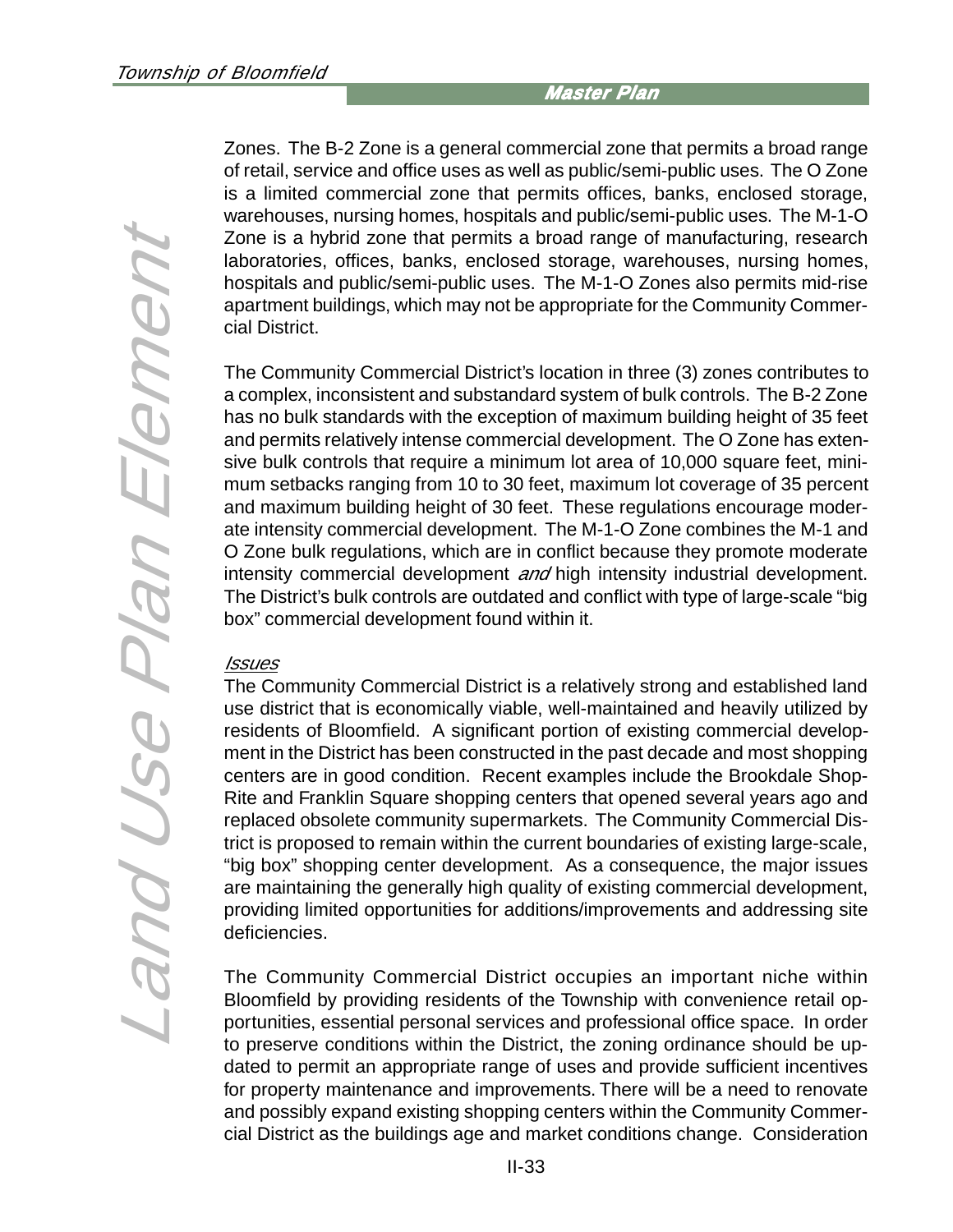should be given to accommodating the need to retrofit aging shopping centers by permitting limited additions and ensuring that bulk regulations provide for balanced coverage, height and setback standards. There is also a need to address site deficiencies typically found at "big box" shopping centers within the District such as poor site layout, excessive lot coverage, inadequate landscaping and limited buffering. Particular attention should be given to site plan and design regulations addressing such issues.

#### Recommendations

- 1. Create a new zone that recognizes and addresses the unique characteristics of commercial development within the Community Commercial District. Appropriate permitted uses include retail, personal services, professional offices, financial institutions and restaurants.
- 2. Provide comprehensive bulk standards that regulate lot area, setback, building height, building/lot coverage and buffers to residential uses. Consideration should be given to the use of a *maximum* setback or "build-to" line in order to prevent excessive setbacks that have a detrimental visual impact and a floor area ratio in order to control the intensity of commercial activity.
- 3. Consider the use of recommended design guidelines to improve the quality of building architecture, site layout, streetscape, circulation and parking. Particular attention should be given to providing adequate landscaping and buffers.
- 4. Evaluate the adequacy of parking requirements in meeting the demand for off-street parking at community shopping centers. Utilize parking standards that balance the need for off-street parking against the negative environmental, stormwater management and visual impacts of providing excessive parking.
- 5. Require new development in the Community Commercial District to provide bicycle and pedestrian access in the form of crosswalks, sidewalks and bike racks.
- 6. Promote the maintenance and improvement of existing shopping centers in the Community Commercial District through regular inspections, zoning enforcement, supportive zoning and public-private cooperation.
- 7. Encourage property owners in the Community Commercial District to utilize high-quality building design, creative site layout and traditional streetscape elements when retrofitting existing shopping centers.

# **Regional Office District Office District**

The Regional Office District consists of a single well-defined area located on Broad Street in the northern section of the Township of Bloomfield. The purpose of the District is to recognize and accommodate the existing large-scale corporate office campus known as the Broadacres complex. This complex is characterized by a concentration of corporate offices, relatively large size,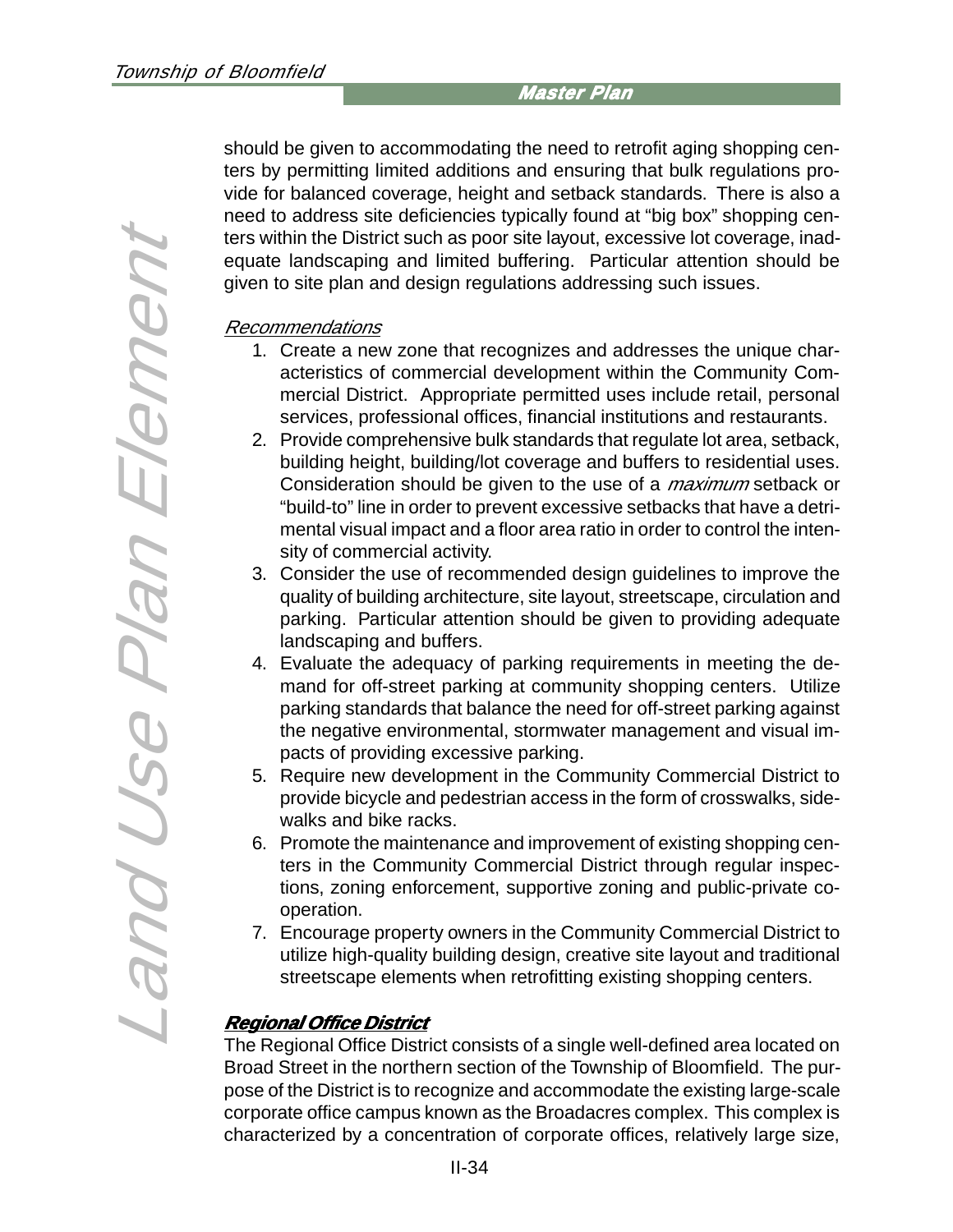campus-like environment and multi-story buildings. The Regional Office District is an established and stable land use district that is proposed to remain unchanged in area, use and intensity.

## Existing Conditions

The Regional Office District is located on the eastern side of Broad Street between Bellevue Avenue and Foster Street in the Brookdale section of Bloomfield. The District boundaries coincide with those of the Broadacres office complex, which was first developed in the late 1960's and early 1970's as a suburban office park. It contains the offices of major international corporations such as ABB Lummus Global and Systra Consulting. The District is fully developed with a mix of free-standing low-rise office buildings, surface parking lots and open space.

The Regional Office District is located within Bloomfield's C-1 and C-2 Office and Research Zones. According to the Township Zoning Ordinance, the C-1 and C-2 Zones are intended for large-scale office and research facilities designed in a manner to avoid adverse impacts upon adjacent property and maximize benefits to the community. They permit limited commercial uses such as offices and research laboratories as well as public/semi-public uses. This contributes to the District's homogenous commercial character.

The Regional Office District is a relatively low intensity commercial district consistent with the bulk regulations of the C-1 and C-2 Zones. The C-1 and C-2 Zones require a minimum lot area of 15 acres and 3.5 acres respectively. The minimum setbacks in the C-1 Zone range from 50 feet to 100 feet. Those in the C-2 Zone are a minimum of 40 feet. The maximum lot coverage in the C-1 Zone is 65 percent while that of the C-2 Zone is 80 percent. Both Zones have a maximum building height of 50 feet, which translates into 4 or 5 stories depending upon clear ceiling height. The current bulk regulations promote the District's suburban campus-like setting.

#### **Issues**

The Regional Office District is notable for its stable and established character that has remained largely unchanged since the 1989 Master Plan. The District is economically strong with a low vacancy rate, well-maintained Class A office space and roster of major corporate tenants. It is one of the premier corporate office locations in Essex County because of its strategic location, outstanding highway access and pleasant suburban campus. The major issues associated with the District are traffic congestion generated by firms, maintaining the overall high quality of office space and protecting adjacent residential neighborhoods.

#### Recommendations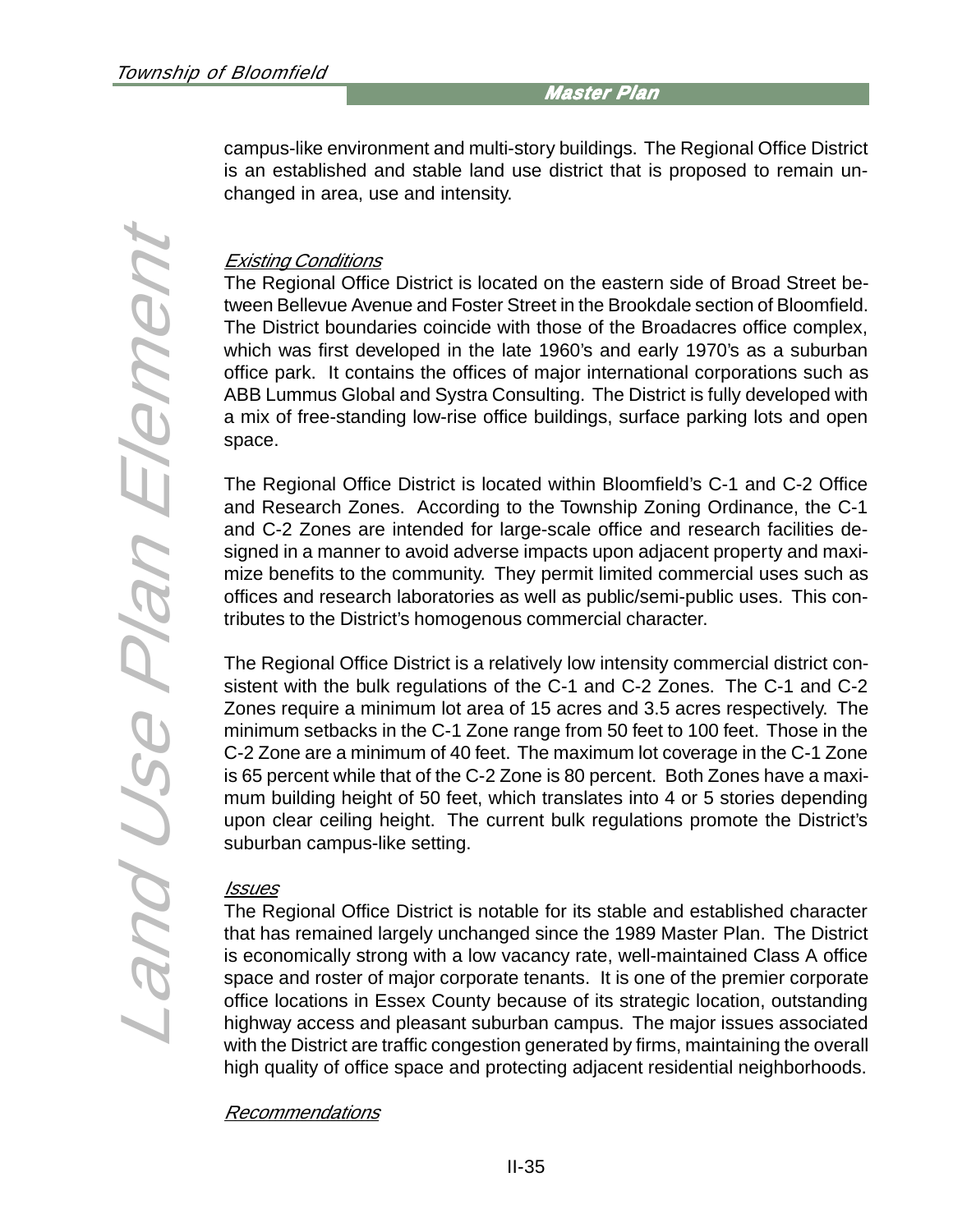- Land Use Plan Element Land Use Plan Element
- 1. Maintain the current boundaries of the Regional Office District in order to protect adjacent residential neighborhoods.
- 2. Amend the C-1 and C-2 Office and Research Zones to reduce maximum lot coverage from 65 percent and 80 percent respectively. Provide standards for building coverage to supplement lot coverage requirements.
- 3. Consider the use of floor area ratio controls in order to limit the intensity of commercial development in the Regional Office District, especially as existing buildings and sites are renovated.
- 4. Encourage the continued renovation and retrofitting of buildings in the Regional Office District in order to maintain Class A office space and preserve the Broadacres office complex as a first-rate corporate office location. Consider zoning amendments that support the improvement of the District such as adjustments to setback, building coverage and floor area ratio requirements.
- 5. Evaluate the adequacy of off-street parking requirements for office and research laboratory uses in the Regional Office District. Consider permitting structured parking in appropriate locations in order to permit limited building additions and preserve buffers, setbacks and open space.

#### **Professional Office/Residential District Office/Residential District**

The Professional Office/Residential District is one of several mixed-use districts in Bloomfield containing commercial uses interspersed with residential uses. The intent of the District is to recognize those areas of the Township that are in transition from residential to commercial and to maintain a balance of uses in order to preserve residential character while providing for compatible commercial activity. In many cases, the District contains areas that were exclusively residential but whose suitability for housing has been diminished by changes in local conditions. In such circumstances, combining relatively low intensity professional office activity with single-family and multi-family housing often produces a compatible marriage of uses that stabilizes and preserves the character of an area. This approach has been used successfully in the Professional Office/Residential District.

#### Existing Conditions

The Professional Office/Residential District in Bloomfield is typically located on the periphery of existing business districts where formerly solid residential neighborhoods are in transition due to an influx of commercial uses. The District is found in three (3) such transitional locations in the Township on Broad Street and Franklin Street. These include a small area on Broad Street south of Bay Avenue where detached single-family houses have been converted to professional offices with apartments on the upper floors. It also consists of a larger area on Broad Street immediately south of the North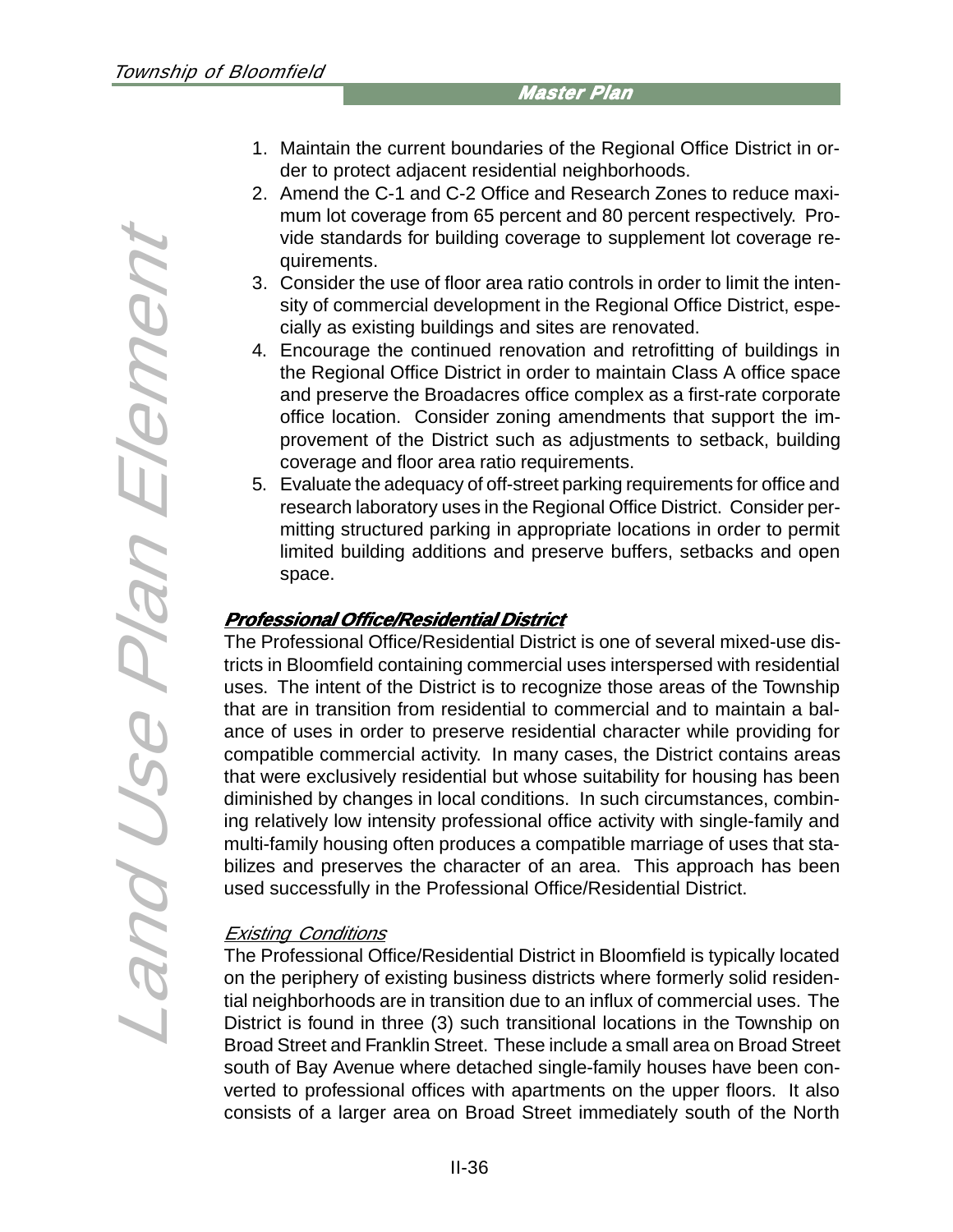Land Use Plan Element Land Use Plan Element Center business district that extends to the vicinity of Belleville Avenue. In this portion of the District, former residences have been converted to professional offices and the development pattern is highly mixed with offices, retail, restaurants, multi-family apartment buildings and detached single-family houses. The area on Franklin Street is located between John F. Kennedy Drive South and Montgomery Street and contains professional office and multi-family residential uses. Factors that contribute to the shift towards mixed-uses in the District include increasing traffic congestion, intrusion of commercial uses, conversion of single-family residences to multi-family housing and the presence of large, older houses that are often difficult to maintain and operate as residences.

The Professional Office/Residential District contains portions of multiple residential and commercial zones. These include the O Office, R-1A-O, R-2A-O and RG-O Zones. The O Zone is a limited commercial zone that permits offices, banks, enclosed storage, warehouses, nursing homes, hospitals and public/semipublic uses. The others are hybrid zones that permit a broad range of residential uses in conjunction with those uses permitted in the O Zone. The permitted residential uses include detached single-family houses, detached two-family houses and garden apartments. They also permit professional offices occupying a maximum 30 percent of total floor area and public/semi-public uses. The current zoning scheme is obsolete and requires updating because it relies upon hybrid zones comprised of mismatched single-purpose zones, such as the R-1A and O Zones, that do not address the unique characteristics and challenges of the District.

The Professional Office/Residential District lacks a coherent zoning scheme at present, particularly with regard to bulk regulations. These regulations are drawn from the single-purpose zones such as the R-1A and O Zones and do not provide appropriate buffer, setback, building/lot coverage and parking standards for the unique mix of professional offices and residential uses that predominate in the District. The problem is compounded because this mixed-use pattern is found on individual lots as well as throughout the District. The current bulk regulations also fail to address the relationship of commercial to residential uses on an individual lot such as the location of building access, permissible ratio of commercial to residential uses, size of residential units, parking, signage, etc… These types of standards are central to preserving a balance of uses and the residential character that distinguishes the District.

#### **Issues**

The Professional Office/Residential District is by definition an area undergoing change from residential to commercial in character. A primary goal in Bloomfield is to achieve a desirable mix of residential and commercial uses and maintain, to the greatest degree possible, the residential qualities that make such areas attractive and desirable. Professional office uses are relatively low impact commercial uses that can coexist with established residential uses subject to appro-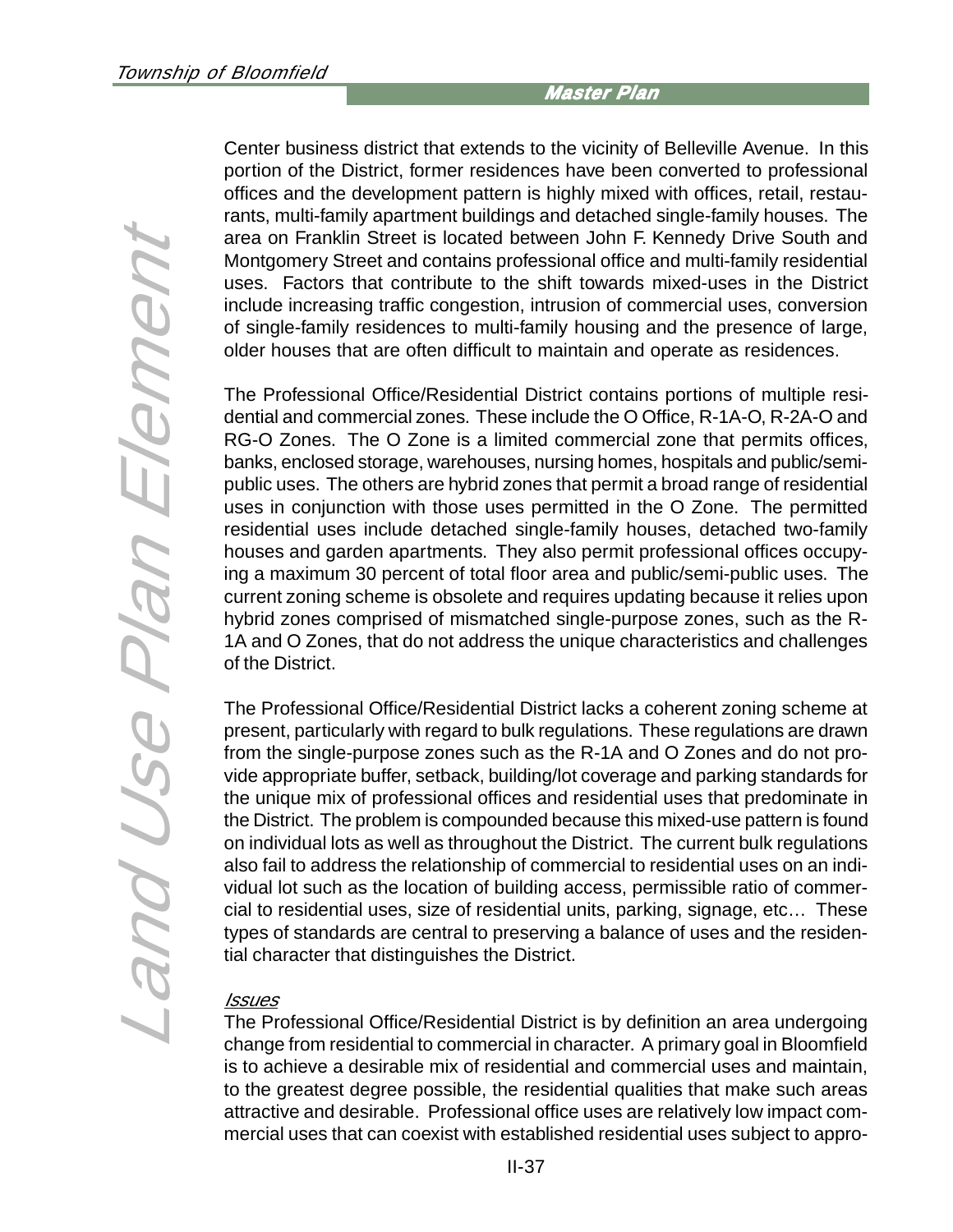priate controls on intensity of activity, bulk, site design and the interrelationship of uses. Professional office use has also proven a viable method of preserving large, older residential structures that are difficult to maintain and operate such as the houses on the western side of Broad Street between Park Street and the Township Civic Center. The major issue is therefore providing a new zone with permitted uses, bulk regulations, design standards and parking requirements to address the unique mixed-use character and residential character of the District.

#### Recommendations

- 1. Maintain the boundaries of the existing Professional Office/Residential District in order to preserve adjacent residential neighborhoods and prevent the intrusion of non-residential uses in residential neighborhoods susceptible to change. These include residential neighborhoods adjacent to the Central Business District and Neighborhood Commercial Districts.
- 2. Create a new zone to implement the Professional Office/Residential District that permits offices for recognized professions in conjunction with a broad range of residential uses.
- 3. Regulate the ratio of professional office to residential uses on individual sites in order to preserve the residential character of the Professional Office/Residential District. Consideration should be given to methods such as limits on the floor area of professional offices, target ratios of floor area devoted to professional office versus residential use, limiting professional office use to the first floor of structures or requiring at least one (1) residential unit in each structure proposed for conversion.
- 4. Evaluate the adequacy of off-street parking requirements in light of current professional office standards and State Residential Site Improvement Standard requirements for residential uses.

#### **Industrial**

The Township of Bloomfield has a limited Industrial District that encompasses the existing areas of industrial activity in the Township. Bloomfield was, at one time, a major industrial center with a broad range of manufacturing, warehouse/distribution, railroad and other intensive uses. The level of industrial activity in the Township has been significantly reduced during the past several decades as firms relocated to lower cost regions, moved production overseas and consolidated operations or went bankrupt. The loss of industrial uses is consistent with economic trends throughout the region and State where service sector activity has replaced manufacturing activity in importance. The intent of the District is to accommodate remaining industrial uses in appropriate locations, reinforce the boundaries of industrial areas to protect adjacent neighborhoods and consolidate industrial activity at sites where access, infrastructure and a concentration of similar uses increase their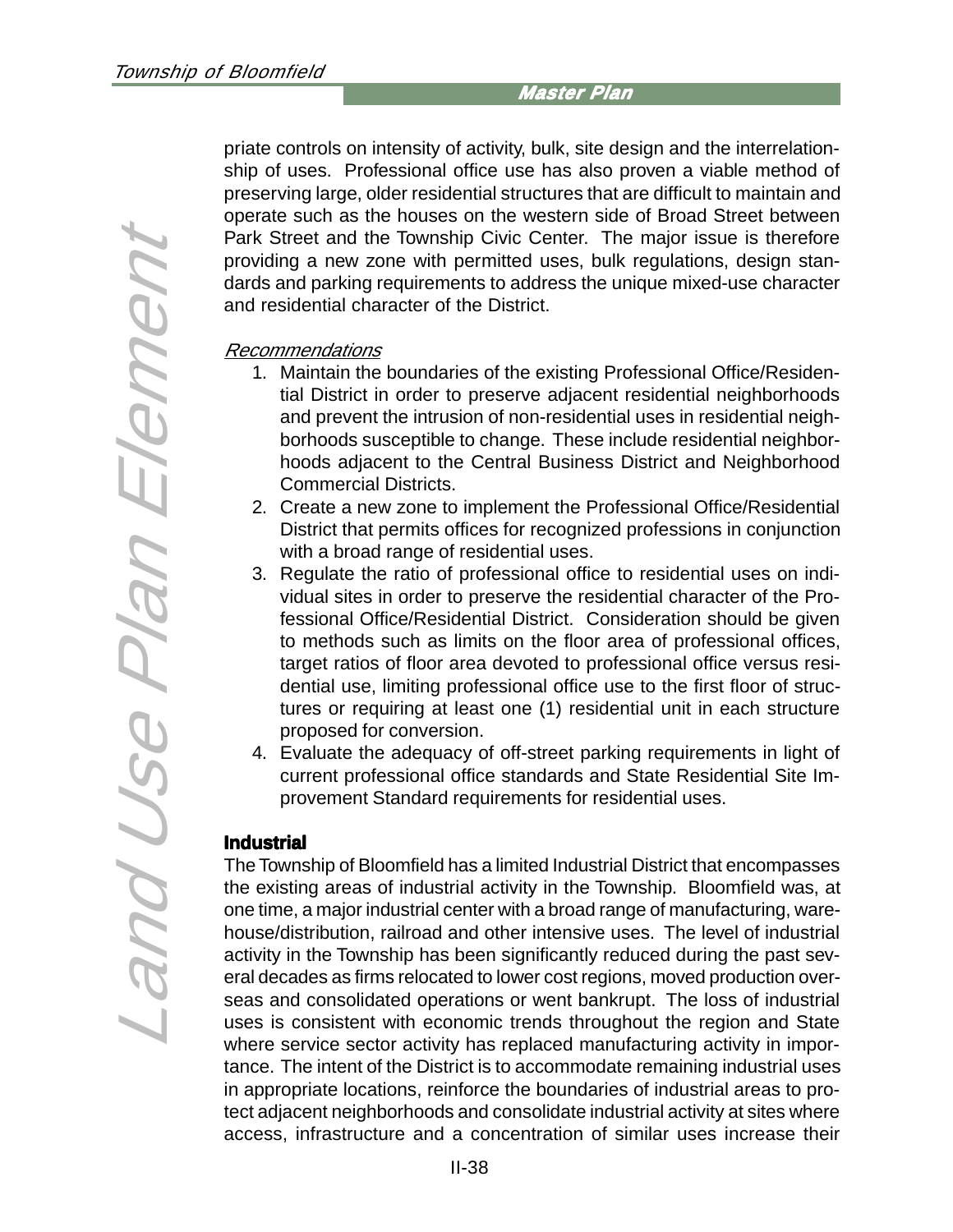#### viability.

#### Existing Conditions

The Industrial District is concentrated in the southern half of Bloomfield where industrial activity has historically occurred due to the presence of the Morris Canal, Delaware, Lackawanna and Western Railroad and other infrastructure necessary for such uses. The District incorporates several areas where active industrial uses remain including the former National Starch site on Belleville Avenue, Peerless Tube site on Locust Avenue/John F. Kennedy Drive South, Hartz Mountain site on Race Street/West Street and Watsessing industrial area south of Bloomfield Avenue. This represents a significant decrease in land area used for industrial purposes since the 1989 Master Plan. Former industrial areas that have been redeveloped with commercial uses since 1989 include the Schering facility on Orange Street (Home Depot), Macy's site on Franklin Street (Franklin Square), Gordo's site on Glenwood Avenue (CVS) and Conrail depot on Bloomfield Avenue (Rite-Aid/R&S Strauss). Other former industrial areas that are transitional in nature include the Scientific Glass site off of Broad Street and the Westinghouse site on Arlington Avenue. They are designated for nonindustrial use and are not included in the Industrial District.

Bloomfield's Industrial District is coterminous with the M-1 General Industrial Zone. The M-1 Zone permits a broad range of heavy industrial and light industrial uses with limited controls on intensity of use and building bulk. It permits manufacturing, research laboratories, banks, commercial parking facilities, gasoline filling stations/public garages, hotels, offices, mid-rise apartments, government buildings, public utilities, non-profit educational institutions and parks. The M-1 Zone bulk regulations require a minimum lot area of 1 acre, minimum setbacks ranging from 10 to 20 feet, maximum lot coverage of 75 percent and maximum height of 60 feet. The zoning regulations reflect an earlier period of industrial activity in the Township and appear to require updating.

#### Issues

The Industrial District contributes to the local Bloomfield economy by providing remaining manufacturing firms with an appropriate location for their intensive business activities. The Township benefits from the employment, income and tax ratables that these industrial uses generate. It is likely, however, that industrial activity will continue to decline in future years because of the continued erosion of manufacturing activity at the regional and State level. The focus should therefore be on preserving remaining industrial uses, consolidating such uses in well-defined and viable areas and reorienting the Township's industrial base towards growth sectors. The Township should also develop a clear policy direction with regard to industrial uses as part of its overall economic development strategy in the event that current manufacturing firms reduce or eliminate their operations.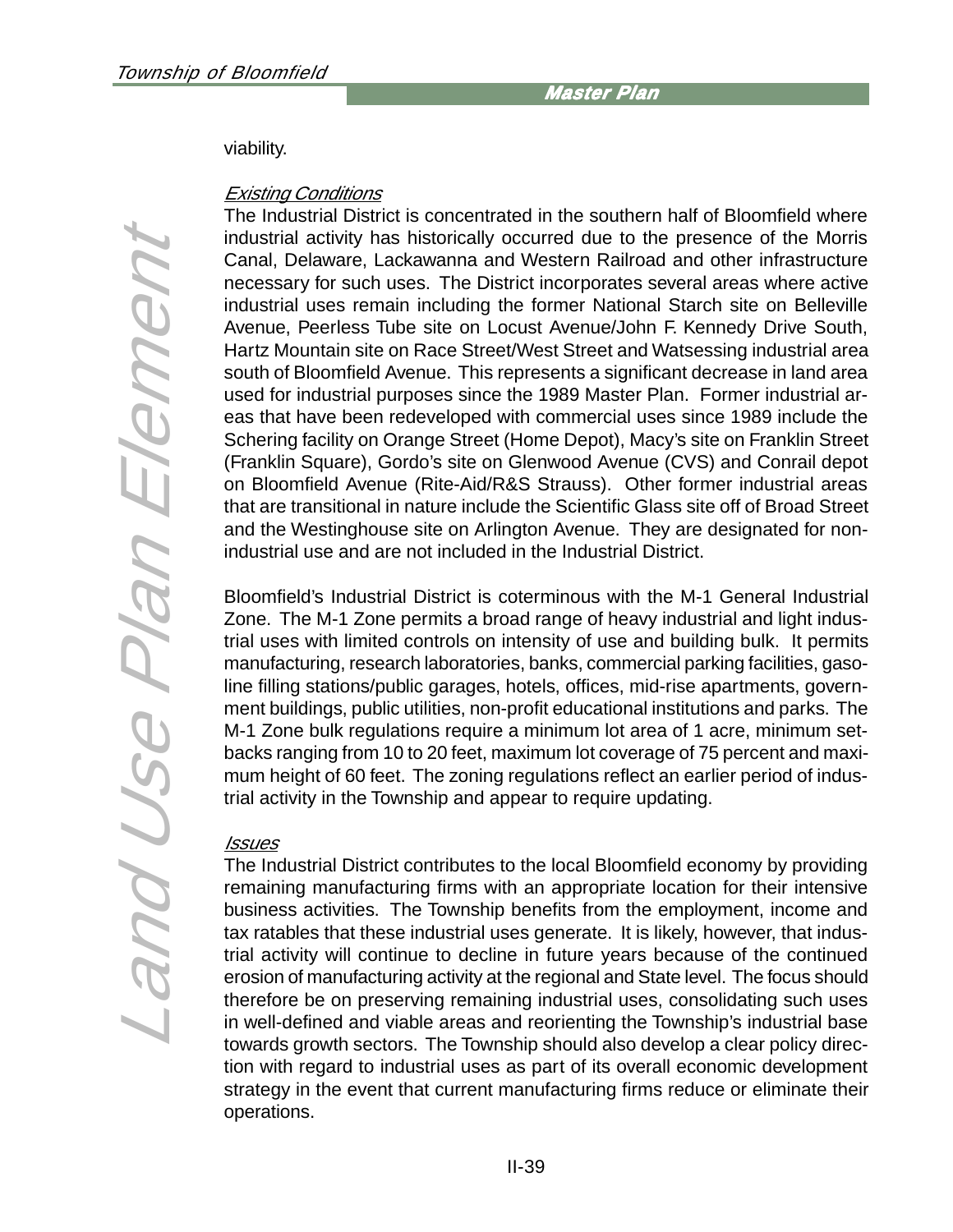Land Use Plan Element Land Use Plan Element The Industrial District is implemented through the M-1 Zone, which provides for a broad range of industrial, commercial and residential uses. The M-1 Zone is outdated, however, because of its focus on manufacturing and inadequate bulk regulations which are based upon multi-story industrial buildings. The zoning for the District requires a comprehensive update and should be reoriented towards light industrial and higher technology uses. Consideration should be given to permitting warehouse/distribution, self-storage and high technology internet data centers and "cyber hotels." Uses such as printing, food processing, light assembly and heavy commercial facilities should also be evaluated. Inappropriate uses such as mid-rise apartments, banks and hotels should also be eliminated as permitted uses in the M-1 Zone.

The bulk regulations for the M-1 Zone contemplate the type of multi-story industrial buildings with limited setbacks and parking that are now considered obsolete. The bulk regulations should be updated to reflect the onestory, high ceiling buildings with extensive floor area and large parking lots that are demanded by the modern industrial market. The standards for setbacks and buffers should also be increased in order to protect adjacent nonindustrial neighborhoods. The feasibility of locating a modern industrial park in the Township with a mix of light industrial and office uses should be evaluated. The Watsessing industrial area may be suitable for such a facility because of its relatively large size, transportation infrastructure and available industrial land for assembly.

#### Recommendations

- 1. Strengthen the Industrial District by consolidating industrial uses in areas where access, infrastructure and a concentration of similar uses increase their viability. Relocate or extinguish industrial uses in areas where such uses conflict with adjacent uses and the non-industrial character of the surrounding area, including Ackerman Avenue off of Broughton Avenue.
- 2. Revise the M-1 Zone to eliminate mid-rise apartments, banks and hotels as permitted uses.
- 3. Revise the M-1 Zone to emphasize light industrial uses and permit warehouse/distribution, self-storage and high technology internet data centers and "cyber hotels." Consider permitting additional light industrial uses such as printing, food processing, light assembly and heavy commercial facilities.
- 4. Revise the M-1 Zone to strengthen bulk regulations for setbacks, buffers, building/lot coverage and building height.
- 5. Evaluate the feasibility of establishing a modern industrial park with light industrial uses, administrative offices and limited commercial uses in an appropriate location within the Township. Consider the M-1 Zone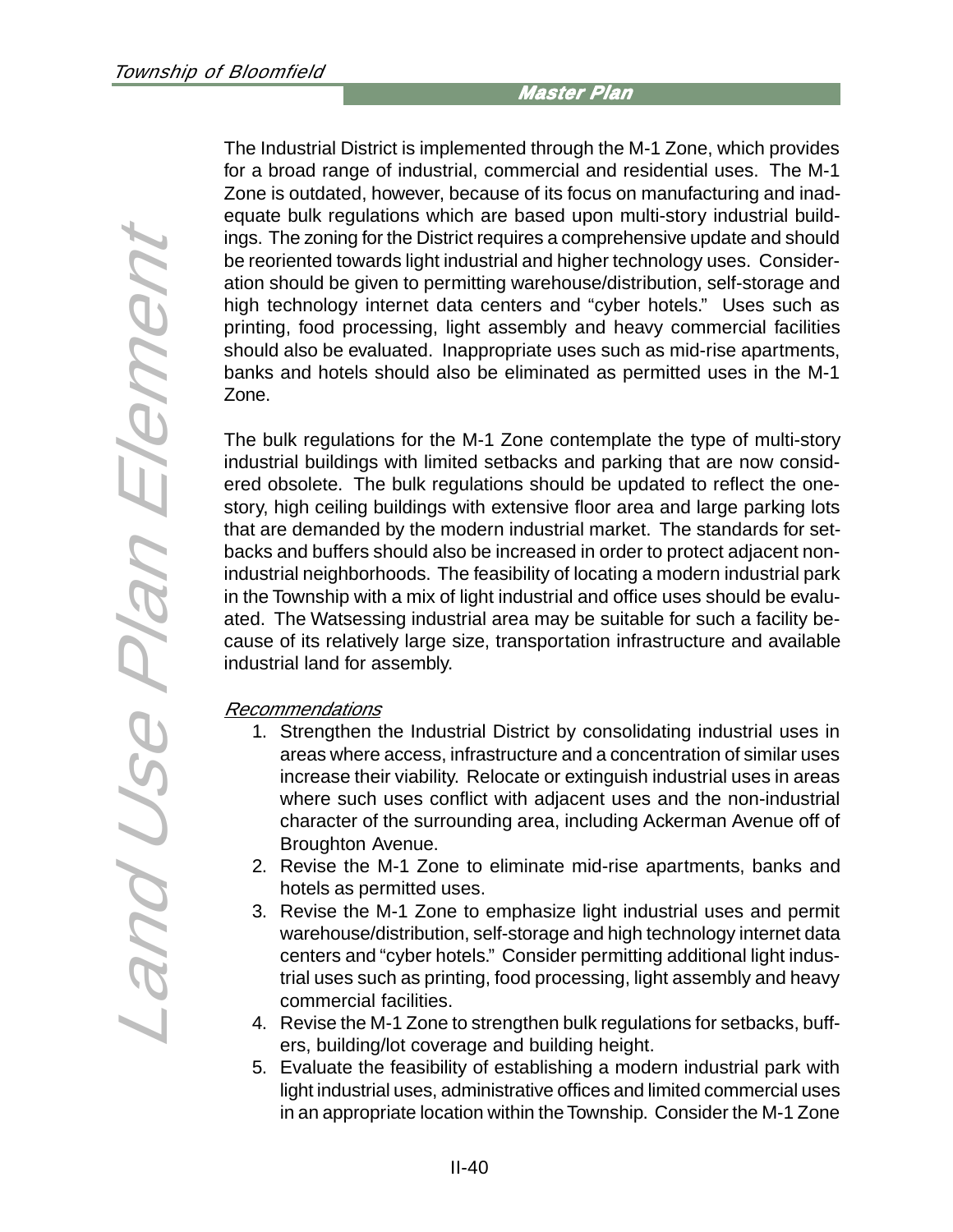traversed by Arlington Avenue for such a facility.

#### **College District College District**

The purpose of the College District is to recognize the established presence of Bloomfield College and provide for limited growth while protecting existing residential and other non-educational uses in close proximity to the College. The District identifies and reinforces the boundaries of the Bloomfield College campus and directs future growth internally within the campus limits. This will prevent expansion into the adjacent residential neighborhoods that comprise the Bloomfield Green Historic District. This approach also preserves existing uses unrelated to the College within the campus boundaries. Planning for the College District must address permitted uses, bulk regulations, parking requirements and the long-term facility needs of the College in order to promote appropriate and balanced development.

#### Existing Conditions

The College District is located in the southern section of Bloomfield in an area bordered by Liberty Street to the north, Fremont Street to the south, Spruce Street to the east and Franklin Street to the west. The District encompasses the original Bloomfield College Quad on Franklin and Liberty Streets, newer College facilities on blocks to the east and existing pockets of housing and other noneducational uses. It is a fully developed and established neighborhood with a variety of educational, institutional and residential structures with the exception of several small vacant lots. The College District is further distinguished by its close proximity to the Bloomfield Center central business district (CBD), historic Bloomfield Green, Bloomfield municipal building and Garden State Parkway.

The College District is a compact area consisting of approximately 3.5 blocks that is influenced by the significant presence of Bloomfield College, which has an "in-town" rather than self-contained campus. As a result, the District is characterized by a predominance of College uses, a development pattern of College buildings interspersed with residences and other non-College structures, busy public streets that carry local, regional and College-bound traffic and relatively high levels of activity when the College is in session. There are occasional conflicts between the College and non-College uses, however, they are compatible and can co-exist if adequate provision for facilities planning, bulk regulations, parking and site design is made.

The College District is further affected by its location between the Bloomfield Center CBD to the south and the Bloomfield Green Historic District to the north. The District's boundaries are defined by the informal border that separates it from the commercial uses found in the CBD and the largely single-family residential uses found in the Historic District. From a planning perspective, it is important to delineate these boundaries and limit the District to them in order to accommodate the on-going revitalization of the CBD and preserve the integrity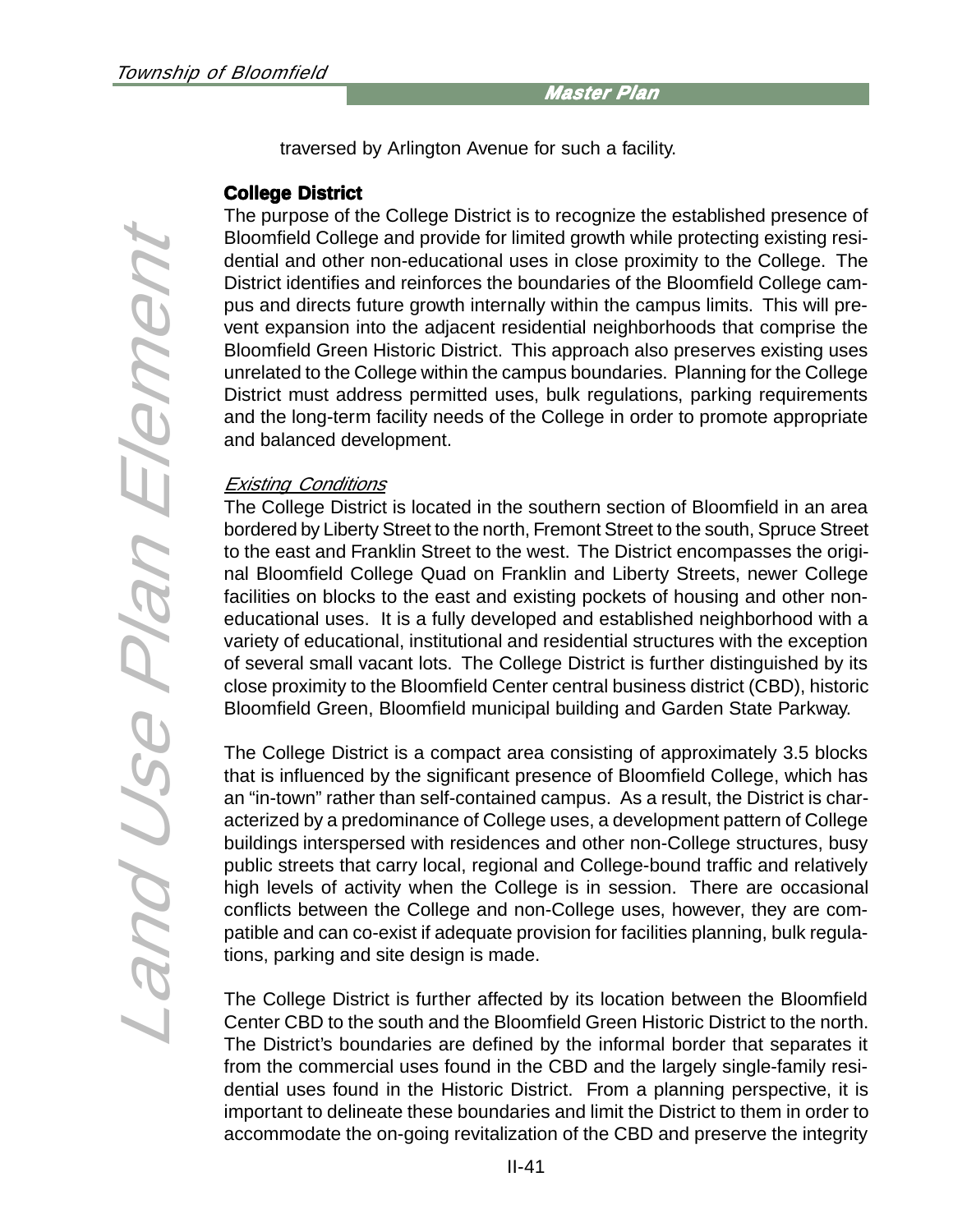of the Historic District. It is also necessary, however, to provide adequate physical and visual links so that the College District is connected to the CBD and Historic District.

#### <u>Issues</u>

The College District is a new land use district designed to acknowledge the presence of Bloomfield College within a 3.5 block area bordered by Liberty, Fremont, Spruce and Franklin Streets and protect existing non-College uses located in this area. The District recognizes that the College has existed at this location since the  $19<sup>th</sup>$  century and is likely to remain there for the foreseeable future. It is intended to accommodate limited growth internal to the District so that the College can meet its facilities goals and remain viable as an institution of higher education. The College District is also designed to preserve existing residential and institutional uses in the District and provide increased protection where College uses abut non-College uses. The primary issues with regard to the District are zoning, buffering and screening, parking and a comprehensive master plan for the College.

The College District is currently split by the O Office zone and R-1B Single-Family zone, neither of which permits college-oriented uses such as classrooms, libraries, dormitories, gymnasiums and support services. The Township zoning ordinance also lacks bulk, screening/buffering, parking and building design standards for such uses since they are not permitted in the O and R-1B zones. As a consequence, a use variance is necessary for all new college-oriented development. This hinders the Township's ability to comprehensively plan for appropriate and balanced growth in the District since new development occurs in piecemeal fashion through use variance approval. This problem is further compounded by the lack of bulk, parking and design regulations for college uses and facilities. In order to address this situation, consideration should be given to the creation of a College zone with appropriate use, bulk, parking and building design standards. Such a zone would permit College facilities and existing non-College uses such as detached single-family houses, multi-family apartments and churches. Particular attention should be paid to expanded buffering and screening requirements where College uses abut non-College uses.

The College District is intended to permit a limited amount of internal growth for Bloomfield College while preserving existing non-College uses. The ultimate goal is to provide for appropriate and balanced development in the District. This will, however, require information about the College's facility needs and long-term campus master plan. Towards this end, it is appropriate to require the College to prepare and submit a campus master plan to the Township for review, comment and approval on a regular basis. This will promote balanced and comprehensive planning in the District and encourage coordination between Bloomfield College and Bloomfield Township.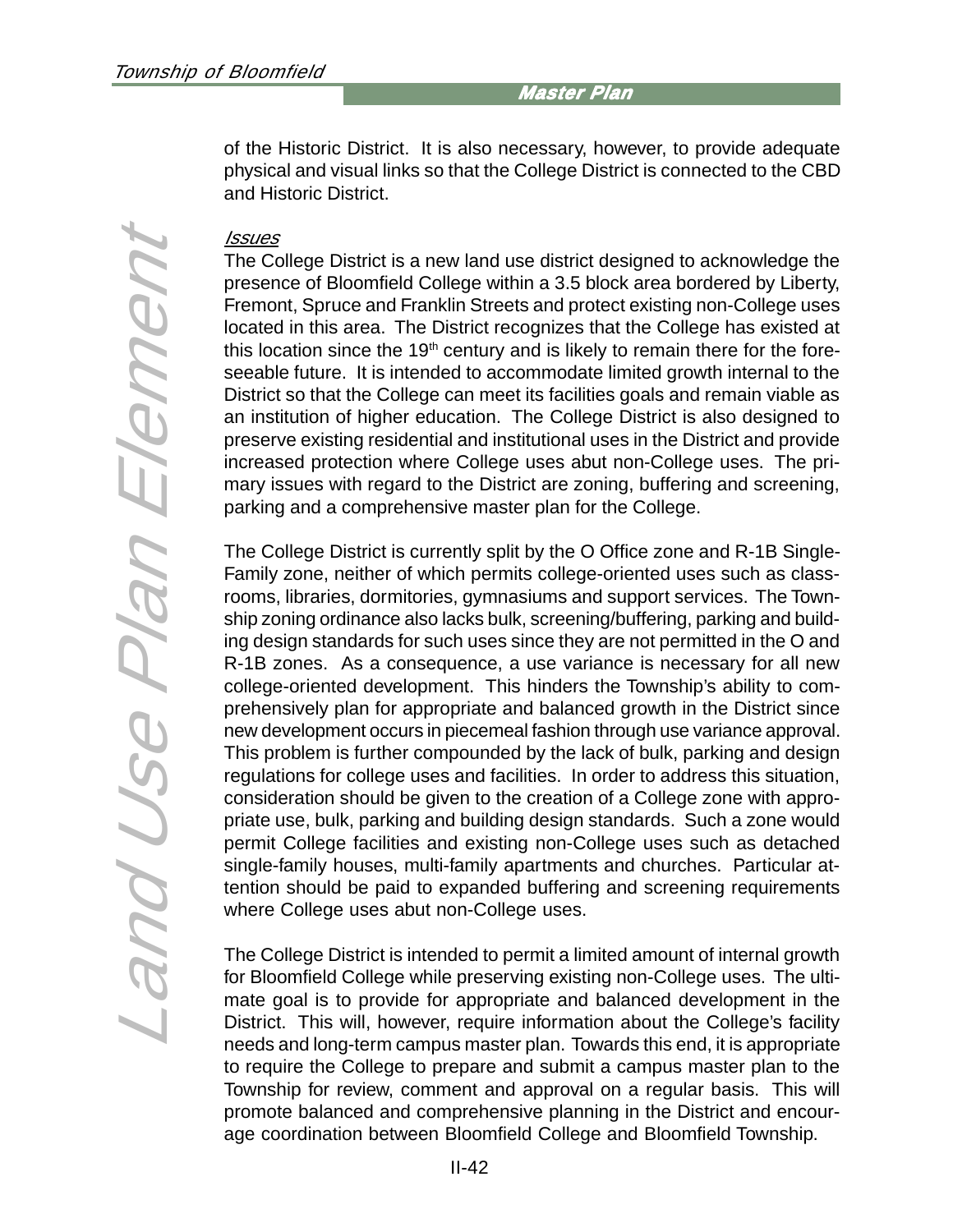#### Recommendations

The following is a list of recommendations to address issues associated with the College District:

- 1. Create a College zone that permits College-oriented uses and detached single-family residences, multi-family apartments and churches as permitted principal uses.
- 2. Provide bulk, buffering/screening, parking and building design regulations that will promote attractive College-oriented development and protect non-College uses such as detached single-family residences.
- 3. Require Bloomfield College to prepare and submit a comprehensive campus master plan to the Planning Board for review and approval on an annual basis. All College development must be consistent with the approved campus master plan.
- 4. Coordinate with Bloomfield College on the design and installation of physical and visual connections between the College campus and Bloomfield Center as revitalization of the CBD progresses.
- 5. Plan gateway and streetscape improvements at the edge of the District to be implemented by the College to delineate the campus boundaries and enhance its appearance subject to coordination with the Township, local residents and the Historic Preservation Commission.

#### **Parks and Open Space**

The Parks and Open Space District consists of all parks, recreation facilities and open space located in the Township of Bloomfield. The purpose of the District is to recognize existing areas devoted to parks, recreation and open space. It has a total area of approximately 425 acres, including golf courses, and comprises an estimated 12.5 percent of all land in Bloomfield. The Parks and Open Space District is proposed to remain unchanged because no new facilities have been developed since the 1989 Master Plan.

#### Existing Conditions

The Parks and Open Space District is located in neighborhoods throughout Bloomfield. Major areas of parks, recreation and open space include Brookdale County Park, Clark's Pond North/South, Memorial Park, Pulaski Park and Watsessing County Park. In addition to parks, other significant areas include Forest Hill Field Club, Glen Ridge Country Club, Upper Montclair Country Club and several cemeteries. They comprise a balanced, diverse and geographically distributed Parks and Open Space District. There are, however, sections of Bloomfield where such facilities are limited including the northeastern and southeastern sections of the Township. Most parks, recreation and open space areas within the District also experience heavy usage by residents, schools and visitors from other communities.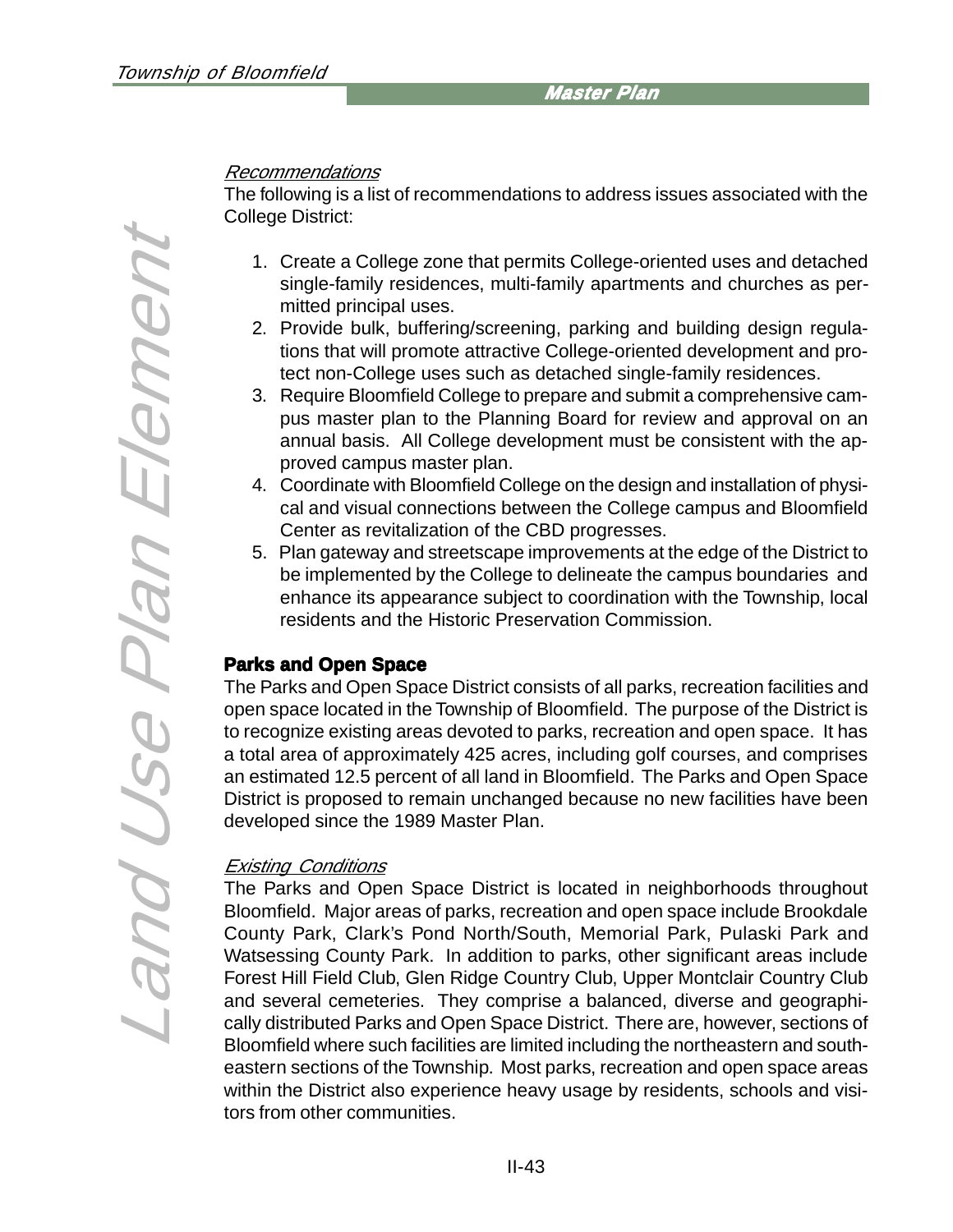The Parks and Open Space District is located within two (2) zones, the P Public Uses Zone and the RI Recreational and Institutional Zone. The P Zone permits public uses such as parks, government buildings, non-profit educational institutions and garden apartments. The RI Zone permits golf courses, government buildings, public utilities, non-profit educational institutions and parks. There are no bulk regulations for the P Zone while the RI Zone has bulk regulations that are oriented towards large-scale recreational uses. These include a minimum lot area of 10 acres, minimum setbacks of 50 feet, maximum lot coverage of 10 percent and maximum height of 35 feet.

#### Issues

The Parks and Open Space District contributes to the Bloomfield's suburban character and directly affects the quality of life experienced by residents, businesses and visitors. The District provides residents with a relatively large and evenly distributed system of parks, recreation facilities and open space. There is a need, however, to strengthen the District and evaluate the feasibility of new parks, recreational facilities and open space.

The Parks and Open Space District is implemented through the P and RI Zones, which are primarily public and recreational use zoning districts. In order to protect the integrity of the District, consideration should be given to eliminating garden apartments as a permitted conditional use in the P Zone and increasing the minimum lot area in the RI Zone to greater than 10 acres. The Parks and Open Space District has a limited number of facilities that are heavily utilized by residents, schools and visitors from adjacent communities. The heavy usage affects access to and maintenance of existing parks, recreation facilities and open space. Increased maintenance should be given priority in order to preserve facilities within the District, particularly County parks that have suffered from years of neglect and deferred maintenance. The Parks and Open Space District has a solid foundation of parks, recreation facilities and open space to meet the needs of residents, preserve suburban character and protect environmentally sensitive areas. In order to strengthen the District, proposals for new parks, recreation facilities and open space such as the Township Greenway should be explored.

#### Recommendations

- 1. Maintain the P Public Uses Zone and RI Recreational and Institutional Zone in order to preserve the Parks and Recreation District.
- 2. Revise the P Public Uses Zone to eliminate garden apartments as a permitted conditional use.
- 3. Revise the RI Recreational and Institutional Zone to increase minimum lot area to greater than 10 acres.
- 4. Advocate for increased maintenance of Brookdale and Watsessing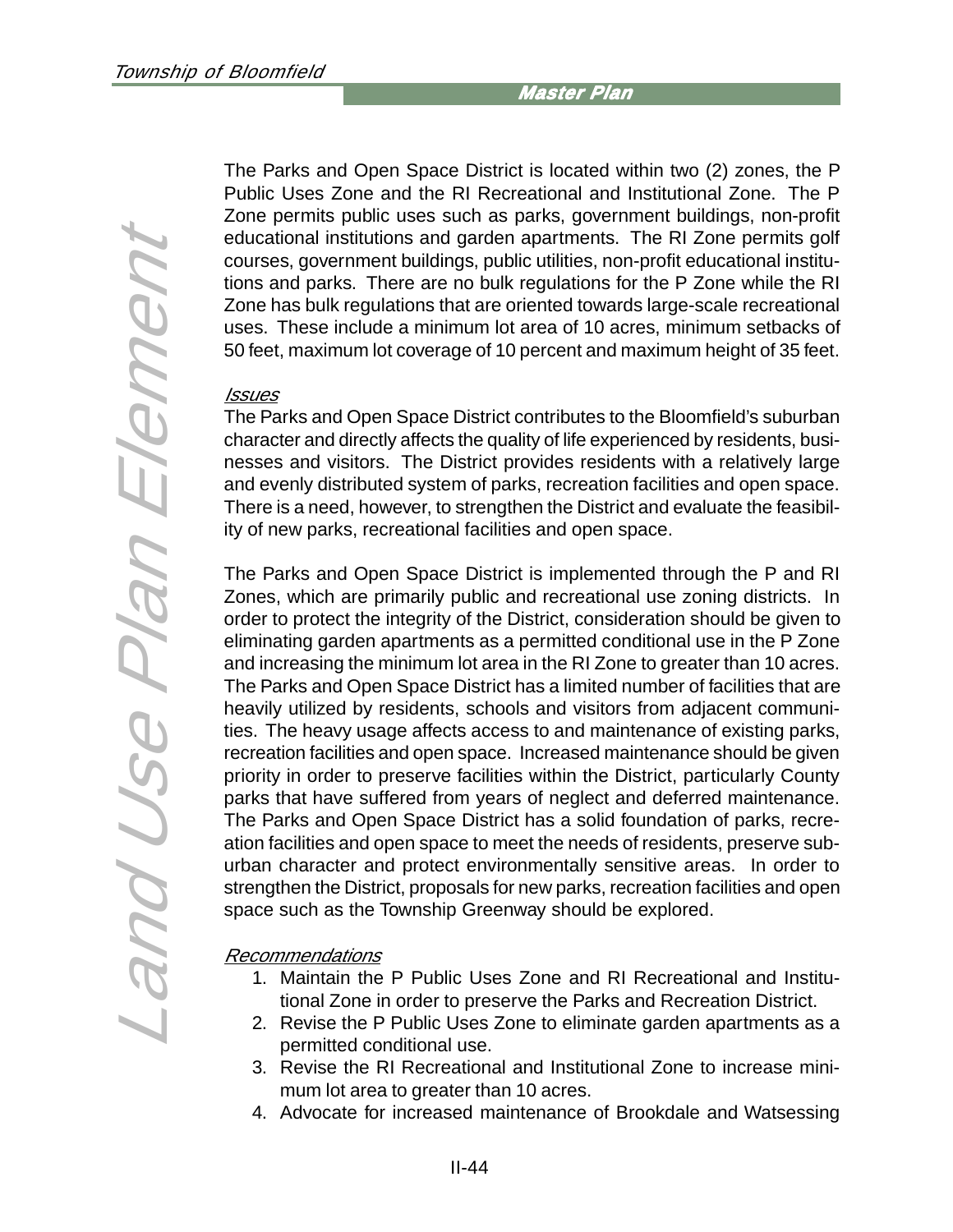County Parks and support the establishment of parks conservancies to facilitate their improvement.

5. Maintain the Parks and Open Space District and explore the development of new parks, recreation facilities and open space such as the Township Greenway, Township Recreation Center and community park at the former Westinghouse site.

#### **Public/Semi-Public**

The Public/Semi-Public District encompasses all major public facilities in the Township of Bloomfield such as Township buildings, School District buildings and certain NJ Transit facilities. The District includes the municipal building, public schools, library, civic center, fire stations, law enforcement building and NJ Transit Grove Street Station/Newark City Subway Base Maintenance Facility. The purpose of the District is to identify and reinforce the location of major public uses. Certain semi-public uses such as places of worship, private schools and fraternal or non-profit organizations are not included because of their relatively small size and dispersed locations. The Public/Semi-Public District is proposed to remain unchanged given the stable and established pattern of such uses.

The primary recommendation for the Public/Semi-Public District is to consolidate the Township Department of Public Works facility at the new building recently purchased on 13 Race Street. The Race Street neighborhood is a transitional area and additional property for a Public Works storage yard should be acquired as it becomes available. The current Department of Public Works facility on Grove Street should be targeted for closure and future redevelopment with a transit-oriented use because of its location across the street from NJ Transit's Grove Street Station.

# **Planned Redevelopment District**

The Planned Redevelopment District is one of the largest and most significant areas of vacant and underutilized land in the Township of Bloomfield. The District is located in the Watsessing section of the Township at the intersection of Arlington Avenue and MacArthur Avenue. It is comprised primarily of the former Westinghouse manufacturing complex and a community shopping center that was anchored by Edward's Supermarket and predecessor stores. The Planned Redevelopment District has been inactive and unproductive for more than a decade (10 years) and its future use is of critical concern to the Township because of its large size, deteriorated state, environmental constraints, proximity to residential neighborhoods and significant redevelopment potential. The manner in which it is developed will affect the Watsessing neighborhood and the entire Township and therefore warrants careful consideration of appropriate uses, intensity of activity, density of development, building design, site layout and integration into the surrounding area.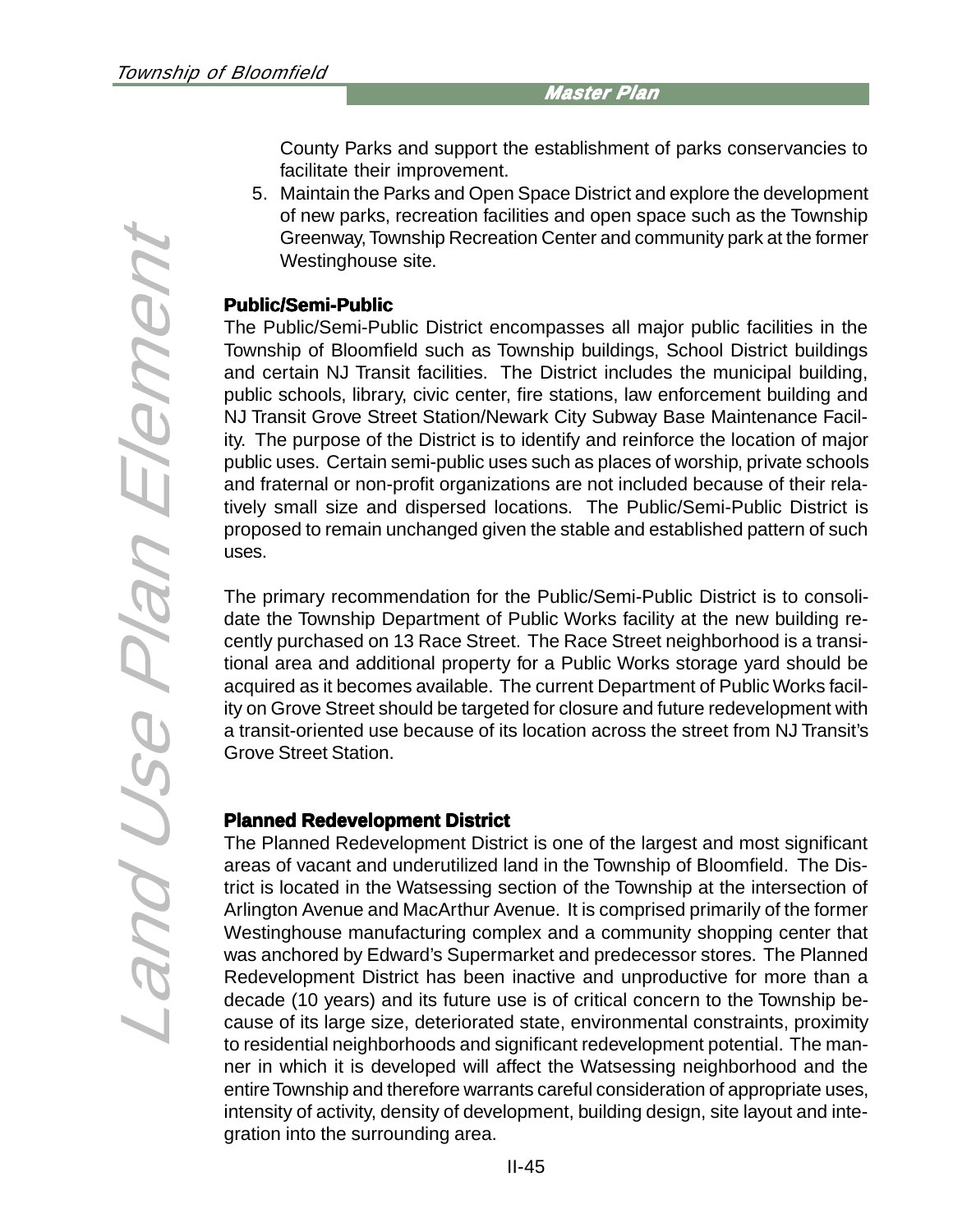#### Existing Conditions

The Planned Redevelopment District consists of approximately 17-acres of land that was formerly utilized for industrial and commercial purposes. The District, however, has experienced severe physical decline and economic stagnation as these uses faded and eventually ceased operation or relocated elsewhere. The former Westinghouse site was an active manufacturing facility for most of the twentieth century until the erosion of the Township's industrial base, changes in corporate ownership and the complex's functional obsolescence contributed to its closure. The site was integral to the U.S. government's Manhattan Project to produce nuclear weapons during World War Two and is contaminated as a result. The former Edward's Supermarket site was an active community shopping center that is now largely vacant because of its small size and obsolete design, remote and low-visibility location and the relocation of its anchor tenant to a larger, modern facility on Franklin Street. The District is best characterized as highly transitional because conditions in the Township have changed and the market for, and viability of, previous uses has severely eroded. This suggests that a new approach to the use and development of the District is necessary.

The Planned Redevelopment District is located in the MC Major Commercial Zone. The MC Zone is a large-scale "big box" retail commercial zone that was established as a result of litigation between the previous property owner, Westinghouse, and Bloomfield in the early 1990's. According to the Township Zoning Ordinance, the Zone's purpose is to encourage the development of large-scale commercial uses that will complement the existing commercial uses in the B-1 and B-2 Zones. The primary use in the MC Zone must have a *minimum* gross floor area of 18,000 square feet and permitted uses must include retail stores, offices, banks, restaurants, newspaper printing and government buildings. The Zone encourages the type of "big box" retail power centers often found on major highways and characterized by high-volume retailers in oversized, non-descript buildings surrounded by acres of surface parking lots. This type of commercial development is inappropriate given the District's limited road network, low-visibility, proximity to established residential neighborhoods and location adjacent to the B-1 Central Business District. It also fails to account for changed conditions in Watsessing and Bloomfield, such as the pending introduction of NJ Transit MidTOWN Direct service to New York City, on-going revitalization of Bloomfield Center, need for redevelopment of the adjacent Watsessing Center business district and new Township Master Plan.

The Planned Redevelopment District is also governed by the bulk regulations of the MC Zone. These regulations dictate the type of large-scale, "big box" retail commercial development that is inappropriate given the District's constraints and is incompatible with existing residential neighborhoods and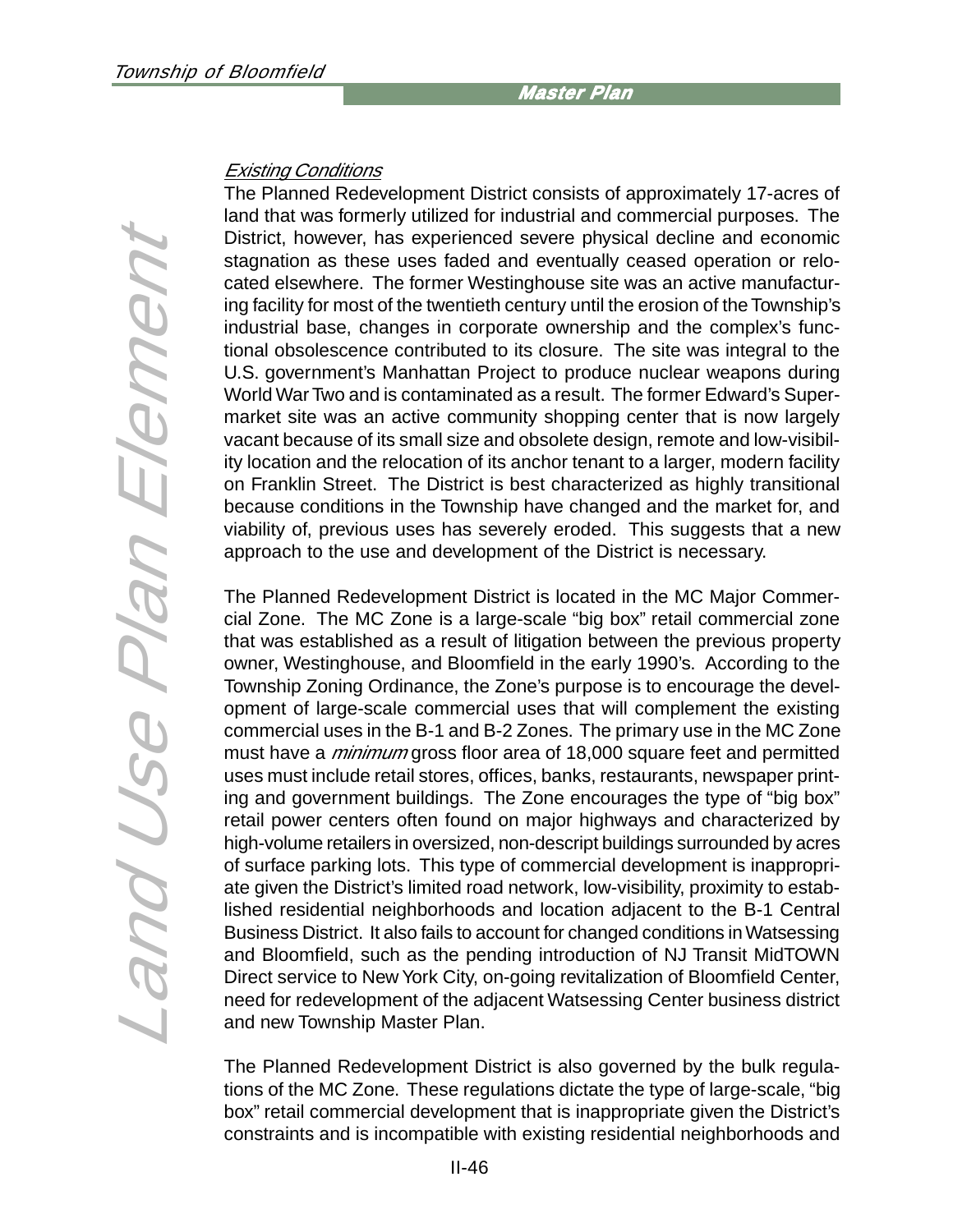the Watsessing Center district to the north. The primary bulk controls include minimum lot area of 2 acres, minimum setbacks ranging from 10 to 75 feet, maximum building height of 3 stories/30 feet and maximum building coverage of 20 percent. These standards conflict with the bulk regulations of the adjacent B-2 Neighborhood Business and R-2B Two-Family Zones and are not sufficiently mitigated by site plan and design guidelines. This creates the potential for significant land use conflicts between the District and adjacent areas if current conditions are not addressed.

#### **Issues**

The Planned Redevelopment District is a transitional brownfield area that is a remnant of Bloomfield's industrial past. The District has been vacant and underutilized for more than a decade and its reuse was identified as a major issue in the 1989 Master Plan. Economic and physical conditions have continued to deteriorate since that time to the detriment of the Watsessing neighborhood and the entire Township. The Westinghouse site has remained inactive despite a rezoning to MC Major Commercial because of environmental contamination, infrastructure constraints, changes in property ownership, erosion of the Township's manufacturing base and a decline in local retail commercial activity. The former Edward's Supermarket shopping center is largely vacant because of its inadequate size, obsolete design, remote location and loss of the anchor tenant. It is in Bloomfield's interest to return the District to productive use(s) in order to improve the quality of life in Watsessing, create employment opportunities for residents and generate tax ratables that will strengthen the Township's financial base. A new approach is required in order to achieve these goals, overcome the constraints to new development and address the changed conditions in the Township.

The Planned Redevelopment District's current condition makes it an appropriate candidate for the redevelopment process under the State Local Redevelopment and Housing Law. The District is characterized by long-term vacancy, underutilization of land, severe environmental constraints, economic stagnation and physical deterioration. It is unlikely to be returned to an appropriate and fully productive use(s) by the private sector alone because of these and other obstacles. Bloomfield has experience with the redevelopment process and consideration should be given to initiating a study to determine if the District qualifies as an "area in need of redevelopment" under State statute. Such a determination could lead to the preparation of a redevelopment plan that would serve as a targeted master plan and zoning ordinance for the area.

The vision for the Planned Redevelopment District is a mixed-use, medium density, transit-oriented and low- to mid-rise village that is connected to the Watsessing Center business district, compatible with adjacent residential neighborhoods and attractively designed and constructed. A mix of uses is encouraged in order to create a village center and ensure compatibility with the sur-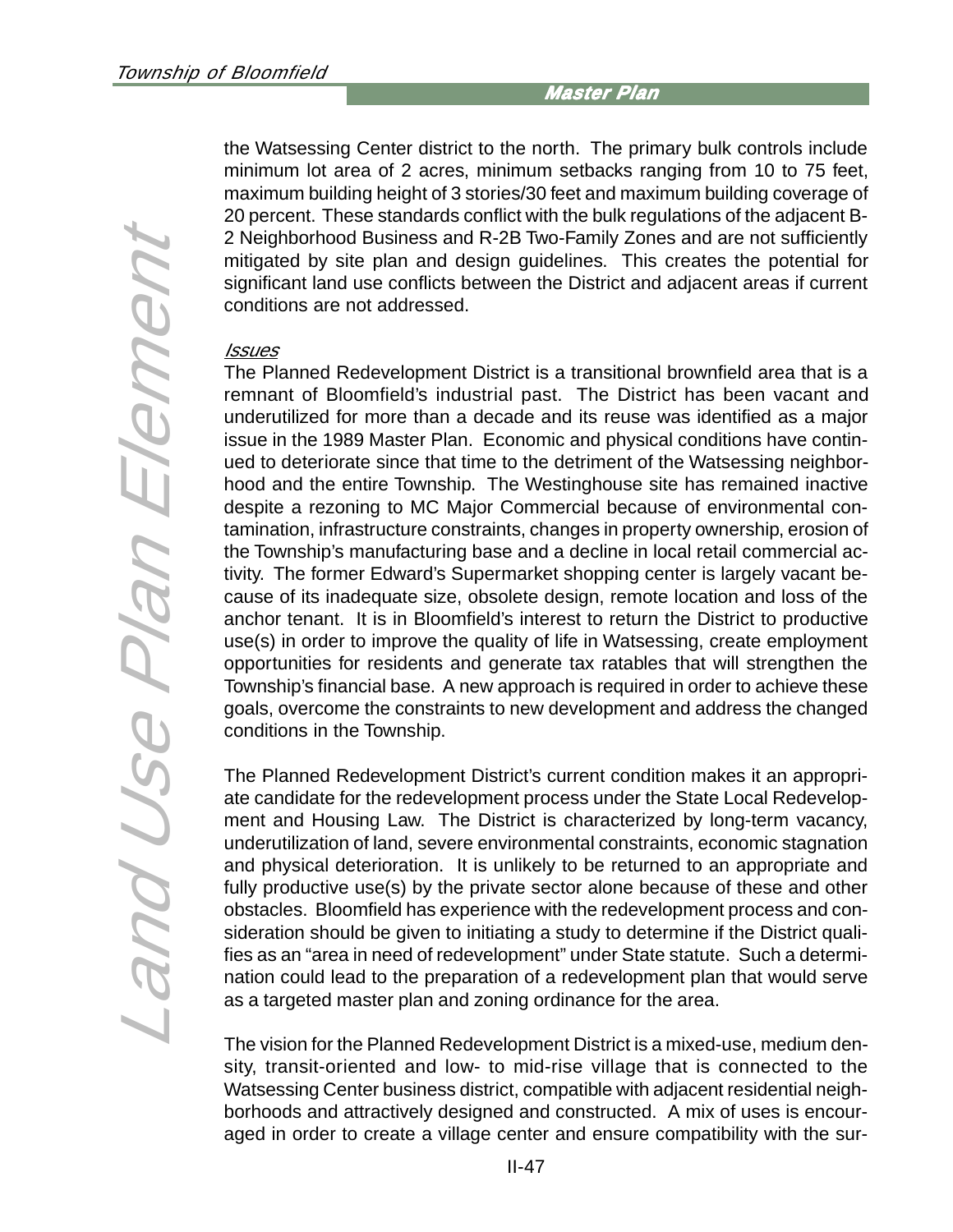rounding neighborhood. Uses would include commercial, residential, public/ semi-public and parks and open space subject to final site remediation and NJDEP use requirements. The District should have a transit-orientation in order to capitalize on the proximity to NJ Transit's Watsessing Station and MidTOWN Direct service to New York City. Finally, a compact low- to mid-rise development pattern is encouraged in order to create a pedestrian-friendly, suburban scale that complements adjacent residential and commercial areas. This vision, if realized, would build upon the District's assets and contribute to the revitalization of Watsessing as a desirable place to live, work and visit.

#### Recommendations

- 1. Coordinate with the property owner, Nuclear Regulatory Commission and NJDEP to facilitate and complete the remediation of environmental contamination at the former Westinghouse site.
- 2. Utilize the redevelopment process under the State Local Redevelopment and Housing Law to promote the reuse and development of the Planned Redevelopment District.
- 3. Initiate a study to determine if the Planned Redevelopment District qualifies as an "area in need of redevelopment" under State statute. If such a determination is made, prepare a redevelopment plan to serve as the master plan and zoning ordinance for the District.
- 4. Consider permitting a mix of uses in the Planned Redevelopment District including commercial, residential and parks and open space in order to promote redevelopment that is compatible with the surrounding area, capitalize upon NJ Transit MidTOWN Direct service to New York City and meet community need for additional parks and open space.
- 5. Consider interim amendments to the MC Major Commercial Zone to provide improved standards for buffering, setbacks, building/lot coverage, landscaping and site design until such time as a redevelopment study is initiated.

#### **Transit-Oriented Development Overlay District**

The Transit-Oriented Development Overlay (TDO) District is a circular area radiating outward from the Watsessing Center neighborhood business district in the Watsessing section of the Township of Bloomfield. The purpose of the TDO District is to preserve existing residential and commercial uses while providing the opportunity for transit-oriented development that capitalizes upon NJ Transit MidTOWN Direct service to New York City from the Watsessing Station. This service is scheduled to begin in late 2001 or early 2002 once NJ Transit completes the Montclair Connection linking the Montclair Branch with the Boonton Line. The District encompasses an area that is transitional in nature with a distressed neighborhood business district, fading industrial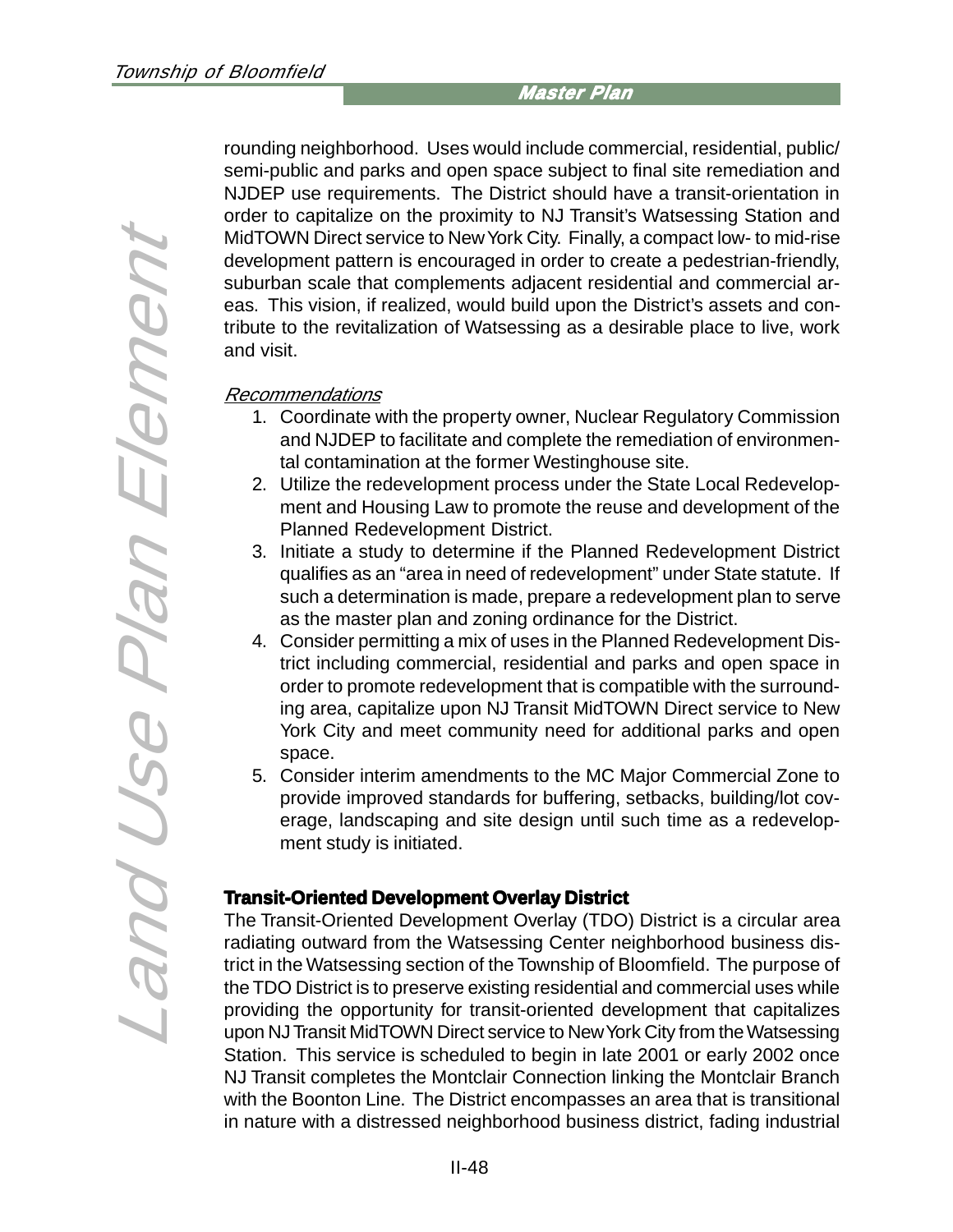uses and solid but aging housing. It is anticipated that the TDO District will be a catalyst for neighborhood revitalization, quality of life improvements, new private sector investment and the redevelopment of underutilized industrial and heavy commercial sites.

#### Existing Conditions

The Transit-Oriented Development Overlay District is centered upon the NJ Transit Watsessing Station and extends to Bloomfield Avenue in the north, the municipal border with East Orange in the south, Arlington Avenue in the east and the Garden State Parkway in the west. The TDO District currently has a mixed-use character with significant residential development interspersed with commercial, industrial and public/semi-public uses as well as vacant land. The commercial and industrial land uses in the District are in transition due to the ongoing restructuring of the local and regional economy, which has been accompanied by a decline in retail and manufacturing activity. There are also pockets of older and substandard residential uses that require upgrading. As a result, there are significant opportunities for revitalization within the TDO District that will improve housing conditions, create neighborhood commercial activity, replace fading industrial and heavy commercial uses and address quality of life concerns.

The TDO District benefits from the presence of the NJ Transit Watsessing Station and pending MidTOWN Direct service. They are expected to facilitate the revitalization process and generate the demand for neighborhood retail, commuter-oriented services and housing in close proximity to the Station and Watsessing Center. The District therefore encourages transit-oriented development in appropriate in-fill locations with an emphasis on townhouses, marketrate apartment houses, neighborhood retail and personal services that serve existing residents as well as commuters.

The intent of the TDO District is to address changing conditions in the Watsessing section of Bloomfield. The District contains existing heavy commercial and industrial uses in the M-1 General Industrial Zone that conflict with the existing residential neighborhood north of MacArthur Avenue. They often create nuisance impacts and are more appropriately located in areas where there are a concentration of such uses and increased opportunities for buffering. The relocation of heavy commercial uses is desirable, especially since many have limited retail operations that do not require frontage on a major street. The industrial uses are in long-term decline and the remaining manufacturing and warehouse/distribution activity is increasingly concentrated east of Arlington Avenue. This trend has produced a number of vacant or underutilized properties in the District. Creative planning is necessary to address these trends and promote the redevelopment of abandoned or underutilized land.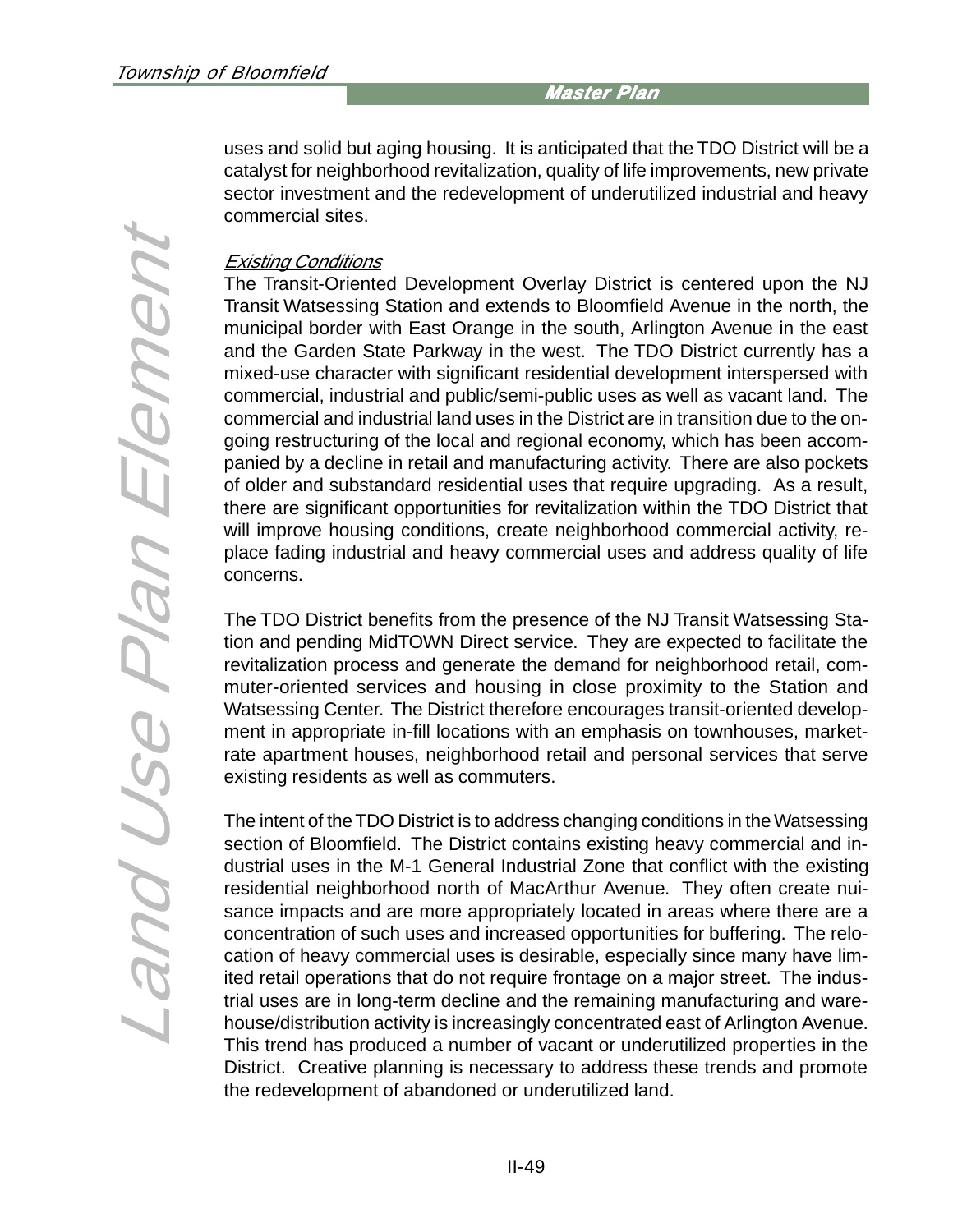#### **Issues**

There are significant opportunities for redevelopment in the TDO District, especially on those sites containing declining commercial and industrial uses. The majority of these opportunities are found in Watsessing Center and on the former Westinghouse and Edward's Supermarket sites. There are also limited opportunities elsewhere in the M-1 General Industrial Zone and on scattered in-fill parcels throughout the District. Careful site selection and sensitive site planning is required to ensure that redevelopment occurs in appropriate locations and with proper attention to existing residential uses and the established character of the District.

The implementation of the TDO District will occur primarily through the creation of a new overlay zone corresponding to the boundaries of the District. It is important to note that the current base zoning will *remain in place* to protect and preserve established uses located in the R-2B, B-2, M-1, MC and RA-1 Zones. The new overlay zone will simply provide a zoning alternative for transit-oriented development if market demand exists and property owners wish to sell or develop their properties.

The existing infrastructure in the TDO District and arrival of the NJ Transit MidTOWN Direct service makes the District suitable for higher density housing in the form of townhouses and market-rate apartment houses. A maximum density level of 10 to 15 units per acre for townhouses and 35 to 45 units per acre for apartment houses is recommended. The District should have a low- to mid-rise character that accommodates increased density without overwhelming adjacent residential neighborhoods. A maximum height of 4 stories and 45 feet is recommended. Relatively high building and lot coverage standards as well as modest setback requirements are recommended in order to address lot size constraints and promote an attractive suburban streetscape.

A minimum lot frontage of 125 feet and a minimum lot area of 20,000 square feet in the TDO District is encouraged for townhouses and multi-family uses so that there is sufficient size to reasonably accommodate development and still maintain adequate buffering from adjacent residential neighborhoods. Further, any new development should have designs that are compatible with the surrounding area in materials, color and architecture.

New development in the TDO District should attempt to provide adequate off-street parking to meet the needs of residents and tenants while preserving parking in established residential neighborhoods. Parking standards should be evaluated in recognition of the central role that mass transit will have in the District. The State Residential Site Improvement Standards (RSIS) require an average of 2.3 off-street parking spaces per unit for townhouses and 2 off-street parking spaces per unit for low- to mid-rise apartments. The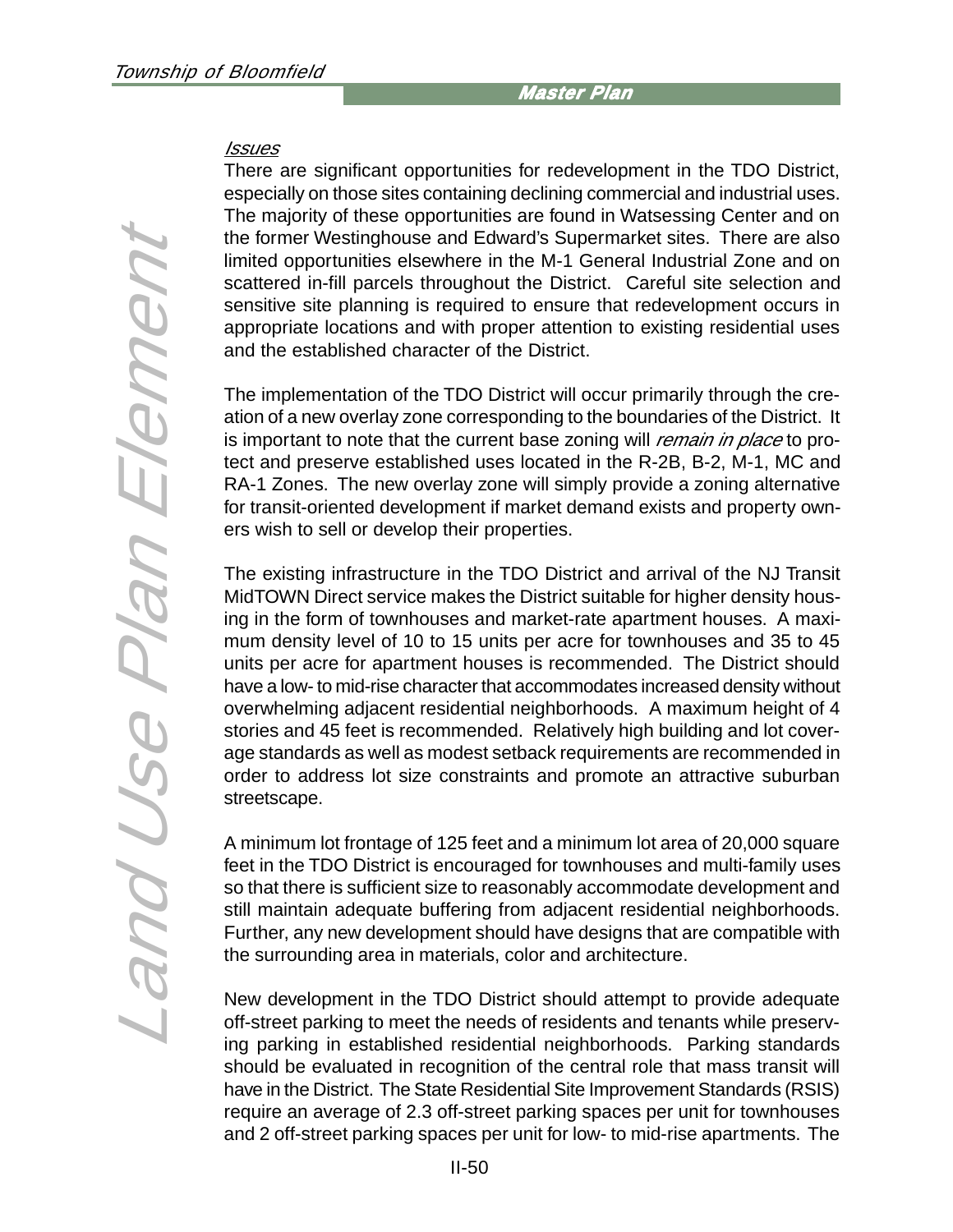Township may wish to evaluate the appropriateness of these standards in light of the District's access to commuter rail and bus service.

The TDO District is also an appropriate location for limited commercial uses that serve residents and commuters but do not compete with Bloomfield Center. Commercial uses that are appropriate in the District include convenience retail, personal services, restaurants and professional offices. This might include newsstands, dry cleaners, attorney's offices, restaurants and cafes. The incorporation of neighborhood commercial uses into the ground floor of larger buildings within Watsessing Center is recommended. Professional offices should be permitted on the upper floors of buildings. The use of corner locations for commuter-oriented neighborhood retail is encouraged while the development of retail strip centers is specifically discouraged. Towards this end, off-street parking is not required for commercial uses of less than 2,000 square feet in the District. Such uses should utilize on-street parking and public parking lots to create the street level pedestrian traffic and activity that is typically found in healthy business districts.

#### Recommendations

- 1. Maintain the base zoning that is currently located within the boundaries of the Transit-Oriented Development Overlay District in order to protect and preserve established residential neighborhoods and commercial districts. The base zoning includes R-2B, B-2, M-1, MC and RA-1 Zones.
- 2. Create an overlay zone to implement the Transit-Oriented Development Overlay District. Such an overlay zone should permit a development pattern characterized by mixed-uses, medium density, low- to mid-rise buildings, transit-oriented layout and high-quality design.
- 3. Improve conditions in Watsessing Center through a public-private partnership with property owners, zoning enforcement/building inspections, streetscape improvements, increased parking, business retention/recruitment and façade upgrades.
- 4. Coordinate with NJ Transit on improvements to the Watsessing Station including the renovation of deteriorated buildings and structures, improved platforms and stairs, increased signage and lighting, additional landscaping and the reopening of the staircase within the plaza.

#### **Historic District**

The Historic District is one of the earliest settled sections of the Township of Bloomfield and functions as the civic, cultural and historic center of the Township. The District follows the boundaries of the Bloomfield Green Historic District that is listed on the State and National Registers of Historic Places. It includes significant local landmarks such as the Bloomfield Green, Bloomfield Civic Center, Bloomfield High School, Bloomfield Presbyterian Church, Bloomfield College and numerous Victorian era houses. The purpose of the District is to recognize and protect the historic focal point of the Township and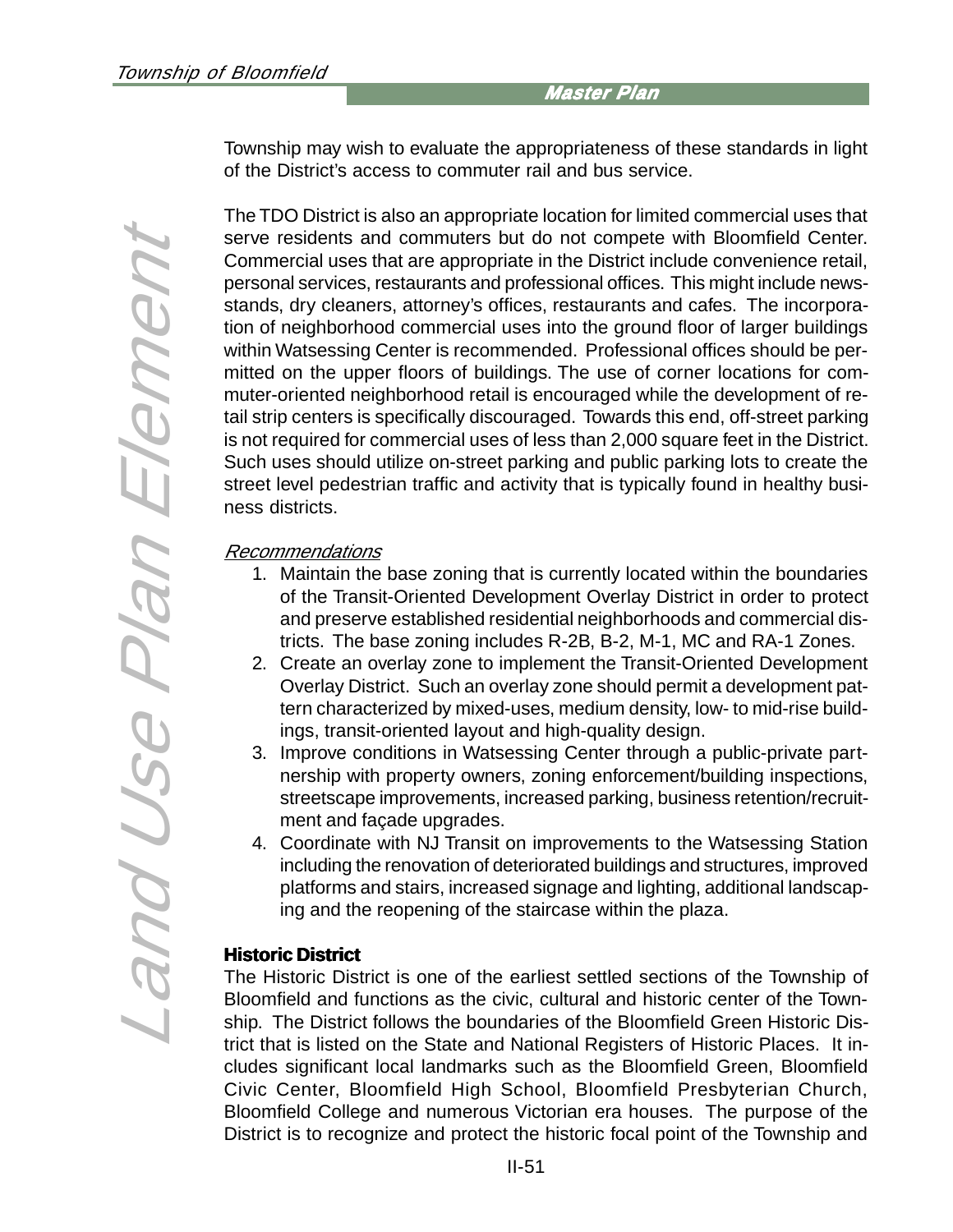the contribution it makes to the character and quality of life of the community. The Master Plan proposes to maintain the Historic District is it is currently configured but consideration is given to methods of strengthening protections for those building and properties located within it.

#### Existing Conditions

The Historic District consists of multiple blocks in the area around the Bloomfield Green bordered by Belleville Avenue to the north, Franklin Street/Liberty Street to the south, Spruce Street to the east and the frontage lots on Broad Street to the west. The District is characterized by a mix of uses including residential, commercial, public/semi-public, institutional and parks and open space. It has a low-rise and low-density pattern of development with the exception of several multi-story apartment houses. There have been relatively few changes in the District since the 1989 Master Plan with the exception of Bloomfield College's new library and continued acquisition of property within or adjacent to its "campus." The College is a major presence in the Historic District, however, it has received approval from the State Historic Preservation Office (SHPO) for future facility plans. The Township is also a major presence in the District because of its large community facilities such as the Public Library and Civic Center.

The Historic District incorporates several zoning districts including the P Public Use, R-1A Single-Family, R-1B Single-Family, O Office and R-2A-O Single-Family/Office Zones. The P Zone is a public use district that permits government buildings, schools and parks. The R-1A and R-1B Zones are residential districts that permits single-family detached residences and public/semi-public uses. In contrast, the O Zone is a commercial district that permits offices, banks, enclosed storage, warehouses, nursing homes and public/semi-public uses. The R-2A-O Zone is a hybrid district that permits single-family and two-family detached residences as well as those uses permitted in the O Zone. All of the afore-mentioned zones also permit non-profit educational institutions such as schools.

The number and variety of uses in the Historic District contribute to a complex zoning environment. The P Zone has no bulk standards and the future development of public uses in the District is unlikely. The R-1A and R-1B Zones are the lowest density residential districts in the Township. The R-1A Zone requires a minimum lot area of 5,000 square feet, front yard setback of 25 feet, rear yard setback of 20 feet, side yard setback of 6 feet, lot coverage of 25 percent and building height of 35 feet. The R-1B Zone has a slightly higher density and requires a minimum lot area of 4,000 square feet, front yard setback of 20 feet, rear yard setback of 20 feet, side yard setback of 6 feet, lot coverage of 30 percent and building height of 35 feet. The O Zone is coterminous with Bloomfield College, however, a new College Zone is proposed in the Master Plan to address the unique use and bulk requirements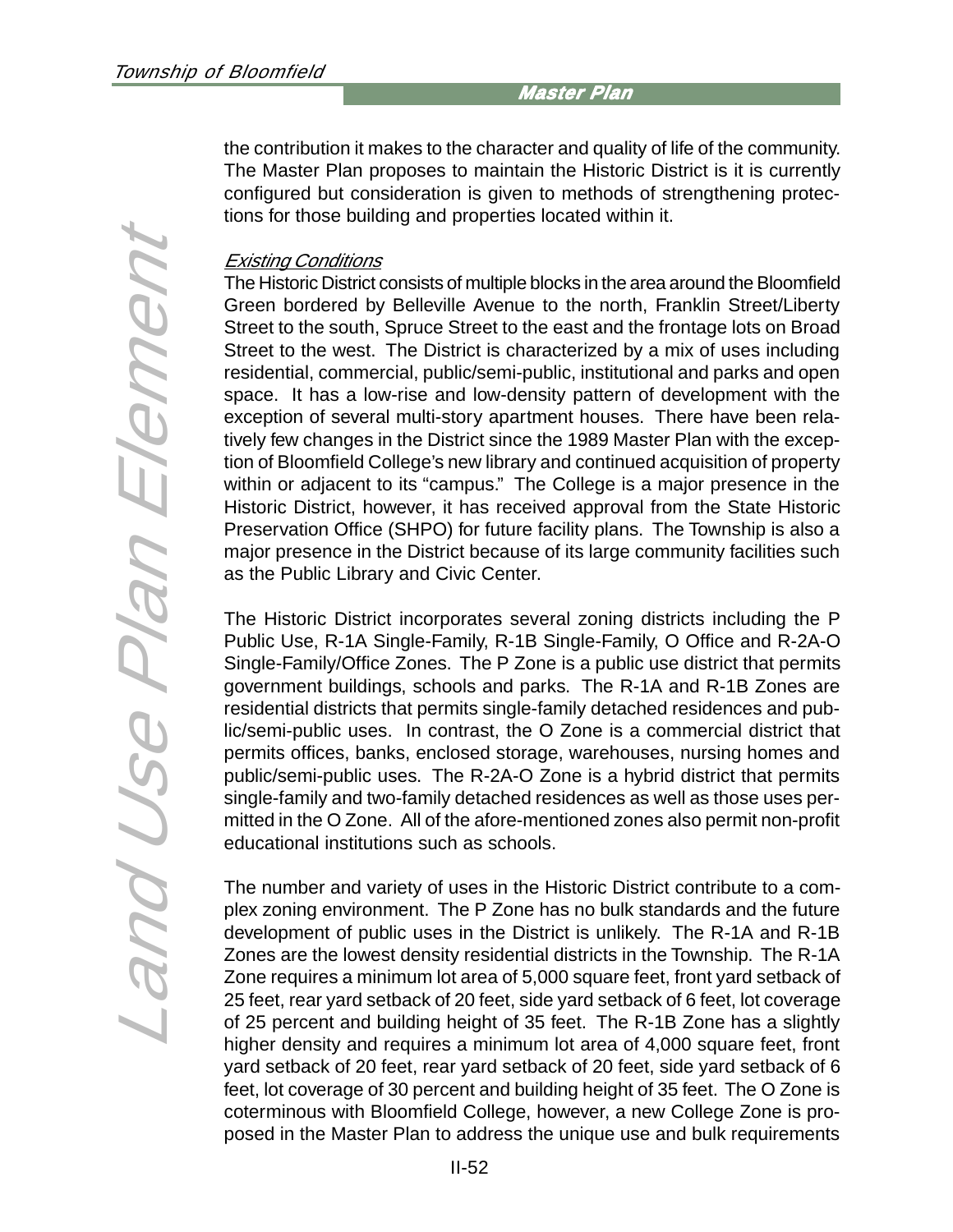of the College. The R-2A-O Zone, finally, is a hybrid Zone permitting singlefamily and two-family detached residences combined with office uses. This Zone is recommended to be replaced by a new Professional Office/Residential Zone. Consideration should be given to simplifying the zoning scheme in the District.

#### Issues

The Historic District is a unique focal point for Bloomfield that is both a desirable mixed-use residential neighborhood and a bridge to the Township's past. Unlike some historic areas, the District is not a museum but an active, living and changing community of residential, commercial, public/semi-public, institutional and parks and open space uses. The major issues result from the disparate mix of uses, the activity that they generate and the resultant pressure that this exerts on the established character of the District. These issues include preserving the District's residential character, addressing the growth of Bloomfield College, accommodating the need to expand Bloomfield High School, maintaining the Township Green as an open space resource, traffic congestion on major streets and linkages to Bloomfield Center. Several of these issues are being addressed, for example, by the proposed creation of a College Zone to regulate Bloomfield College and the on-going Bloomfield Center redevelopment process. Others must be addressed through careful planning, coordination with major stakeholders and consideration of additional levels of historic review.

#### Recommendations

- 1. Maintain the current boundaries of the Historic District in order to preserve and protect the established character of the area, mixed-use pattern of development and integrity of major historic resources.
- 2. Amend the R-1A, R-1B and R-2A Zones to eliminate professional offices as a permitted use occupying up to 25 percent of total floor area of a structure. Consider permitting home occupations as a permitted use subject to controls on appropriate home activities, floor area, access and signage.
- 3. Replace the O Zone with the proposed College District and Zone to regulate uses, intensity of activity and growth at Bloomfield College. The purpose of the District and Zone is to protect and preserve established residential neighborhoods in the District and provide limited opportunity for the College to upgrade facilities within the existing boundaries of its "campus."
- 4. Replace the R-2A-O Zone with the proposed Professional Office/Residential Zone to regulate the unique hybrid characteristics of the uses found on the west side of Broad Street between Park Street and the Township Civic Center.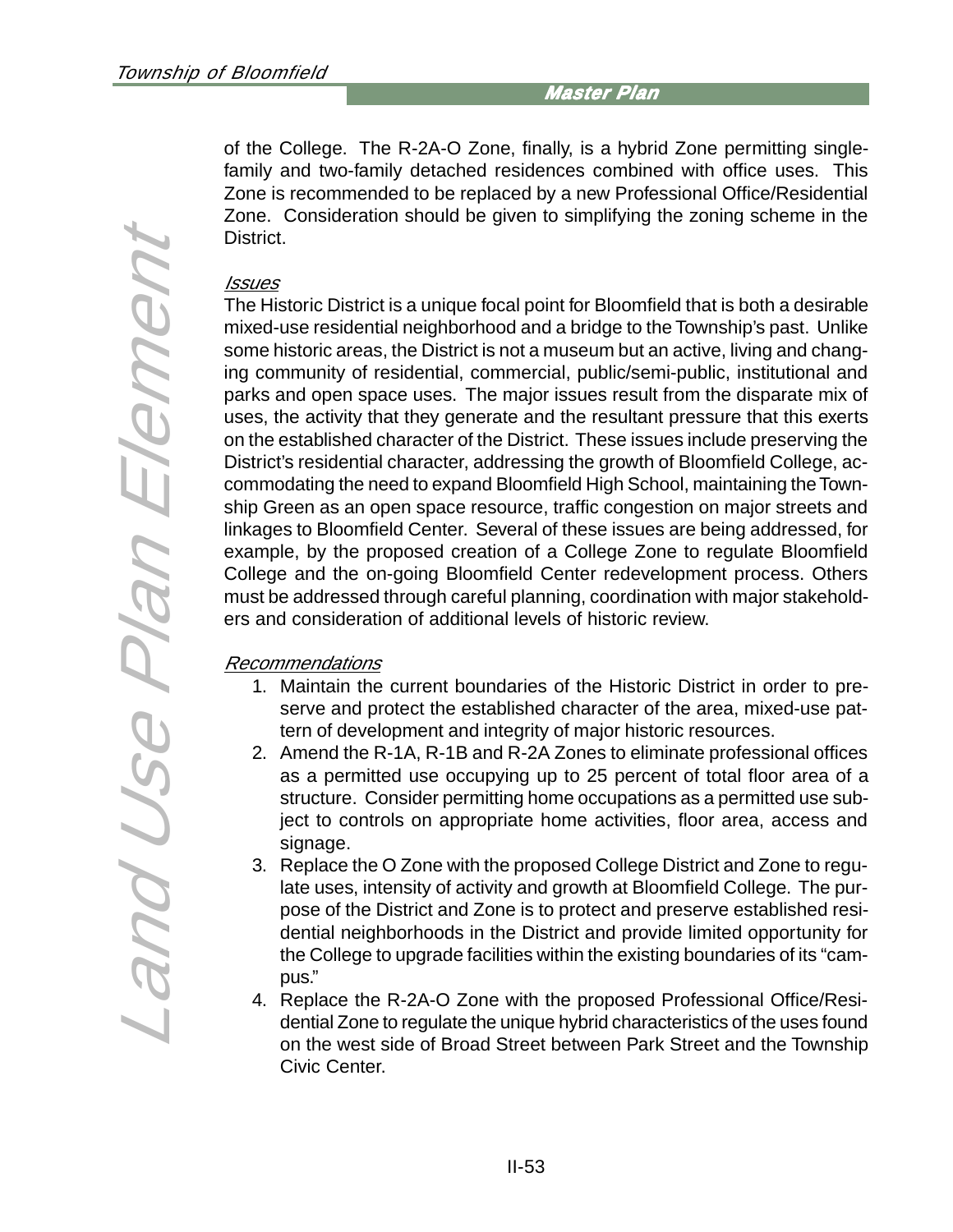- 5. Coordinate with the Bloomfield Board of Education on future plans to expand Bloomfield High School in order to meet enrollment growth. Consider SHPO review of school expansion plans in order to protect the integrity of the Historic District.
- 6. Maintain and preserve the historic Bloomfield Green as a park and open space resource providing active and passive recreation.
- 7. Coordinate with NJ Transit on the location of bus stops and bus recovery locations in order to minimize impacts upon the Historic District and preserve view corridors.
- 8. The historic preservation ordinance and advisory historic preservation commission, which review development applications in the Historic District and advise the Planning Board, Zoning Board of Adjustment and Mayor and Council, should be continued.

# **Additional Land Use Recommendations**

# **Environmentally Sensitive Critical Areas**

The Township of Bloomfield is a mature and almost fully developed suburban community with limited remaining vacant land, open space and undisturbed natural areas. The Township contains, however, environmentally sensitive natural features that require protection from encroaching development and additional disturbance. These features include streams, lakes and ponds, floodway, 100-year flood zones, wetlands and steep slopes.

Bloomfield's natural features are often located in close proximity to established residential neighborhoods and commercial districts. During periods of severe inclement weather, the Township's surface water bodies are prone to flooding and causing serious property damage in adjacent developed areas. In order to minimize such damage and protect adjacent developed areas, the preparation of a critical areas ordinance is recommended that will further regulate development in environmentally sensitive areas. Such an ordinance will also have the benefit of helping to preserve the Township's limited remaining natural resources.

# **Day Care Facilities**

The Township of Bloomfield has experienced an influx of young couples and families that have fueled recent population growth. This increase in couples of child-bearing age and families with young children has also generated increased demand for child care services. The Township's Zoning Ordinance does not currently permit family day care and child care centers as a permitted use in any zone within the Township. The State Municipal Land Use Law (MLUL) requires that such uses be permitted in a municipality in order to meet the growing demand for child care throughout the State. Under the MLUL, family day care homes must be a permitted use in all residential zones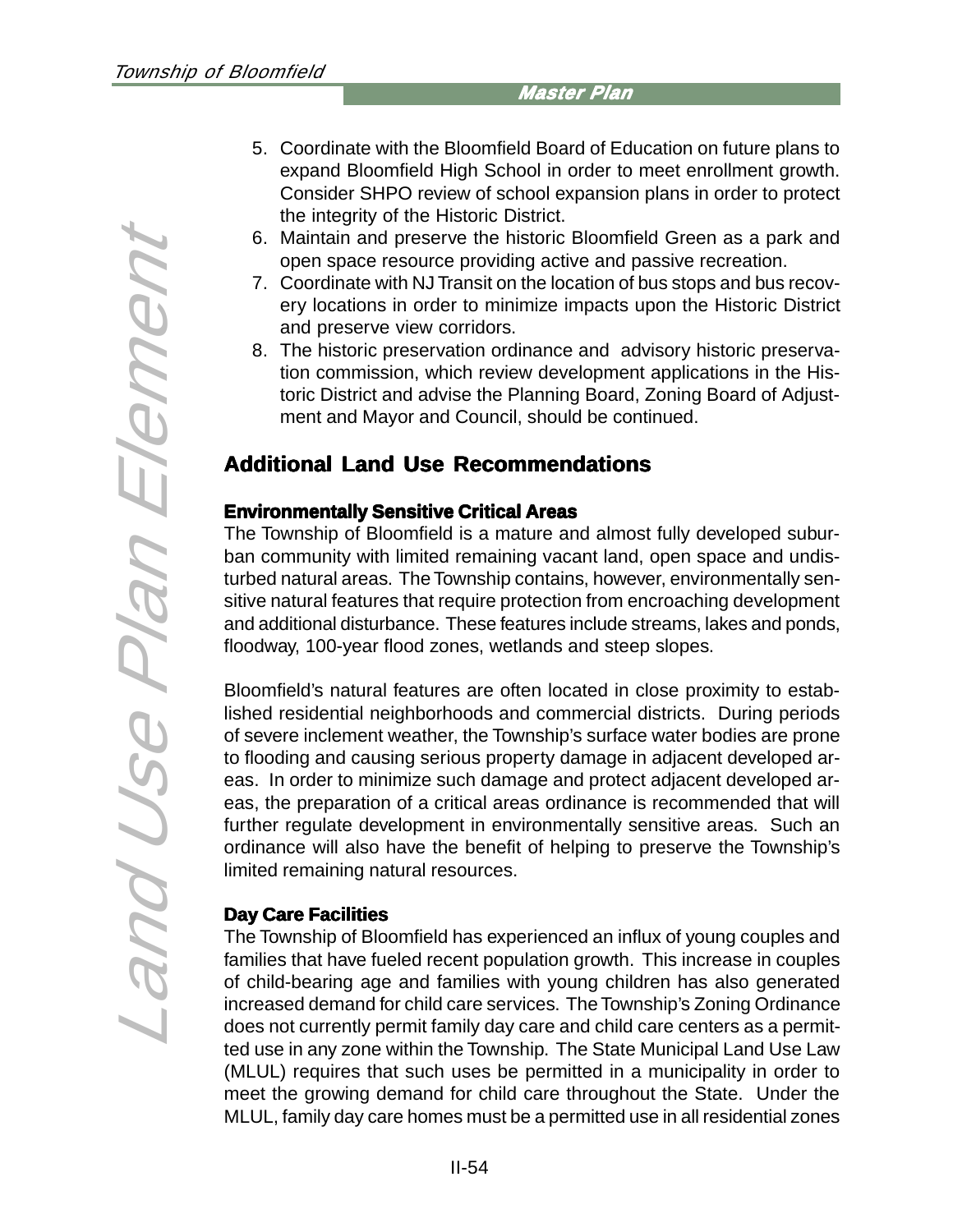and child care centers must be a permitted use in all non-residential zones. It is recommended that the Township Zoning Ordinance be amended to make such uses permitted in compliance with the MLUL.

### **Signs**

The quantity and quality of signs can have a direct influence on the appearance, visual impact and character of new development in the Township of Bloomfield. Signs convey an image and message about a particular site and the larger community. They also have the potential to affect how a use and community is perceived, for better or worse. The Township Zoning Ordinance has extensive regulations governing signage. The Ordinance regulates the location, height, area and illumination of proposed signs for new and existing development. It does not, however, regulate the appearance, materials and design of signs. This can affect the quality of signage installed throughout the Township. In recognition of their high visibility, it is recommended that the sign ordinance be further refined to provide new standards for sign design, sign area and sign height.

#### **Wireless Wireless Telecommunication Facilities**

The Township of Bloomfield has a dense residential population, large commercial districts and major transportation routes that represent a large potential market to wireless telecommunication service providers. The major providers are constructing wireless telecommunication networks to serve users throughout New Jersey, including the Township. The development, location and visual impact of such facilities has become an increasingly significant land use issue. Recent case law has established that wireless telecommunication uses may be regulated when a municipality plans and zones for such uses. It is therefore recommended that the Township consider adopting a wireless telecommunications ordinance that regulates their location and establishes standards for bulk, screening, buffering and appearance.

#### **Senior Housing/Uses**

The Township of Bloomfield has a relatively large population of senior citizen residents who are age 65 and older. Senior citizens often require specialized housing because of limited mobility, fixed income levels, potential health problems and the need for supportive services. According to the 2000 U.S. Census, the Township has 6,827 residents age 65 and over which represents 14.3 percent of the total population of 47,683. The aging of Bloomfield's population is further confirmed by an increase in the average age of residents from 36.8 years in 1990 to 37.1 years in 2000. This trend is projected to continue in the future because senior citizens are living longer and often desire to "age in place" or live in their long-term place of residence. As a result, there is a continuing need to address the housing needs and quality of life concerns of senior citizens. It is recommended that the Township update its Zoning Ordinance to permit the full spectrum of senior citizen housing options from independent living to congre-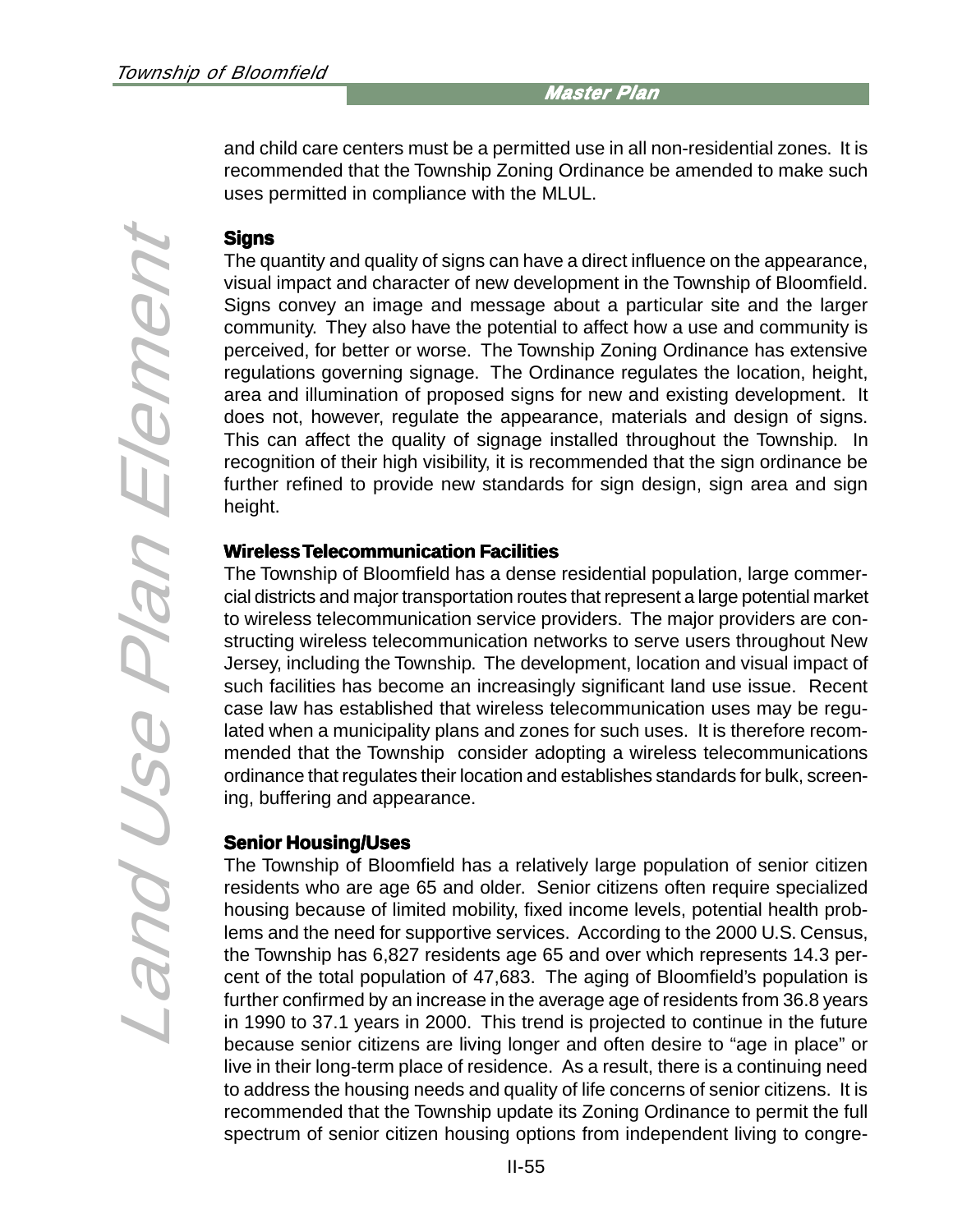gate care and assisted living as well as nursing home facilities. It may be appropriate to make such uses permitted conditional uses in zones where they are compatible with the surrounding neighborhood. Consideration should also be given to making adult medical daycare a permitted use in commercial zones to increase access to services.

#### **State Residential Site Improvement Standards**

New residential development in the Township of Bloomfield is governed by the State Residential Site Improvement Standards (RSIS). The RSIS were adopted by New Jersey in January, 1997 and govern any site improvements carried out in connection with a residential development application. According to the State, the standards are intended to create uniform residential site improvement guidelines and ensure predictability in the development process. The rules supersede municipal standards for residential development including parking and took effect on June 3, 1997.

It is recommended that the Township Zoning Ordinance be amended to ensure that site plan, subdivision and design regulations are consistent with the RSIS. Consideration should be given, however, to requesting a waiver from the State parking standards. The creation of parking standards that reflect the unique conditions in the Township such as its dense pattern of development, available mass transit service and limited available land should be considered. A process for seeking de minimus exceptions or waivers from the RSIS should also be established.

#### **Gateways**

There are numerous areas in the Township of Bloomfield that function as gateways into the Township. They are identified in the Circulation Plan Element. Gateways are principal entry points into a municipality, neighborhood, business district or other section of a municipality. They typically occupy a high visibility location and function as the "front door" to a community. Gateways have the potential to contribute to a unique community identity and convey an image as an attractive place to live, work, visit and invest. It is recommended that the Township identify and improve major gateway locations to enhance the image of the community and strengthen its identity. Possible improvements include new signage, landscaping, streetscape improvements, public art and upgraded land uses. For example, the Garden State Parkway interchange at Bloomfield Avenue (Exit 148) is a major gateway into Bloomfield that would be improved through new signage and landscaping.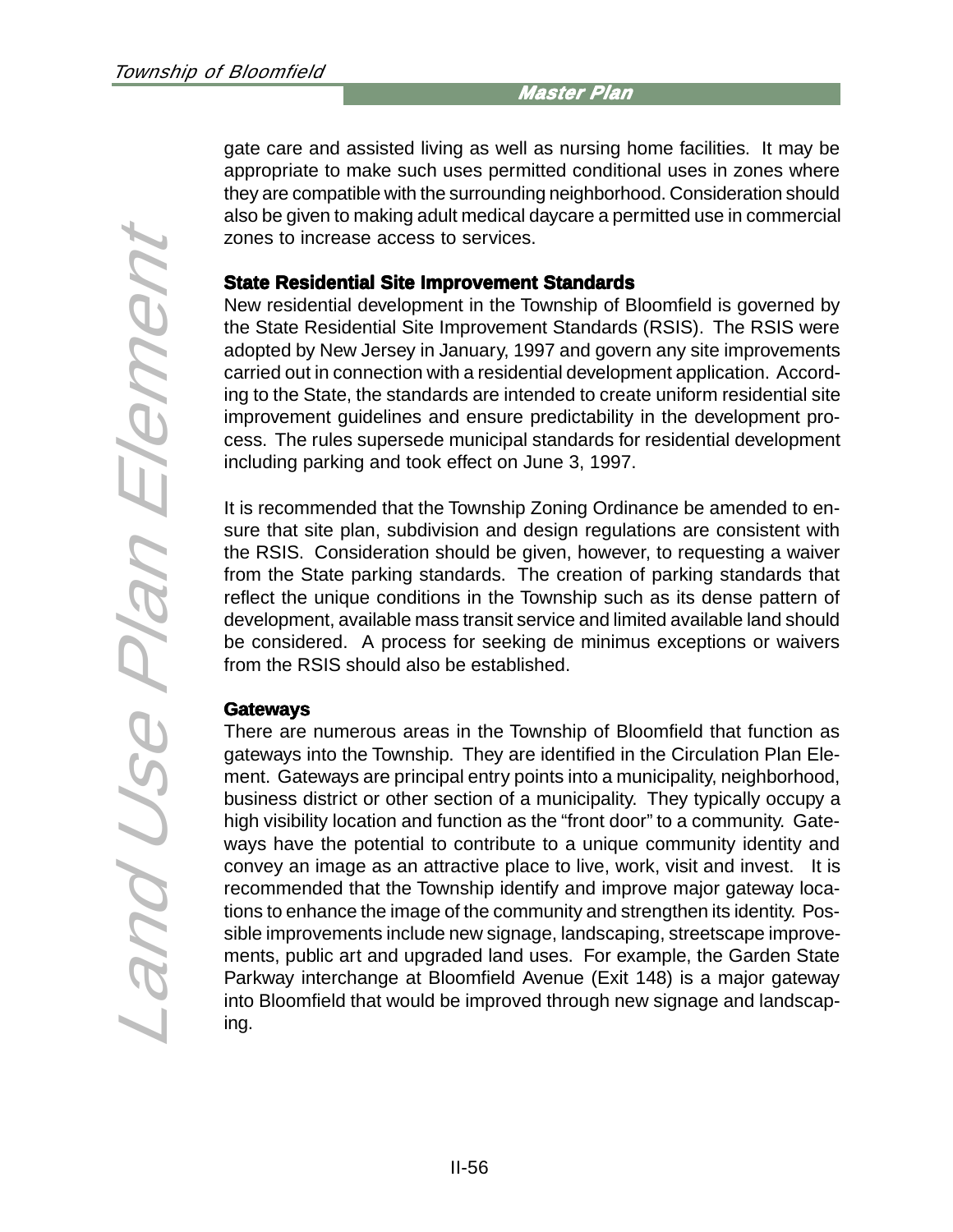#### **Building Coverage/Lot Coverage**

The Township of Bloomfield is distinguished by its mature suburban character with compact development, relatively high density and limited remaining vacant land. Future development has the potential to influence the Township's pleasant suburban character depending upon its intensity, bulk coverage and ratio of impervious surface to green space. The Township's Zoning Ordinance currently regulates and limits total lot coverage on a site, however, it does not regulate building coverage. This creates an incentive to develop parcels of land with large buildings and associated parking lots. The impact of this style of development is a loss of green space, increased density of development and greater stormwater run-off that contributes to flooding and erosion. In order to preserve the Township's suburban character and sense of open space, it is recommended that the Zoning Ordinance be amended to reduce total permitted lot coverage and regulate the extent of building coverage.

#### **Community Residences**

Group homes or community residences as defined in the MLUL (N.J.S.A. 40:55D-66.2) are permitted in all residential zones of a municipality under State law. Such uses should be made a permitted principal use in all residential zones when the zoning ordinance is amended. This will ensure compliance with State law provide opportunity for community housing and protect the ordinance from challenge. Consideration should also be given to zoning approaches that address boarding houses and group homes.

#### **Satellite, Television and Radio Dishes/Antennas**

The Township of Bloomfield has experienced a proliferation of satellite, television and radio dishes and antennas as the use of electronic media and wireless telecommunications has increased. These devices have residential, commercial and institutional applications and are present in most neighborhoods within the Township. They have the potential for negative visual impacts upon adjacent properties and neighborhoods that should be addressed. It is recommended that the Township zoning ordinance be amended to regulate the number, location, height and appearance of such devices. Typical guidelines for such uses are as follows:

1. Number Permitted: one (1) device per lot in residential zones, two (2) devices per lot in nonresidential zones.

2. Location: In the rear or side yard of a residential property or structure. On the roof or the rear yard of a non-residential property or structure.